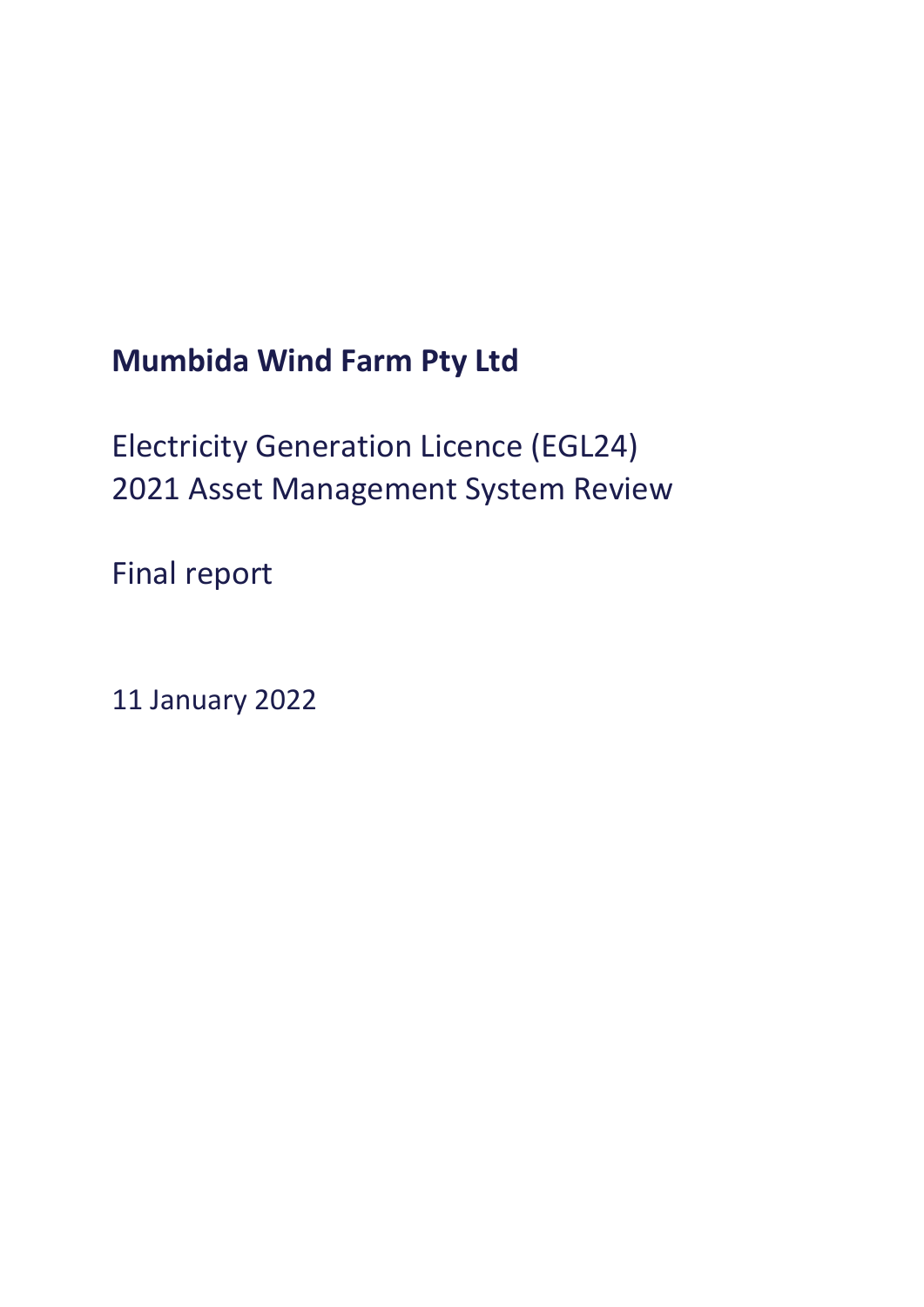

11 January 2022

Mr Hugh Webster General Manager Mumbida Wind Farm c/- Infrastructure Capital PO Box 7369, Cloisters Square PO Perth WA 6850

Dear Mr Webster

#### **Electricity Generation Licence (EGL24) – 2021 Asset Management System review report**

We have completed the Electricity Generation Licence Asset Management System Review for Mumbida Wind Farm Pty Ltd for the period 1 November 2016 to 31 October 2021 and are pleased to submit our report to you.

I confirm that this report is an accurate presentation of the findings and conclusions from our review procedures.

If you have any questions or wish to discuss anything raised in the report, please contact Andrew Baldwin at [abaldwin@assuranceadvisory.com.au](mailto:abaldwin@assuranceadvisory.com.au) or myself at [slinden@assuranceadvisory.com.au.](mailto:slinden@assuranceadvisory.com.au)

Yours sincerely **Assurance Advisory Group**

**Stephen Linden Director www.assuranceadvisory.com.au**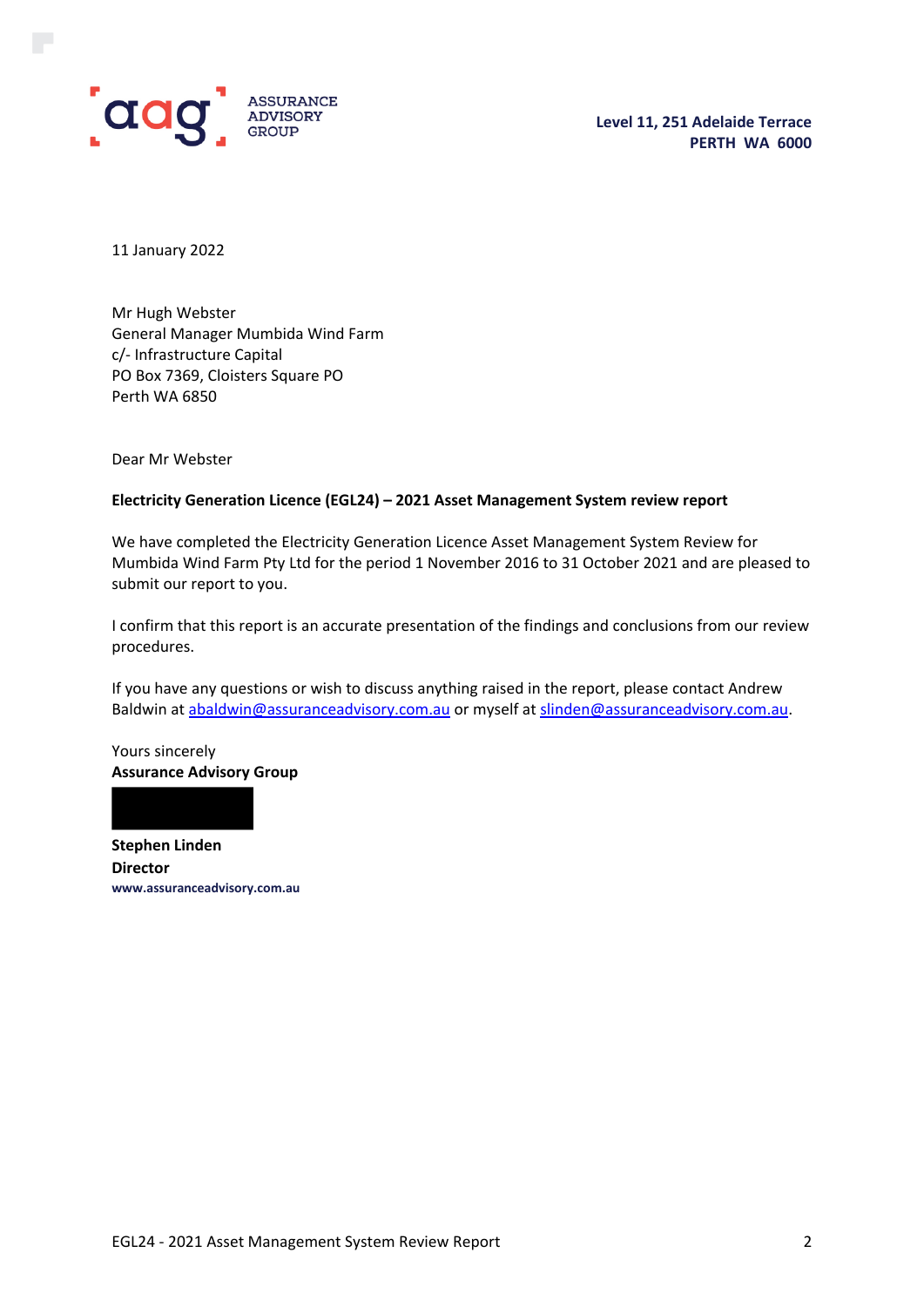# Table of Contents

| 5. Status of recommendations addressing asset system deficiencies from the previous review 41 |  |  |  |
|-----------------------------------------------------------------------------------------------|--|--|--|
|                                                                                               |  |  |  |
|                                                                                               |  |  |  |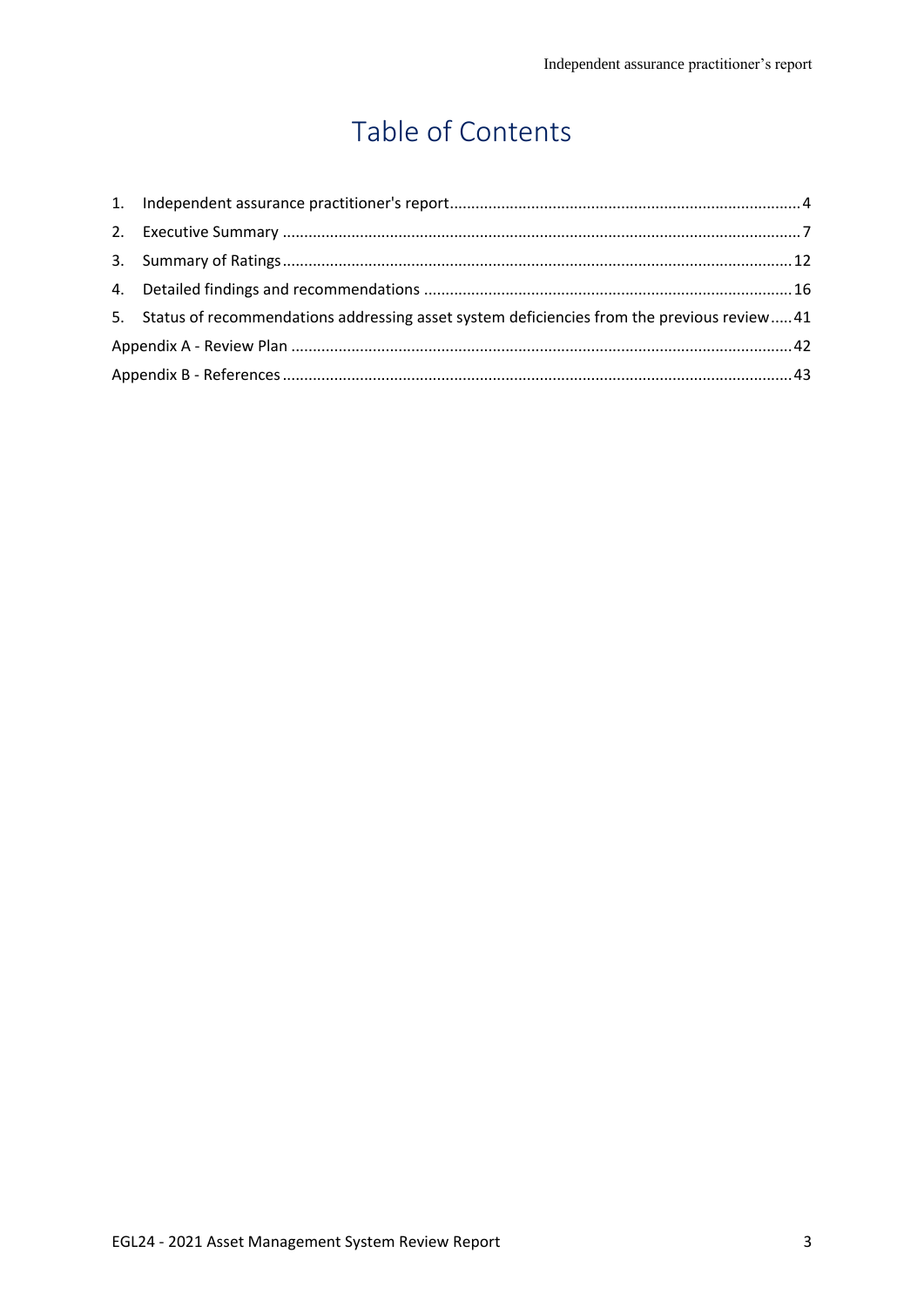## <span id="page-3-0"></span>1. Independent assurance practitioner's report

#### **Conclusion**

We have undertaken a limited assurance engagement on the effectiveness of Mumbida Wind Farm Pty Ltd's Asset Management System (**AMS**), relating to its Electricity Generation Licence (EGL24) (the **Licence**) for the period 1 November 2016 to 31 October 2021 (**review period**).

Based on the procedures we have performed and the evidence we have obtained, nothing has come to our attention that causes us to believe that Mumbida Wind Farm has not established and maintained, in all material respects, an effective AMS for assets subject to the Licence, as measured by the effectiveness criteria in the March 2019 issue of the *Audit and Review Guidelines: Electricity and Gas Licences* (**the Guidelines**) issued by the Economic Regulation Authority (the **ERA**) and that the systems have not operated effectively for the review period.

#### **Basis for conclusion**

We conducted our engagement in accordance with Standard on Assurance Engagements ASAE 3500 *Performance Engagements* (**ASAE 3500**) issued by the Auditing and Assurance Standards Board.

We believe that the evidence we have obtained is sufficient and appropriate to provide a basis for our conclusion.

#### **Mumbida Wind Farm's responsibility for the AMS**

Mumbida Wind Farm is responsible for ensuring that it has:

- Complied in all material respects with the requirements of the Licence as specified by the Guidelines
- Established and maintained an effective AMS for assets subject to the Licence, as measured by the effectiveness criteria detailed in the Guidelines.

#### **Our independence and quality control**

We have complied with the independence and other relevant ethical requirements relating to assurance engagements, which are founded on fundamental principles of integrity, objectivity, professional competence and due care, confidentiality and professional behaviour. We applied Auditing Standard ASQC 1 *Quality Control for Firms that Perform Audits and Reviews of Financial Reports and Other Financial Information, and Other Assurance Engagements* in undertaking this assurance engagement.

#### **Our responsibilities**

Our responsibility is to express a limited assurance conclusion on Mumbida Wind Farm's AMS for assets subject to the Licence, based on the procedures we have performed and the evidence we have obtained. We conducted our limited assurance engagement in accordance with ASAE 3500, in order to express a conclusion whether, based on the procedures performed and the evidence obtained, anything has come to our attention that causes us to believe that Mumbida Wind Farm's AMS for assets subject to the Licence, have not been established and maintained, in all material respects. That standard requires that we plan and perform this engagement to obtain limited assurance about whether the AMS for assets subject to the Licence is materially ineffective.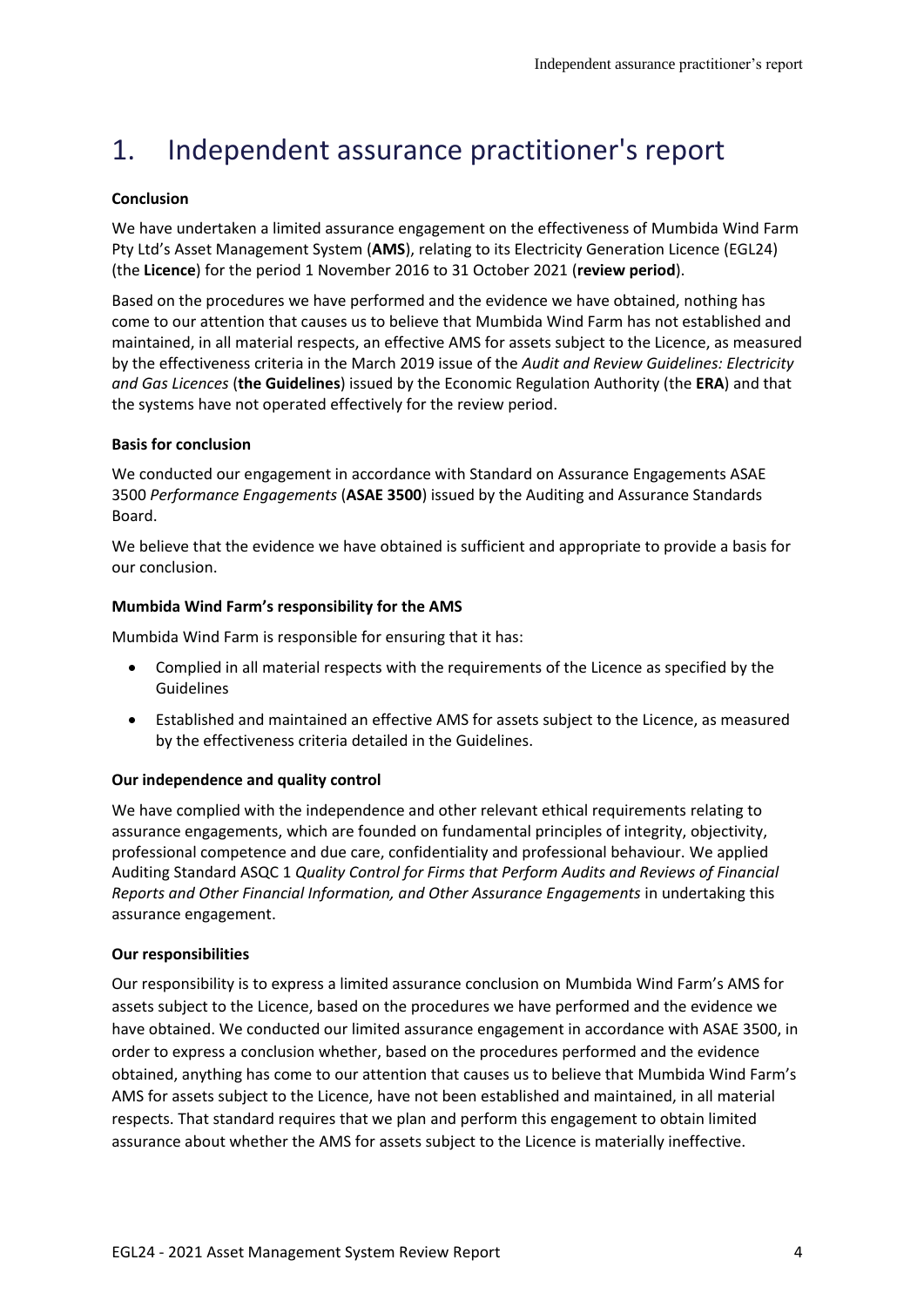A limited assurance engagement conducted in accordance with ASAE 3500 involves identifying areas where the AMS for assets subject to a Licence is likely to be materially ineffective, addressing the areas identified and considering the process used to prepare the AMS for assets subject to the Licence. A limited assurance engagement is substantially less in scope than a reasonable assurance engagement in relation to both the risk assessment procedures, including an understanding of internal control, and the procedures performed in response to the assessed risks.

#### **Procedures performed**

The procedures we performed were based on our professional judgement and consisted primarily of:

- Utilising the Guidelines as a guide for development of a risk assessment, which involved discussions with key staff and review of documents to perform a preliminary controls assessment
- Development of a Review Plan for approval by the ERA, and an associated work program
- Interviews with and representations from Mumbida Wind Farm representatives and key operational and administrative staff to gain an understanding of the development and maintenance of policies and procedural type documentation. A full list of staff engaged has been provided at Appendix B
- Examination of documented policies and procedures for key functional requirements and consideration of their relevance to Mumbida Wind Farm's AMS requirements and standards
- Physical visit to operations located at the Mumbida Wind Farm facility
- Consideration of reports and references evidencing activity
- Consideration of activities performed by Mumbida Wind Farm that relate to operation of the assets.

The procedures performed in a limited assurance engagement vary in nature and timing from, and are less in extent than for, a reasonable assurance engagement. Consequently, the level of assurance obtained in a limited assurance engagement is substantially lower than the assurance that would have been obtained had we performed a reasonable assurance engagement. Accordingly, we do not express a reasonable assurance opinion on the effectiveness of Mumbida Wind Farm's AMS for assets subject to the Licence.

#### **Inherent Limitations**

Because of the inherent limitations of an assurance engagement, together with the inherent limitation of any system of controls it is possible that fraud, error or non-compliance with the requirements of the Guidelines may occur and not be detected.

A limited assurance engagement relating to the period from 1 November 2016 to 31 October 2021 does not provide assurance on whether the effectiveness of Mumbida Wind Farm's AMS for assets subject to the Licence will continue in the future.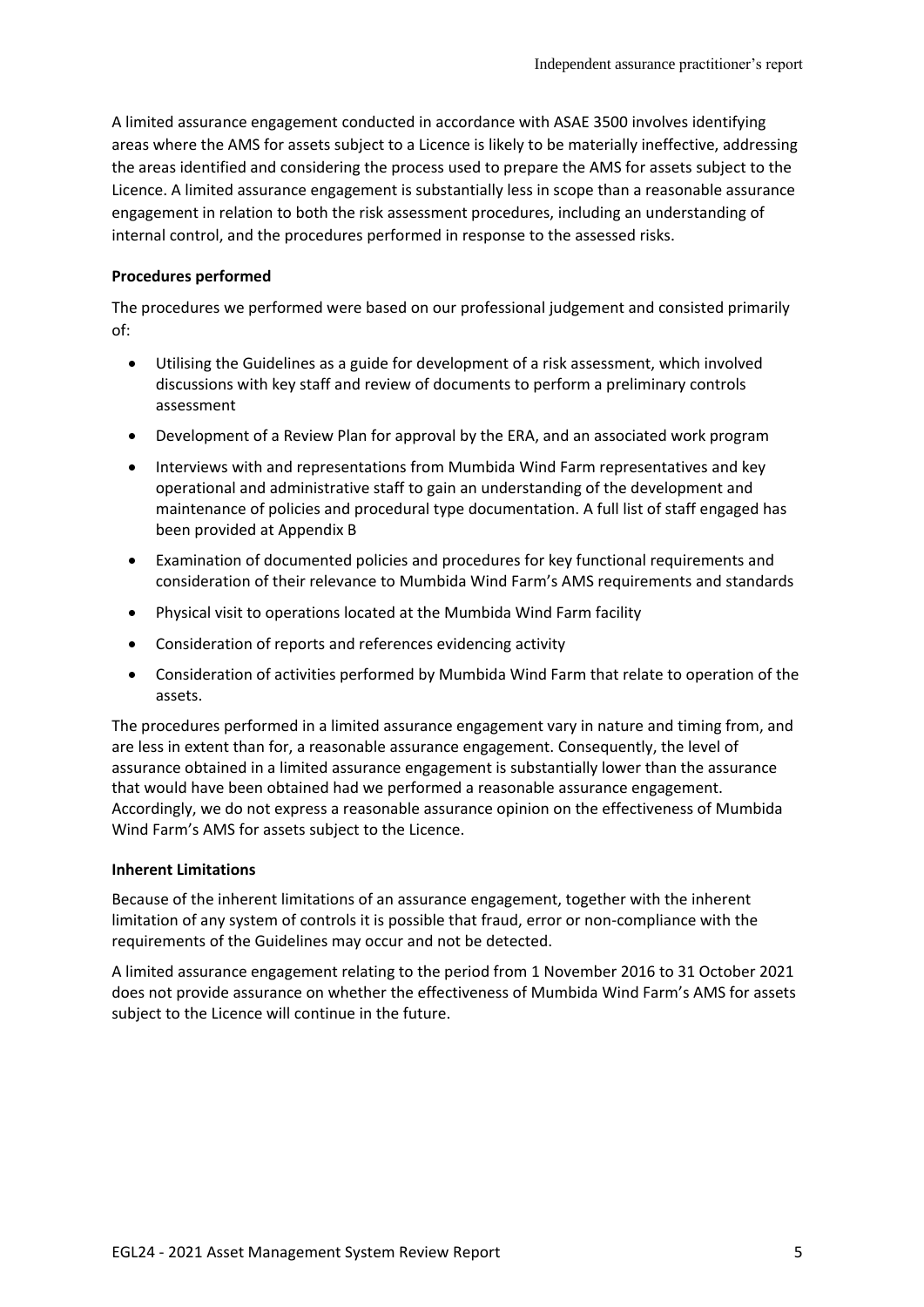#### **Restricted use**

This report has been prepared for use by Mumbida Wind Farm for the purpose of satisfying its obligation under Section 14 of the Electricity Industry Act 2004. We disclaim any assumption of responsibility for any reliance on this report to any person other than Mumbida Wind Farm, or for any other purpose other than that for which it was prepared. We understand that a copy of the report will be provided to the ERA for the purpose of reporting on the effectiveness of Mumbida Wind Farm's AMS. We agree that a copy of this report will be given to the ERA in connection with this purpose, however we accept no responsibility to the ERA or to anyone who is provided with or obtains a copy of our report.

#### **Assurance Advisory Group**

**Stephen Linden Director**

11 January 2022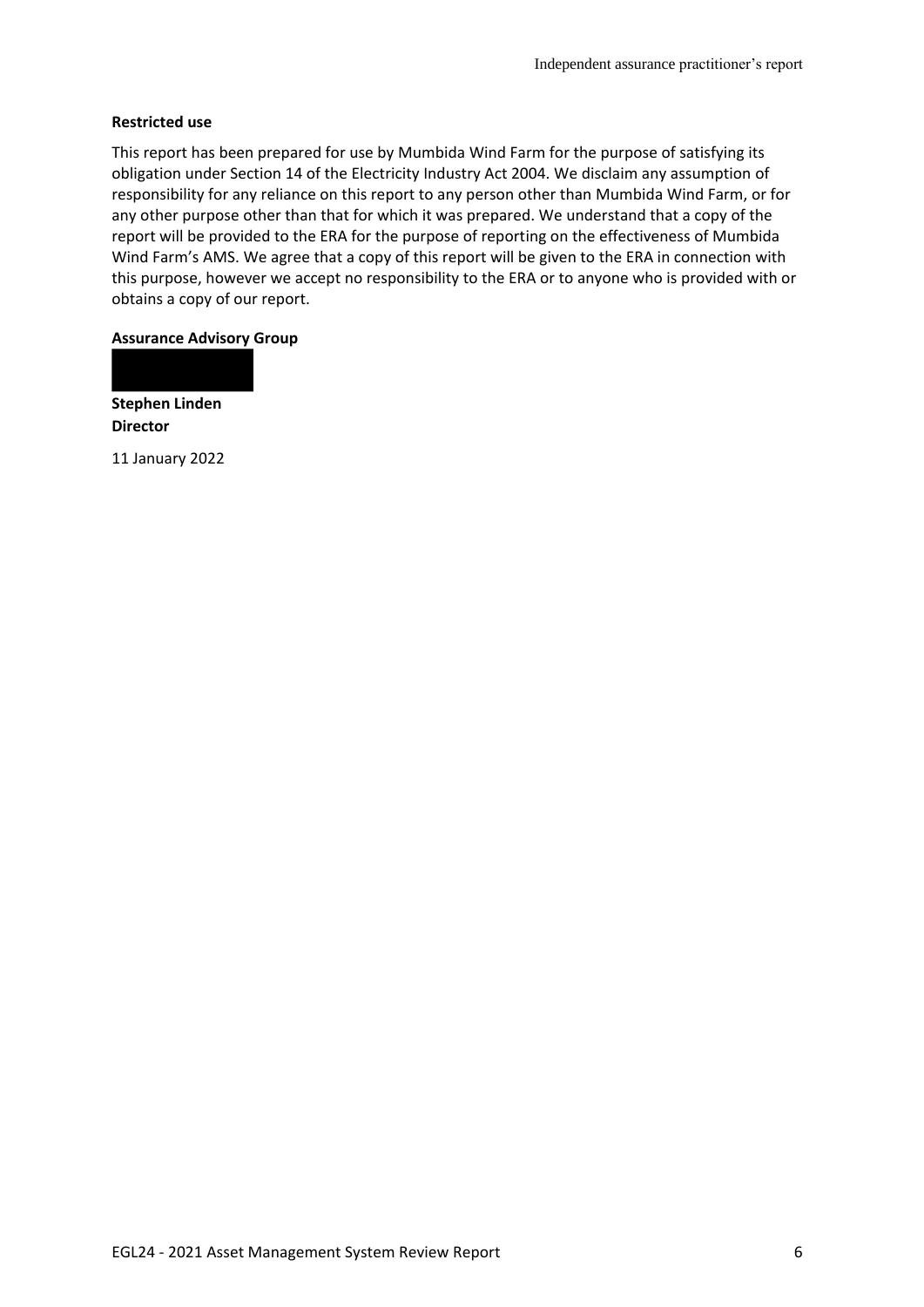## <span id="page-6-0"></span>2. Executive Summary

#### **2.1 Introduction and Background**

The Economic Regulation Authority (the **ERA**) has under the provisions of the Electricity Industry Act 2004 (the **Act**), issued to Mumbida Wind Farm Pty Ltd (**Mumbida Wind Farm**) an Electricity Generation Licence (EGL24) (the **Licence**).

The Licence relates to Mumbida Wind Farm operating a 55 MW wind farm located on farming land approximately 40km southeast of Geraldton in the mid-west of Western Australia. Mumbida Wind Farm utilises 22 x 2.5 MW General Electric wind turbines. The wind farm's electricity output is delivered into the South West Interconnected System (**SWIS**) and is purchased by the Water Corporation to offset part of the energy requirements of the Southern Seawater Desalination Plant. Mumbida Wind Farm Pty Ltd is a 100% owned operating subsidiary of Mumbida Wind Farm Holdings Pty Ltd, which was owned by Energy Infrastructure Trust which is managed by Infrastructure Capital, and Synergy until December 2016 at which time Energy Infrastructure Trust gained 100% ownership. In 2018 the Mumbida Group of companies was transferred into Australian Renewables Income Fund, which is managed by Infrastructure Capital.

Mumbida Wind Farm's assets are operated by General Electric International Pty Ltd (**GE**), in accordance with a contract to provide full operations and maintenance services. Those assets include wind turbine generators, a control room with switchboards, protection and control equipment, power supply systems, a high voltage switchyard, transformers, meteorological masts and infrastructure such as buildings, roads, drainage, water and sewerage services.

Section 14 of the Act requires Mumbida Wind Farm to provide to the ERA an asset management system review (the **review**) report conducted by an independent expert acceptable to the ERA within 24 months after the commencement date, and every 24 months thereafter, unless otherwise approved by the ERA. With the ERA's approval, Assurance Advisory Group (**AAG**) has been appointed to conduct the review for the period 1 November 2016 to 31 October 2021 (**review period**).

The review has been conducted in accordance with the ERA's March 2019 issue of the *Audit and Review Guidelines: Electricity and Gas Licences* (**Review Guidelines**), which set out 12 key processes in the asset management life cycle.

## **2.2 Findings**

In considering Mumbida Wind Farm's internal control procedures, structure and environment, compliance arrangements and information systems specifically relevant to those effectiveness criteria subject to review, we observed that:

- Throughout the review period, Mumbida Wind Farm has maintained an appropriate suite of procedures and controls for the effective operation of the wind farm assets
- Mumbida Wind Farm and GE staff appeared to have a full working understanding of their roles, particularly displaying an understanding of the asset management processes within their area of responsibility
- There are four minor opportunities for Mumbida Wind Farm to improve elements of its asset management practices (where criteria are rated as "B" or "2"). Those opportunities support Mumbida Wind Farm's efforts to maintain a process-centric approach, with less dependence on individual people. In those instances, we raised the potential improvement opportunity with Mumbida Wind Farm staff.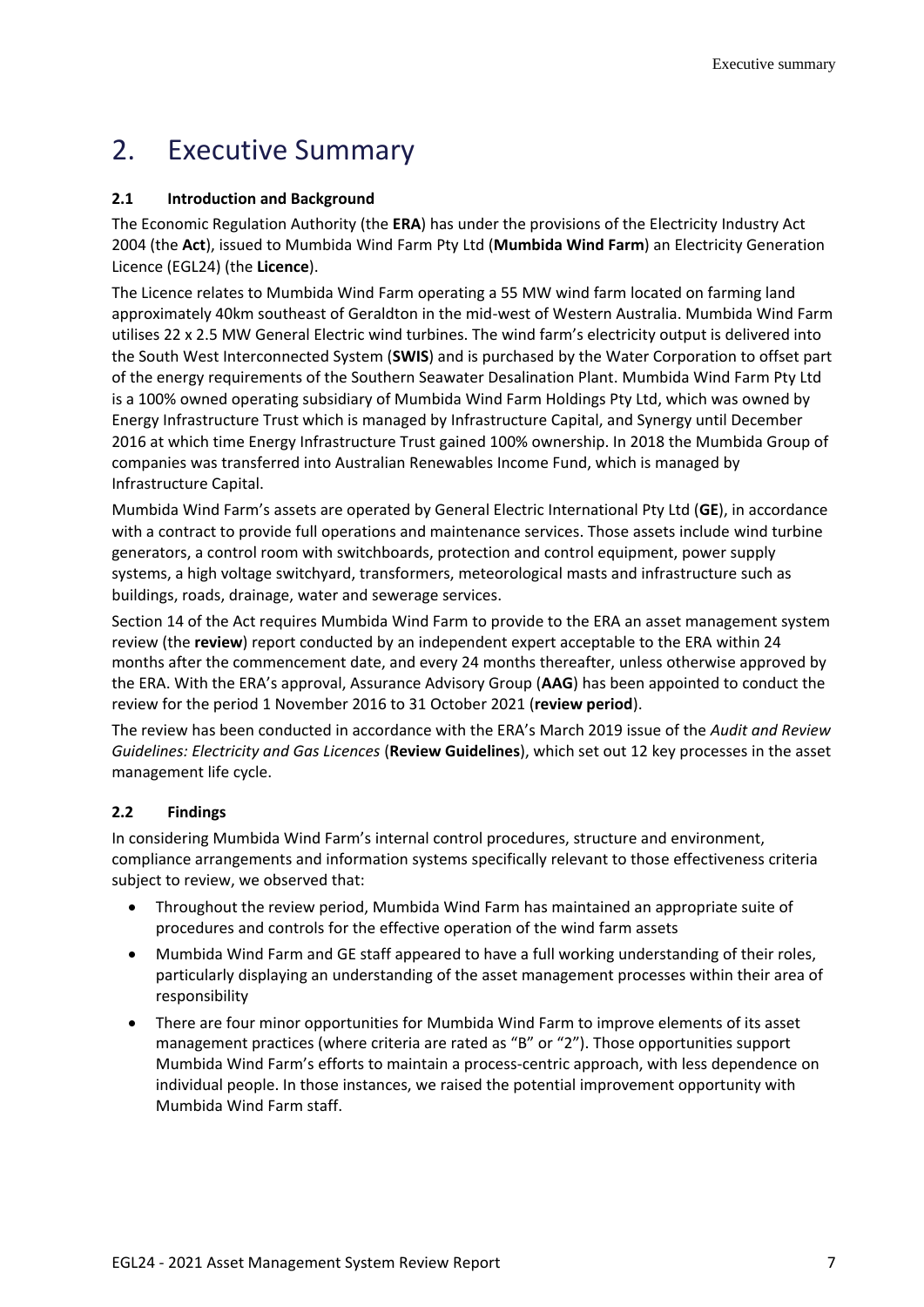This review assessed that, of the 58 elements of Mumbida Wind Farm's AMS:

- For the asset management process and policy definition ratings:
	- 37 are rated as "Adequately defined"
	- 4 are rated as "Requires some improvement"
	- 17 are not rated.
- For the asset management performance ratings:
	- 36 are rated as "Performing effectively"
	- 5 are rated as "Improvement required"
	- 17 are not rated.

Note that in comparison to the ratings reported by the 2016 AMS review, it appears that Mumbida Wind Farm's performance has deteriorated. We believe this is not the case as on-the-whole, Mumbida Wind Farm's asset management practices have continued to improve since the 2016 AMS review. We believe the additional findings and minor improvement opportunities raised by this review existed at the time of the previous review but had not been identified and raised at that time.

## **2.3 Mumbida Wind Farm's response to previous review recommendations**

Not applicable - the previous review did not make any recommendations.

#### **2.4 Recommendations to address current asset system deficiencies**

#### A. Resolved during current review period

B. Unresolved at end of current review period

Not applicable - this review does not make any recommendations.

## **2.5 Scope and objectives**

We have conducted a limited assurance engagement<sup>1</sup> in order to express a conclusion whether, based on the procedures performed and the evidence obtained, anything has come to our attention that causes us to believe that Mumbida Wind Farm's AMS for assets subject to the Licence, have not been established and maintained, in all material respects for the period 1 November 2016 to 31 October 2021.

Our engagement was conducted in accordance with Australian Standard on Assurance Engagements ASAE 3500 Performance Engagements, issued by the Australian Auditing and Assurance Standards Board and provides limited assurance as defined in ASAE 3500. The procedures we performed are described in more detail in section 2.6 below.

A limited assurance engagement in accordance with ASAE 3500, to report on the effectiveness of Mumbida Wind Farm's AMS for assets subject to the Licence involves performing procedures to obtain evidence about processes and controls designed and implemented within Mumbida Wind Farm's AMS for assets subject to the Licence. The procedures selected depend on our judgement, including the identification and assessment of risks of Mumbida Wind Farm's AMS for assets subject to a Licence being materially ineffective.

ASAE 3500 also requires us to comply with the relevant ethical requirements of the Australian professional accounting bodies.

<sup>&</sup>lt;sup>1</sup> The Review Plan referenced the review as a reasonable assurance engagement. However, as there were no conditions warranting a reasonable level of assurance, in accordance with section 6.1.2.2 of the Review Guidelines, the review was performed as a limited assurance engagement.

EGL24 - 2021 Asset Management System Review Report 8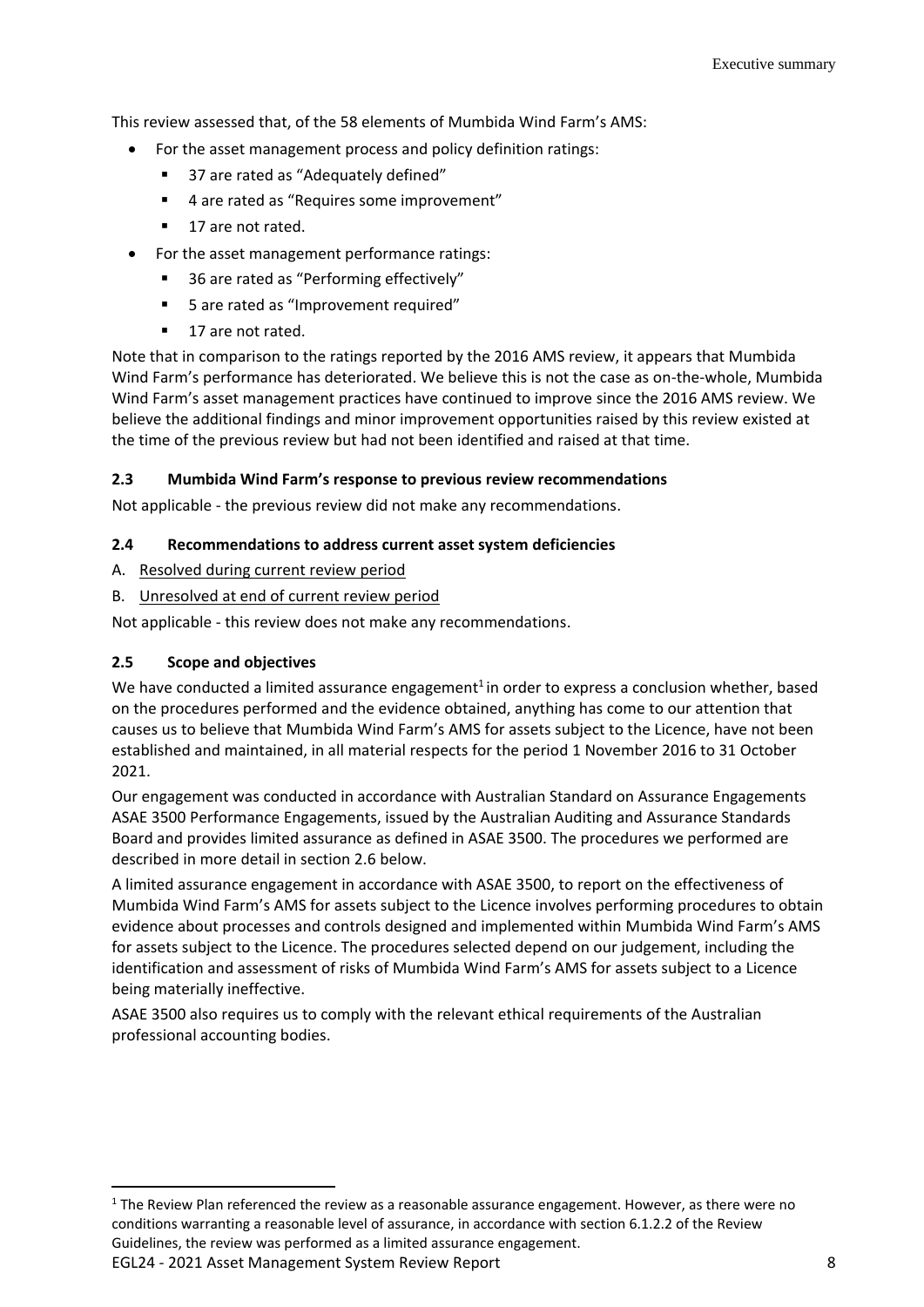In accordance with the Review Guidelines, the review considered the effectiveness of Mumbida Wind Farm's existing control procedures within the following 12 key processes in the asset management life cycle:

| <b>Key processes</b>                                                              | <b>Effectiveness criteria</b>                                                                                                                                                  |
|-----------------------------------------------------------------------------------|--------------------------------------------------------------------------------------------------------------------------------------------------------------------------------|
| 1. Asset Planning<br>1.1 Asset management plan covers the processes in this table |                                                                                                                                                                                |
|                                                                                   | 1.2 Planning processes and objectives reflect the needs of all stakeholders and are                                                                                            |
|                                                                                   | integrated with business planning                                                                                                                                              |
|                                                                                   | 1.3 Service levels are defined in the asset management plan                                                                                                                    |
|                                                                                   | 1.4 Non-asset operations (e.g. demand management) are considered                                                                                                               |
|                                                                                   | 1.5 Lifecycle costs of owning and operating assets are assessed                                                                                                                |
|                                                                                   | 1.6 Funding options are evaluated                                                                                                                                              |
|                                                                                   | 1.7 Costs are justified and cost drivers identified                                                                                                                            |
|                                                                                   | 1.8 Likelihood and consequences of asset failure are predicted                                                                                                                 |
|                                                                                   | 1.9 Asset management plan is regularly reviewed and updated.                                                                                                                   |
| 2. Asset creation<br>and                                                          | 2.1 Full project evaluations are undertaken for new assets, including comparative<br>assessment of non-asset options                                                           |
| acquisition                                                                       | 2.2 Evaluations include all life-cycle costs                                                                                                                                   |
|                                                                                   | 2.3 Projects reflect sound engineering and business decisions                                                                                                                  |
|                                                                                   | 2.4 Commissioning tests are documented and completed                                                                                                                           |
|                                                                                   | 2.5 Ongoing legal / environmental / safety obligations of the asset owner are<br>assigned and understood                                                                       |
| 3. Asset disposal                                                                 | 3.1 Under-utilised and under-performing assets are identified as part of a regular<br>systematic review process                                                                |
|                                                                                   | 3.2 The reasons for under-utilisation or poor performance are critically examined<br>and corrective action or disposal undertaken                                              |
|                                                                                   | 3.3 Disposal alternatives are evaluated                                                                                                                                        |
|                                                                                   | 3.4 There is a replacement strategy for assets                                                                                                                                 |
| 4. Environmental<br>analysis                                                      | 4.1 Opportunities and threats in the asset management system environment are<br>assessed                                                                                       |
|                                                                                   | 4.2 Performance standards (availability of service, capacity, continuity, emergency<br>response, etc.) are measured and achieved                                               |
|                                                                                   | 4.3 Compliance with statutory and regulatory requirements                                                                                                                      |
|                                                                                   | 4.4 Service standard (customer service levels etc) are measured and achieved.                                                                                                  |
| 5. Asset<br>operations                                                            | 5.1 Operational policies and procedures are documented and linked to service<br>levels required                                                                                |
|                                                                                   | 5.2 Risk management is applied to prioritise operations tasks                                                                                                                  |
|                                                                                   | 5.3 Assets are documented in an asset register including asset type, location,<br>material, plans of components, and an assessment of assets'<br>physical/structural condition |
|                                                                                   | 5.4 Accounting data is documented for assets [new criteria]                                                                                                                    |
|                                                                                   | 5.5 Operational costs are measured and monitored                                                                                                                               |
|                                                                                   | 5.6 Staff resources are adequate and staff receive training commensurate with<br>their responsibilities                                                                        |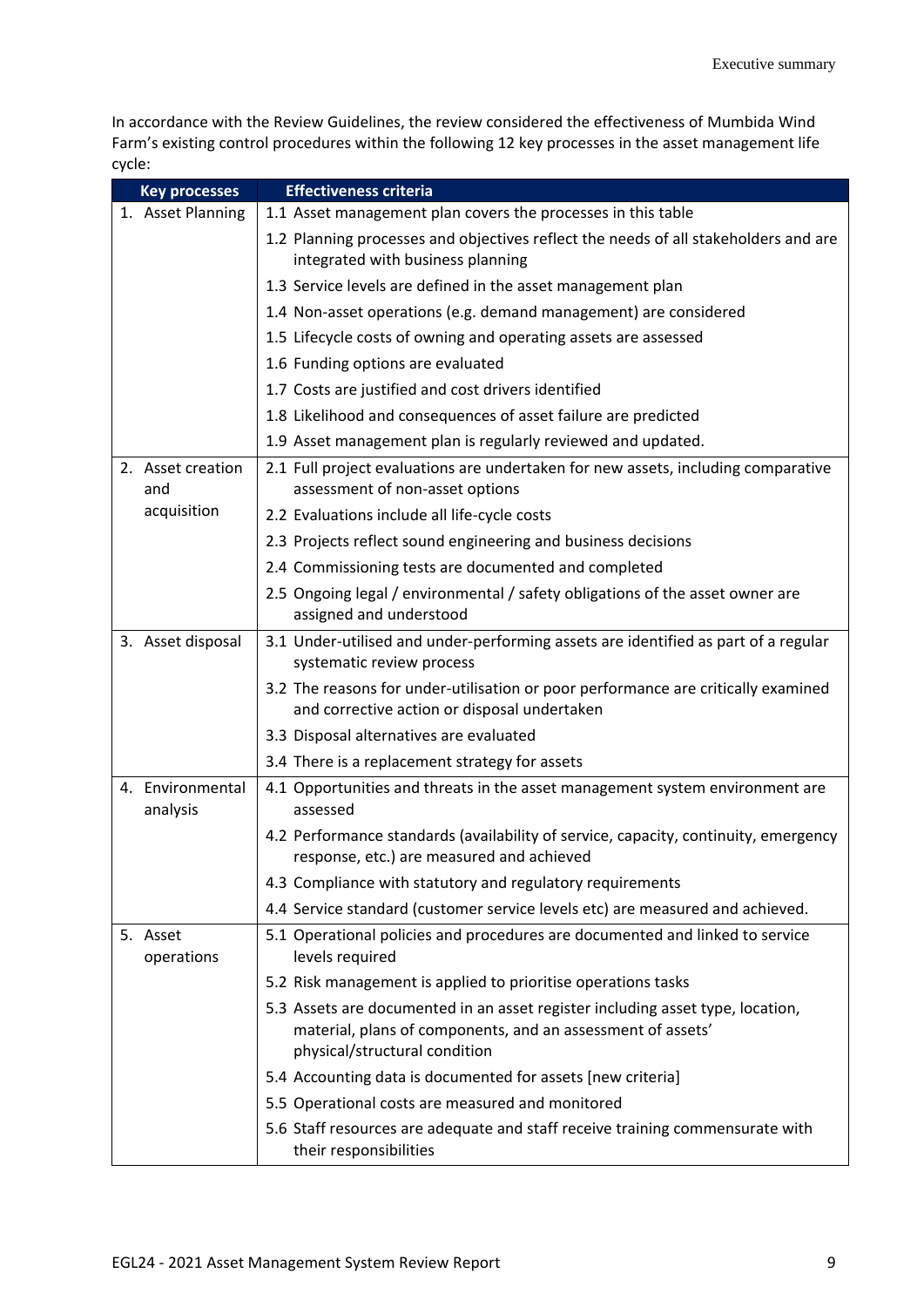| <b>Key processes</b>       | <b>Effectiveness criteria</b>                                                                                                                  |
|----------------------------|------------------------------------------------------------------------------------------------------------------------------------------------|
| 6. Asset<br>maintenance    | 6.1 Maintenance policies and procedures are documented and linked to service<br>levels required                                                |
|                            | 6.2 Regular inspections are undertaken of asset performance and condition                                                                      |
|                            | 6.3 Maintenance plans (emergency, corrective and preventative) are documented<br>and completed on schedule                                     |
|                            | 6.4 Failures are analysed and operational/maintenance plans adjusted where<br>necessary                                                        |
|                            | 6.5 Risk management is applied to prioritise maintenance tasks                                                                                 |
|                            | 6.6 Maintenance costs are measured and monitored                                                                                               |
| 7. Asset                   | 7.1 Adequate system documentation for users and IT operators                                                                                   |
| management<br>information  | 7.2 Input controls include suitable verification and validation of data entered into<br>the system                                             |
| systems                    | 7.3 Security access controls appear adequate, such as passwords                                                                                |
|                            | 7.4 Physical security access controls appear adequate                                                                                          |
|                            | 7.5 Data backup procedures appear adequate and backups are tested                                                                              |
|                            | 7.6 Computations for licensee performance reporting are accurate                                                                               |
|                            | 7.7 Management reports appear adequate for the licensee to monitor licence<br>obligations                                                      |
|                            | 7.8 Adequate measures to protect asset management data from unauthorised<br>access or theft by persons outside the organisation [new criteria] |
| 8. Risk<br>management      | 8.1 Risk management policies and procedures exist and are applied to minimise<br>internal and external risks                                   |
|                            | 8.2 Risks are documented in a risk register and treatment plans are implemented<br>and monitored                                               |
|                            | 8.3 Probability and consequences of asset failure are regularly assessed                                                                       |
| 9. Contingency<br>planning | 9.1 Contingency plans are documented, understood and tested to confirm their<br>operability and to cover higher risks                          |
| 10. Financial<br>planning  | 10.1 The financial plan states the financial objectives and identifies strategies and<br>actions to achieve those                              |
|                            | 10.2 The financial plan identifies the source of funds for capital expenditure and<br>recurrent costs                                          |
|                            | 10.3 The financial plan provides projections of operating statements (profit and<br>loss) and statement of financial position (balance sheets) |
|                            | 10.4 The financial plan provides firm predictions on income for the next five years<br>and reasonable predictions beyond this period           |
|                            | 10.5 The financial plan provides for the operations and maintenance,<br>administration and capital expenditure requirements of the services    |
|                            | 10.6 Large variances in actual/budget income and expenses are identified and<br>corrective action taken where necessary                        |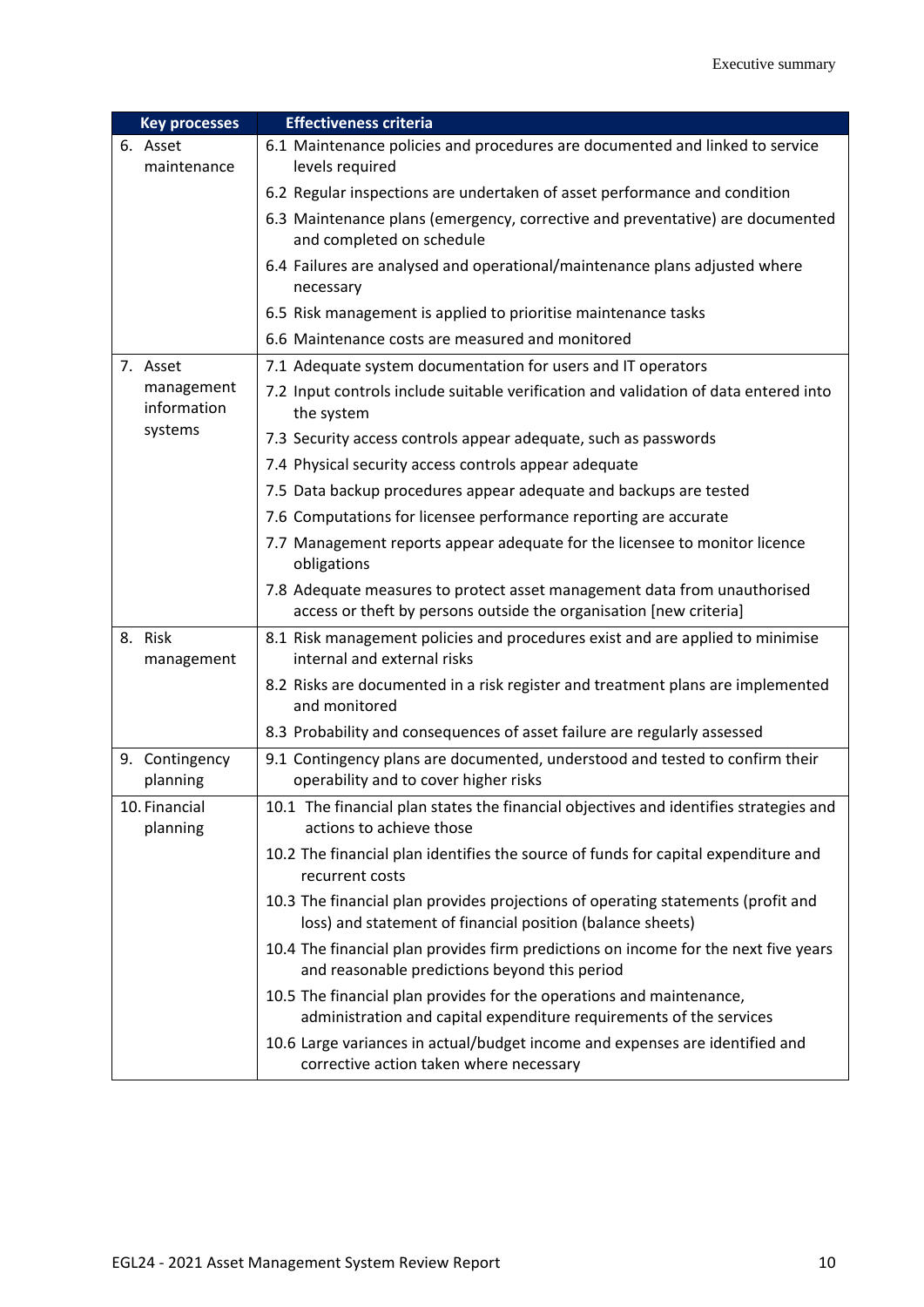| <b>Key processes</b>       | <b>Effectiveness criteria</b>                                                                                                |
|----------------------------|------------------------------------------------------------------------------------------------------------------------------|
| 11. Capital<br>expenditure | 11.1 There is a capital expenditure plan covering works to be undertaken, actions<br>proposed, responsibilities and dates    |
| planning                   | 11.2 The capital expenditure plan provides reasons for capital expenditure and<br>timing of expenditure                      |
|                            | 11.3 The capital expenditure plan is consistent with the asset life and condition<br>identified in the asset management plan |
|                            | 11.4 There is an adequate process to ensure the capital expenditure plan is<br>regularly updated and implemented             |
| 12. Review of              | 12.1 A review process is in place to ensure the asset management plan and the                                                |
| asset                      | asset management system described in it remain current                                                                       |
| management<br>system       | 12.2 Independent reviews (e.g. internal audit) are performed of the asset<br>management system                               |

Each key process and effectiveness criterion is applicable to Mumbida Wind Farm's Licence and as such was individually considered as part of the review. The Review Plan, set out at Appendix A, details the risk assessments made for and review priority assigned to each key process and effectiveness criterion.

## **2.6 Approach**

Our approach for this review involved the following activities, which were undertaken during November and December 2021:

- Utilising the Guidelines, development of a risk assessment, which involved discussions with key staff and review of documents to undertake a preliminary assessment of relevant controls
- Development of a Review Plan (see Appendix A) for approval by the ERA
- Correspondence and interviews with Mumbida Wind Farm staff to gain an understanding of process controls in place (see Appendix B for staff involved)
- Physical visit to operations located at the Mumbida Wind Farm facility, with a focus on understanding the generation assets, their function, normal mode of operation, age and an assessment of the facilities against the AMS review criteria
- Examination of documented policies and procedures for key functional requirements and consideration of their relevance to Mumbida Wind Farm's AMS requirements and standards (see Appendix B for reference listing)
- Consideration of the resourcing applied to maintaining those controls and processes
- Reporting of findings to Mumbida Wind Farm for review and response.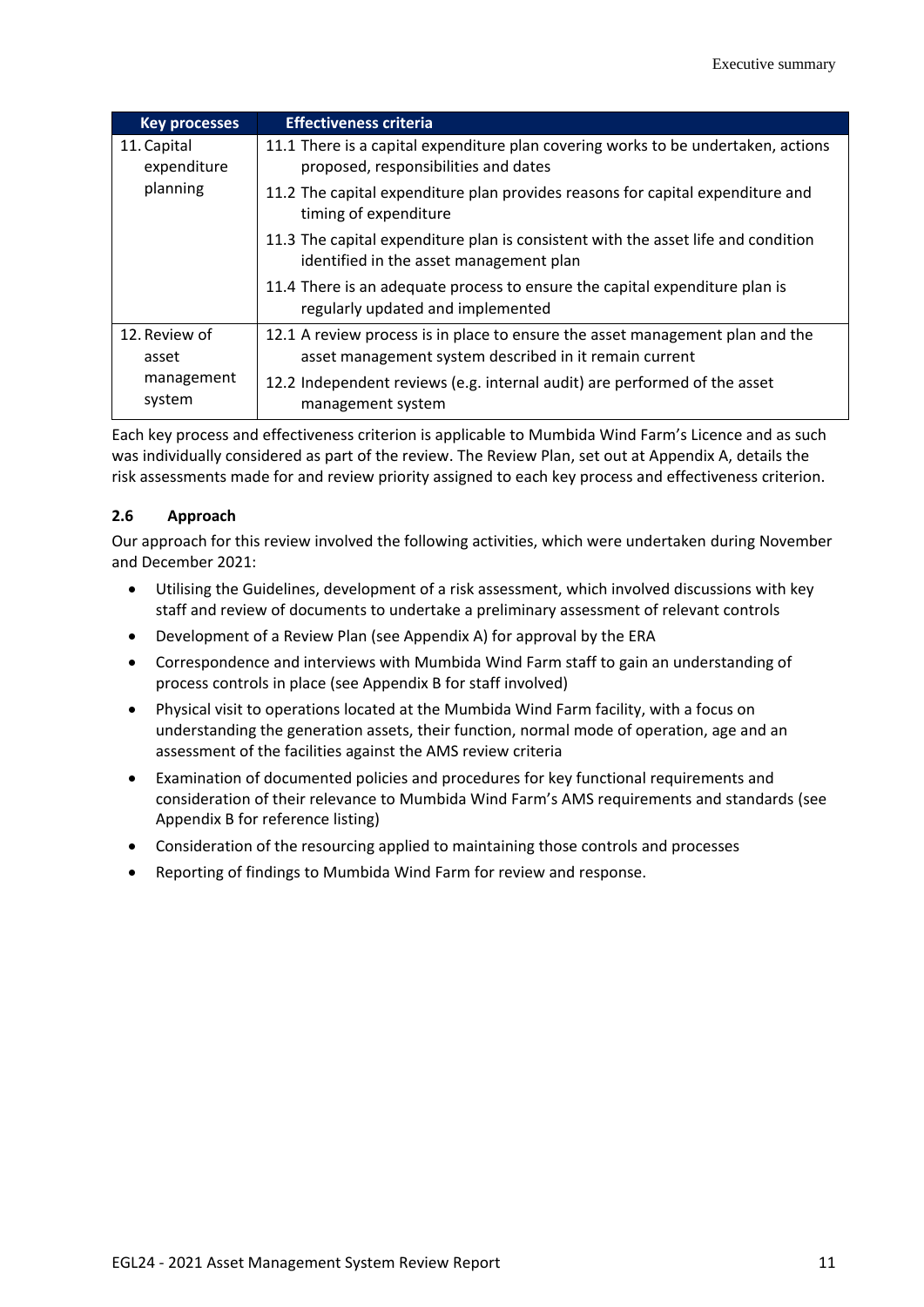## <span id="page-11-0"></span>3. Summary of Ratings

In accordance with the Guidelines, the assessment of both the process and policy definition rating (refer to Table 1) and the performance rating (refer to Table 2) for each of the key AMS processes was performed using the below ratings.

| <b>Rating</b> | <b>Description</b>           | <b>Criteria</b>                                                                                                                                   |  |  |
|---------------|------------------------------|---------------------------------------------------------------------------------------------------------------------------------------------------|--|--|
|               |                              | Processes and policies are documented<br>$\bullet$                                                                                                |  |  |
|               |                              | Processes and policies adequately document the required performance<br>$\bullet$<br>of the assets                                                 |  |  |
| A             | Adequately<br>defined        | Processes and policies are subject to regular reviews, and updated<br>where necessary                                                             |  |  |
|               |                              | The asset management information system(s) are adequate in relation<br>$\bullet$<br>to the assets being managed                                   |  |  |
|               |                              | Processes and policies require improvement<br>$\bullet$                                                                                           |  |  |
|               | Requires some<br>improvement | Processes and policies do not adequately document the required<br>$\bullet$<br>performance of the assets                                          |  |  |
| B             |                              | Reviews of processes and policies are not conducted regularly enough<br>$\bullet$                                                                 |  |  |
|               |                              | The asset management information system(s) requires minor<br>$\bullet$<br>improvements (taking into consideration the assets being managed)       |  |  |
|               |                              | Processes and policies are incomplete or require substantial<br>$\bullet$<br>improvement                                                          |  |  |
| $\mathsf{C}$  | Requires<br>substantial      | Processes and policies do not document the required performance of<br>$\bullet$<br>the assets                                                     |  |  |
|               | improvement                  | Processes and policies are considerably out of date<br>$\bullet$                                                                                  |  |  |
|               |                              | The asset management information system(s) requires substantial<br>$\bullet$<br>improvements (taking into consideration the assets being managed) |  |  |
|               |                              | Processes and policies are not documented<br>$\bullet$                                                                                            |  |  |
| D             | Inadequate                   | The asset management information system(s) is not fit for purpose<br>$\bullet$<br>(taking into consideration the assets being managed).           |  |  |

|  | Table 1: Process and policy rating scale |  |  |  |  |  |
|--|------------------------------------------|--|--|--|--|--|
|--|------------------------------------------|--|--|--|--|--|

#### **Table 2: Performance rating scale**

| <b>Rating</b>  | <b>Description</b>         | <b>Criteria</b>                                                                                                      |  |  |
|----------------|----------------------------|----------------------------------------------------------------------------------------------------------------------|--|--|
|                | Performing                 | The performance of the process meets or exceeds the required levels<br>$\bullet$<br>of performance                   |  |  |
| 1              | effectively                | Process effectiveness is regularly assessed and corrective action taken<br>٠<br>where necessary                      |  |  |
|                | Improvement<br>required    | The performance of the process requires some improvement to meet<br>٠<br>the required level                          |  |  |
| $\mathfrak{p}$ |                            | Process effectiveness reviews are not performed regularly enough<br>٠                                                |  |  |
|                |                            | Recommended process improvements are not implemented<br>٠                                                            |  |  |
|                | Corrective                 | The performance of the process requires substantial improvement to<br>$\bullet$<br>meet the required level           |  |  |
| 3              | action<br>reguired         | Process effectiveness reviews are performed irregularly, or not at all<br>٠                                          |  |  |
|                |                            | Recommended process improvements are not implemented<br>٠                                                            |  |  |
| 4              | Serious action<br>required | Process is not performed, or the performance is so poor the process is<br>$\bullet$<br>considered to be ineffective. |  |  |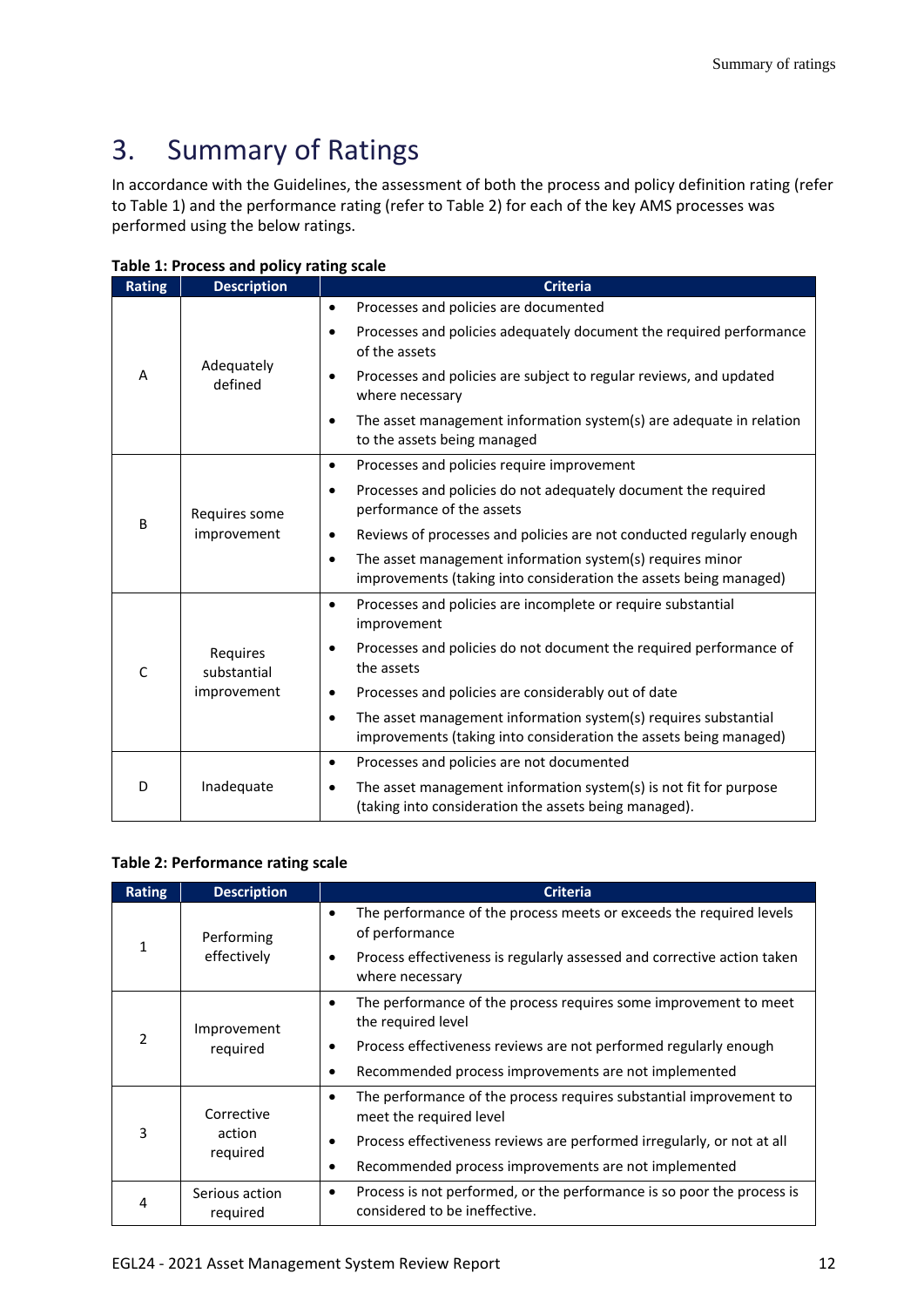This report provides:

- A breakdown of each function of the AMS into sub-components as described in the Guidelines. This approach is taken to enable a more thorough review of key processes where individual components within a larger process can be of greater risk to the business therefore requiring different review treatment
- A summary of the ratings applied by the review (Table 3) for each of:
	- Asset management process and policy rating
	- Asset management performance rating.
- Detailed findings, including relevant observations and recommendations (Section 4). Descriptions of the effectiveness criteria can be found in section 4 and the Review Plan at Appendix A.

|     |                                                                                                                               |                           | Ratings               |                  |
|-----|-------------------------------------------------------------------------------------------------------------------------------|---------------------------|-----------------------|------------------|
| Ref | Asset management process and effectiveness criteria                                                                           | <b>Review</b><br>priority | Process<br>and policy | Performance      |
|     | 1. Asset Planning                                                                                                             |                           | B                     | $\overline{2}$   |
| 1.1 | Asset management plan covers the processes in this table                                                                      | <b>Priority 4</b>         | B                     | $\overline{2}$   |
| 1.2 | Planning processes and objectives reflect the needs of all<br>stakeholders and is integrated with business planning           | <b>Priority 4</b>         | $\overline{A}$        | 1                |
| 1.3 | Service levels are defined in the asset management plan                                                                       | Priority 4                | A                     | $\mathbf{1}$     |
| 1.4 | Non-asset operations (e.g. demand management) are considered                                                                  | Priority 5                | Not rated             | Not rated        |
| 1.5 | Lifecycle costs of owning and operating assets are assessed                                                                   | Priority 5                | Not rated             | Not rated        |
| 1.6 | Funding options are evaluated                                                                                                 | Priority 5                | Not rated             | Not rated        |
| 1.7 | Costs are justified and cost drivers identified                                                                               | Priority 5                | A                     | $\mathbf{1}$     |
| 1.8 | Likelihood and consequences of asset failure are predicted                                                                    | Priority 4                | A                     | $\mathbf{1}$     |
| 1.9 | Asset management plan is regularly reviewed and updated.                                                                      | Priority 5                | B                     | $\overline{2}$   |
|     | 2. Asset creation and acquisition                                                                                             |                           | <b>Not rated</b>      | <b>Not rated</b> |
| 2.1 | Not rated                                                                                                                     | <b>Not rated</b>          |                       |                  |
| 2.2 | Evaluations include all life-cycle costs                                                                                      | <b>Priority 4</b>         |                       |                  |
| 2.3 | Projects reflect sound engineering and business decisions                                                                     | <b>Priority 4</b>         | Not rated             | Not rated        |
| 2.4 | Commissioning tests are documented and completed                                                                              | <b>Priority 4</b>         |                       |                  |
| 2.5 | Ongoing legal / environmental / safety obligations of the asset<br>owner are assigned and understood                          | <b>Priority 2</b>         |                       |                  |
|     | 3. Asset disposal                                                                                                             |                           | <b>Not rated</b>      | <b>Not rated</b> |
| 3.1 | Under-utilised and under-performing assets are identified as part<br>of a regular systematic review process                   | Priority 4                |                       |                  |
| 3.2 | The reasons for under-utilisation or poor performance are<br>critically examined and corrective action or disposal undertaken | <b>Priority 5</b>         | Not rated             | Not rated        |
| 3.3 | Disposal alternatives are evaluated                                                                                           | Priority 5                |                       |                  |
| 3.4 | There is a replacement strategy for assets                                                                                    | Priority 4                |                       |                  |
|     | 4. Environmental analysis                                                                                                     |                           | A                     | $\mathbf{1}$     |
| 4.1 | Opportunities and threats in the asset management system<br>environment are assessed                                          | Priority 4                | A                     | $\mathbf{1}$     |

#### **Table 3: AMS effectiveness summary**

EGL24 - 2021 Asset Management System Review Report 13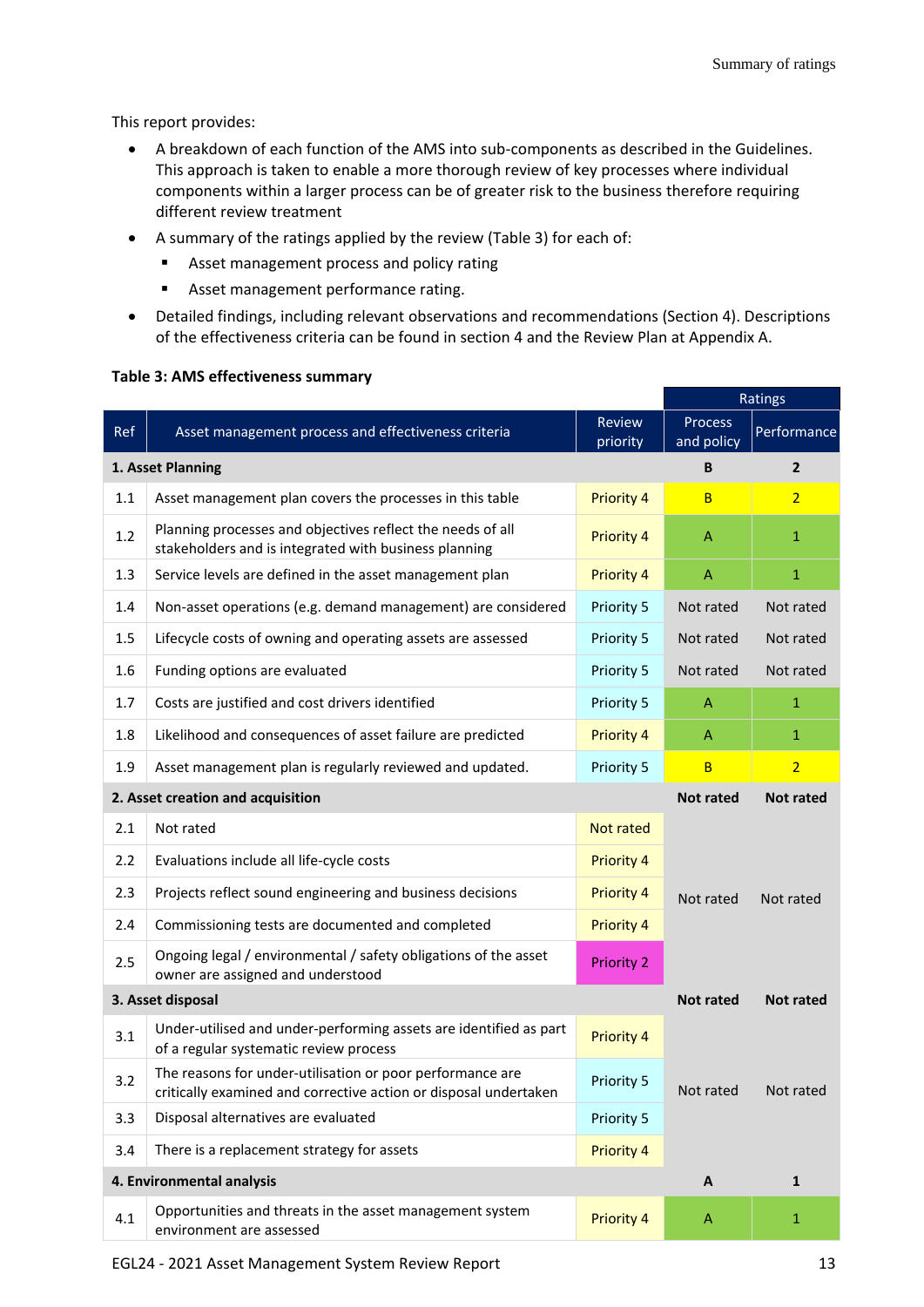|     |                                                                                                                                                                            |                    | Ratings                   |                |
|-----|----------------------------------------------------------------------------------------------------------------------------------------------------------------------------|--------------------|---------------------------|----------------|
| Ref | Asset management process and effectiveness criteria                                                                                                                        | Review<br>priority | Process<br>and policy     | Performance    |
| 4.2 | Performance standards (availability of service, capacity,<br>continuity, emergency response, etc.) are measured and<br>achieved                                            | Priority 4         | $\overline{A}$            | $\mathbf{1}$   |
| 4.3 | Compliance with statutory and regulatory requirements                                                                                                                      | <b>Priority 4</b>  | $\mathsf{A}$              | $\mathbf{1}$   |
| 4.4 | Service standard (customer service levels etc) are measured and<br>achieved.                                                                                               | <b>Priority 4</b>  | A                         | $\mathbf{1}$   |
|     | 5. Asset operations                                                                                                                                                        |                    | A                         | $\mathbf{1}$   |
| 5.1 | Operational policies and procedures are documented and linked<br>to service levels required                                                                                | Priority 4         | $\mathsf{A}$              | 1              |
| 5.2 | Risk management is applied to prioritise operations tasks                                                                                                                  | <b>Priority 4</b>  | $\mathsf{A}$              | $\mathbf{1}$   |
| 5.3 | Assets are documented in an asset register including asset type,<br>location, material, plans of components, and an assessment of<br>assets' physical/structural condition | <b>Priority 4</b>  | A                         | $\mathbf{1}$   |
| 5.4 | Accounting data is documented for assets [new criteria]                                                                                                                    | <b>Priority 4</b>  | $\mathsf{A}$              | $\mathbf{1}$   |
| 5.5 | Operational costs are measured and monitored                                                                                                                               | <b>Priority 4</b>  | A                         | $\mathbf{1}$   |
| 5.6 | Staff resources are adequate and staff receive training<br>commensurate with their responsibilities                                                                        | <b>Priority 4</b>  | A                         | $\mathbf{1}$   |
|     | 6. Asset maintenance                                                                                                                                                       |                    | B                         | $\overline{2}$ |
| 6.1 | Maintenance policies and procedures are documented and<br>linked to service levels required                                                                                | <b>Priority 4</b>  | A                         | 1              |
| 6.2 | Regular inspections are undertaken of asset performance and<br>condition                                                                                                   | <b>Priority 2</b>  | $\mathsf{A}$              | $\mathbf{1}$   |
| 6.3 | Maintenance plans (emergency, corrective and preventative) are<br>documented and completed on schedule                                                                     | <b>Priority 2</b>  | B                         | $\overline{2}$ |
| 6.4 | Failures are analysed and operational/maintenance plans<br>adjusted where necessary                                                                                        | <b>Priority 4</b>  | A                         | 1              |
| 6.5 | Risk management is applied to prioritise maintenance tasks                                                                                                                 | Priority 4         | A                         | $\mathbf{1}$   |
| 6.6 | Maintenance costs are measured and monitored                                                                                                                               | Priority 4         | A                         | $\mathbf{1}$   |
|     | 7. Asset management information systems                                                                                                                                    |                    | A                         | $\mathbf{1}$   |
| 7.1 | Adequate system documentation for users and IT operators                                                                                                                   | Priority 5         | A                         | $\mathbf{1}$   |
| 7.2 | Input controls include suitable verification and validation of data<br>entered into the system                                                                             | <b>Priority 4</b>  | $\mathsf{A}$              | $\mathbf{1}$   |
| 7.3 | Security access controls appear adequate, such as passwords                                                                                                                | Priority 5         | $\mathsf{A}$              | $\mathbf{1}$   |
| 7.4 | Physical security access controls appear adequate                                                                                                                          | Priority 5         | $\mathsf{A}$              | $\mathbf{1}$   |
| 7.5 | Data backup procedures appear adequate and backups are<br>tested                                                                                                           | <b>Priority 4</b>  | $\mathsf{A}$              | $\mathbf{1}$   |
| 7.6 | Computations for licensee performance reporting are accurate                                                                                                               | Priority 5         | Not rated                 | Not rated      |
| 7.7 | Management reports appear adequate for the licensee to<br>monitor licence obligations                                                                                      | Priority 5         | $\boldsymbol{\mathsf{A}}$ | $\mathbf{1}$   |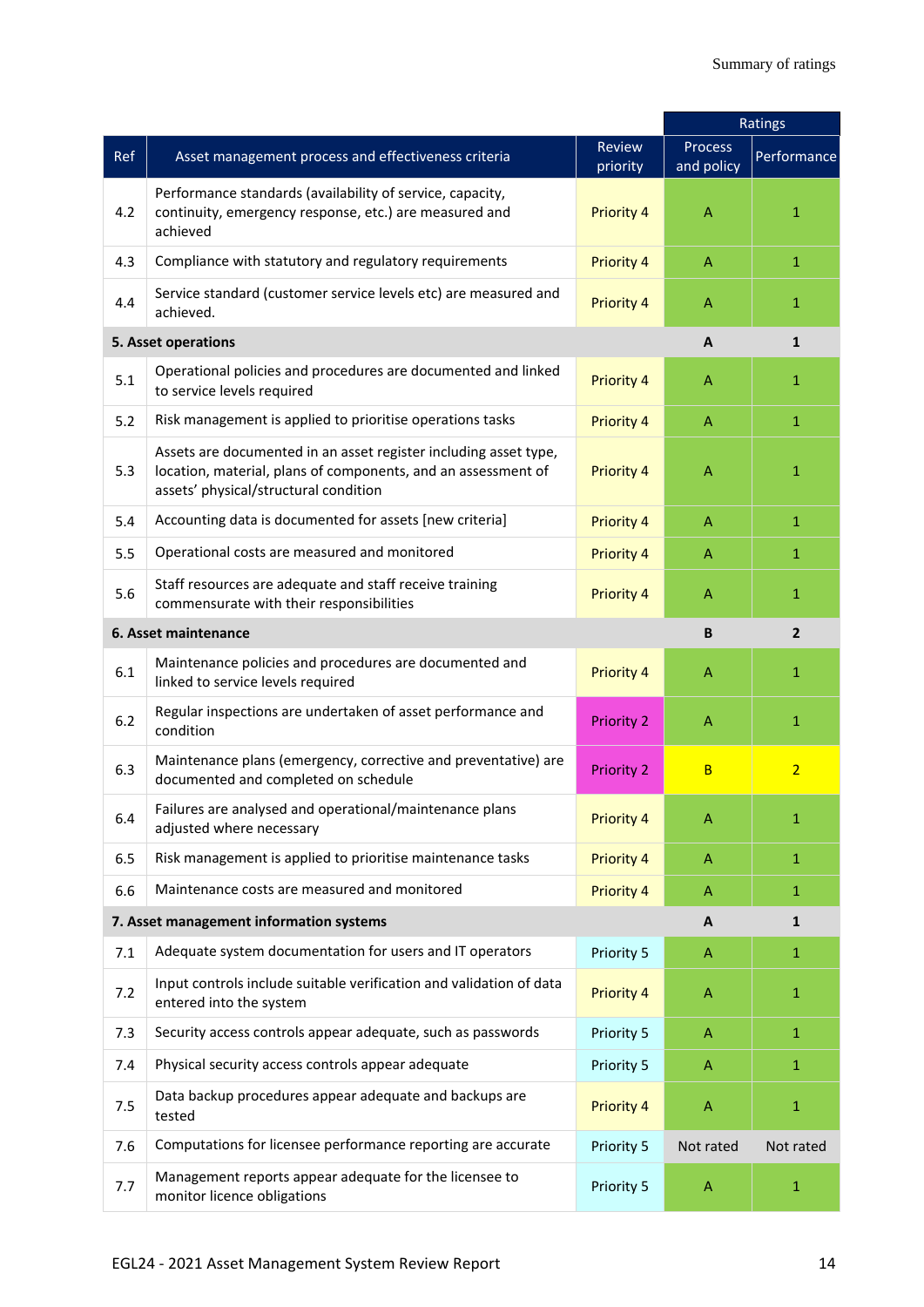|      |                                                                                                                                              |                           | Ratings               |                  |
|------|----------------------------------------------------------------------------------------------------------------------------------------------|---------------------------|-----------------------|------------------|
| Ref  | Asset management process and effectiveness criteria                                                                                          | <b>Review</b><br>priority | Process<br>and policy | Performance      |
| 7.8  | Adequate measures to protect asset management data from<br>unauthorised access or theft by persons outside the organisation                  | <b>Priority 4</b>         | A                     | $\mathbf{1}$     |
|      | 8. Risk management                                                                                                                           |                           | A                     | $\mathbf{1}$     |
| 8.1  | Risk management policies and procedures exist and are applied<br>to minimise internal and external risks                                     | <b>Priority 2</b>         | A                     | $\mathbf{1}$     |
| 8.2  | Risks are documented in a risk register and treatment plans are<br>implemented and monitored                                                 | <b>Priority 4</b>         | A                     | $\mathbf{1}$     |
| 8.3  | Probability and consequences of asset failure are regularly<br>assessed                                                                      | <b>Priority 2</b>         | A                     | $\mathbf{1}$     |
|      | 9. Contingency planning                                                                                                                      |                           | A                     | $\overline{2}$   |
| 9.1  | Contingency plans are documented, understood and tested to<br>confirm their operability and to cover higher risks                            | <b>Priority 2</b>         | A                     | $\overline{2}$   |
|      | 10. Financial planning                                                                                                                       |                           | A                     | $\mathbf{1}$     |
| 10.1 | The financial plan states the financial objectives and identifies<br>strategies and actions to achieve those                                 | <b>Priority 4</b>         | $\overline{A}$        | $\mathbf{1}$     |
| 10.2 | The financial plan identifies the source of funds for capital<br>expenditure and recurrent costs                                             | Priority 5                | A                     | $\mathbf{1}$     |
| 10.3 | The financial plan provides projections of operating statements<br>(profit and loss) and statement of financial position (balance<br>sheets) | Priority 5                | A                     | $\mathbf{1}$     |
| 10.4 | The financial plan provides firm predictions on income for the<br>next five years and reasonable predictions beyond this period              | Priority 5                | $\overline{A}$        | $\mathbf{1}$     |
| 10.5 | The financial plan provides for the operations and maintenance,<br>administration and capital expenditure requirements of the<br>services    | <b>Priority 4</b>         | A                     | $\mathbf{1}$     |
| 10.6 | Large variances in actual/budget income and expenses are<br>identified and corrective action taken where necessary                           | Priority 4                | А                     |                  |
|      | 11. Capital expenditure planning                                                                                                             |                           | <b>Not rated</b>      | <b>Not rated</b> |
| 11.1 | There is a capital expenditure plan covering works to be<br>undertaken, actions proposed, responsibilities and dates                         | <b>Priority 4</b>         |                       |                  |
| 11.2 | The capital expenditure plan provides reasons for capital<br>expenditure and timing of expenditure                                           | Priority 5                | Not rated             | Not rated        |
| 11.3 | The capital expenditure plan is consistent with the asset life and<br>condition identified in the asset management plan                      | <b>Priority 4</b>         |                       |                  |
| 11.4 | There is an adequate process to ensure the capital expenditure<br>plan is regularly updated and implemented                                  | Priority 5                |                       |                  |
|      | 12. Review of asset management system                                                                                                        |                           | B                     | $\overline{2}$   |
| 12.1 | A review process is in place to ensure the asset management<br>plan and the asset management system described in it remain<br>current        | Priority 5                | A                     | 1                |
| 12.2 | Independent reviews (e.g. internal audit) are performed of the<br>asset management system                                                    | Priority 5                | B                     | $\overline{2}$   |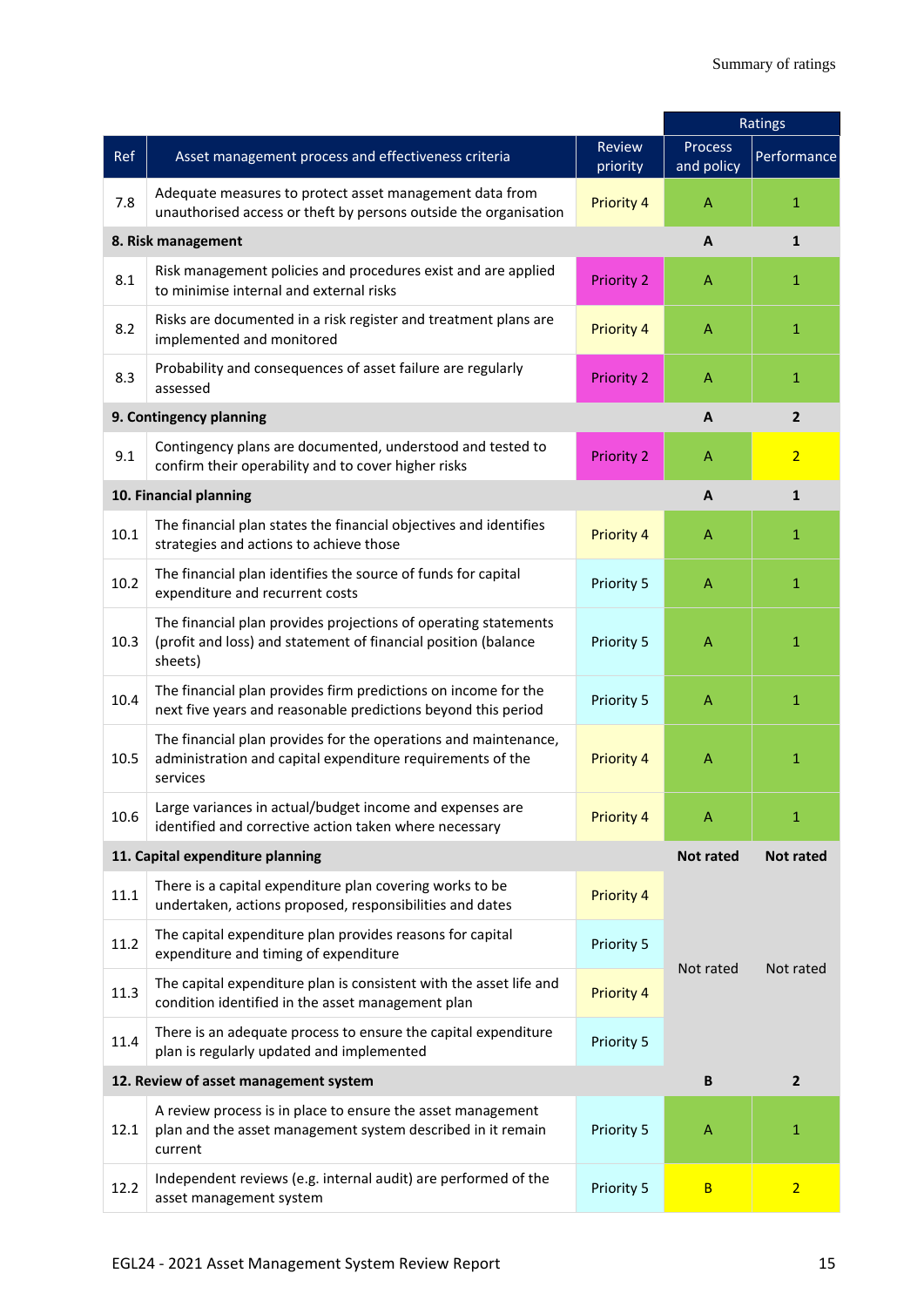## <span id="page-15-0"></span>4. Detailed findings and recommendations

The following tables contain:

- *Findings*: the reviewer's understanding of the process and any issues that have been identified during the review
- *Recommendations (where applicable)*: recommendations for improvement or enhancement of the process or control.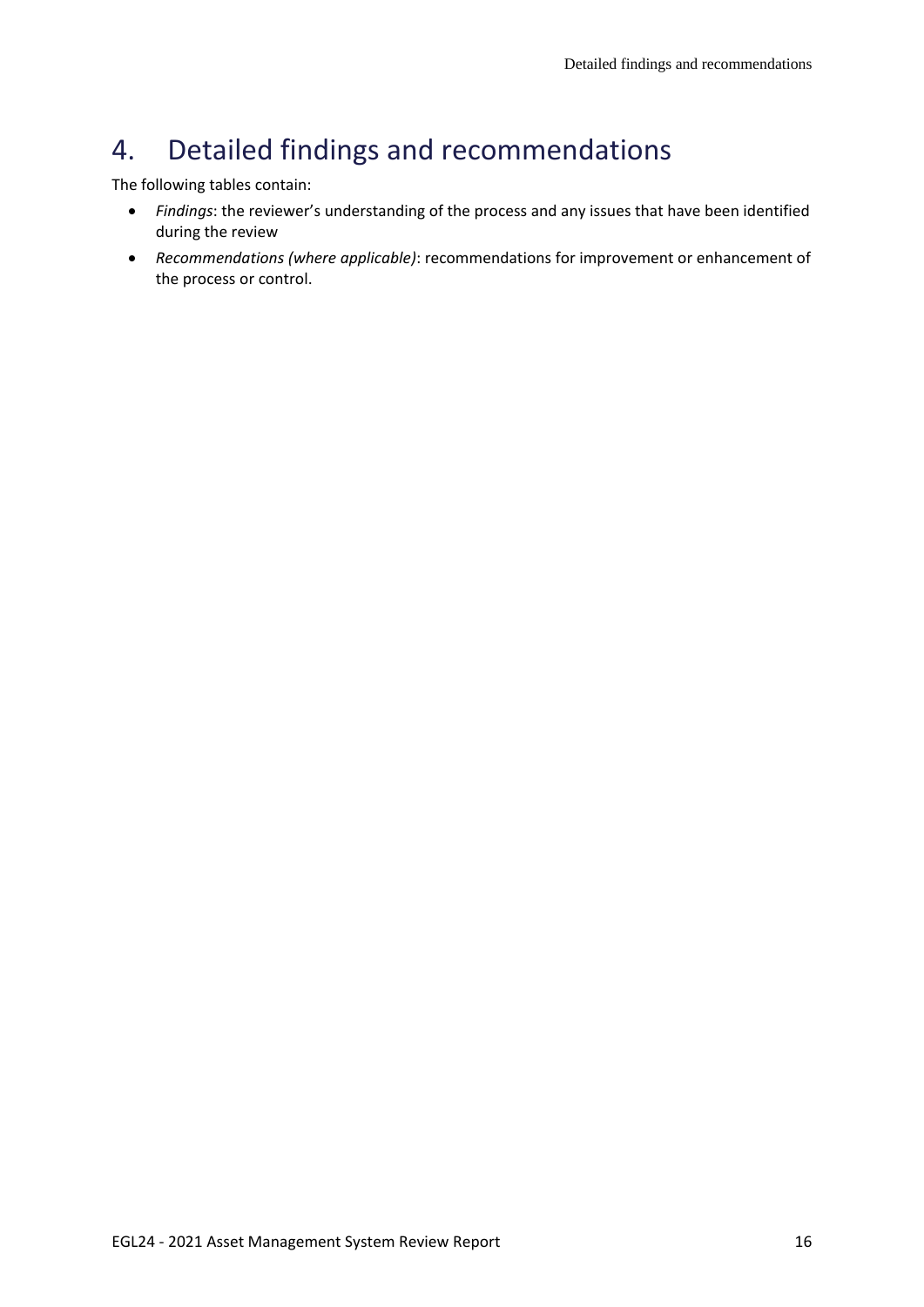#### **4.1 Asset Planning**

**Key process**: Asset planning strategies are focused on meeting customer needs in the most effective and efficient manner (delivering the right service at the right price)

**Expected outcome**: Integration of asset strategies into operational or business plans will establish a framework for existing and new assets to be effectively utilised and their service potential optimised

#### **Overall Process and Policy/Performance rating**: Requires some improvement (B) / Improvement required (2)

| <b>Effectiveness criteria</b>    | <b>Findings</b>                                                                                                                                                                                                |  |
|----------------------------------|----------------------------------------------------------------------------------------------------------------------------------------------------------------------------------------------------------------|--|
| 1.1 Asset management plan covers | Throughout the review period, the following references accommodated Mumbida Wind Farm's key assets:                                                                                                            |  |
| the processes in this table      | Mumbida Wind Farm Service Execution Plan – developed by GE (created in 2013, last revised in August 2021)<br>$\bullet$                                                                                         |  |
|                                  | Mumbida Wind Farm Simplified Work Plan – EHS Requirements (created in 2018, last revised in January 2021)<br>$\bullet$                                                                                         |  |
|                                  | Mumbida Wind Farm Operations and Maintenance Manual (created in 2013)<br>٠                                                                                                                                     |  |
|                                  | Collectively, these documents make up the Mumbida Wind Farm Facility's asset management plans. In particular,<br>they include the following elements:                                                          |  |
|                                  | Asset overview, including description of operations, assets and personnel                                                                                                                                      |  |
|                                  | Scope of the activities to be performed by GE in accordance with the formal O&M Agreement between<br>Mumbida Wind Farm and GE                                                                                  |  |
|                                  | Central reference to operating instructions and maintenance specifications                                                                                                                                     |  |
|                                  | Availability performance requirements                                                                                                                                                                          |  |
|                                  | Regulatory requirements                                                                                                                                                                                        |  |
|                                  | Weekly and monthly reporting requirements                                                                                                                                                                      |  |
|                                  | Implementation of Environmental, Health and Safety (EHS) activities necessary to maintain regulatory<br>٠<br>conformance, achieve EHS performance and to meet GE Renewable Energy EHS management requirements. |  |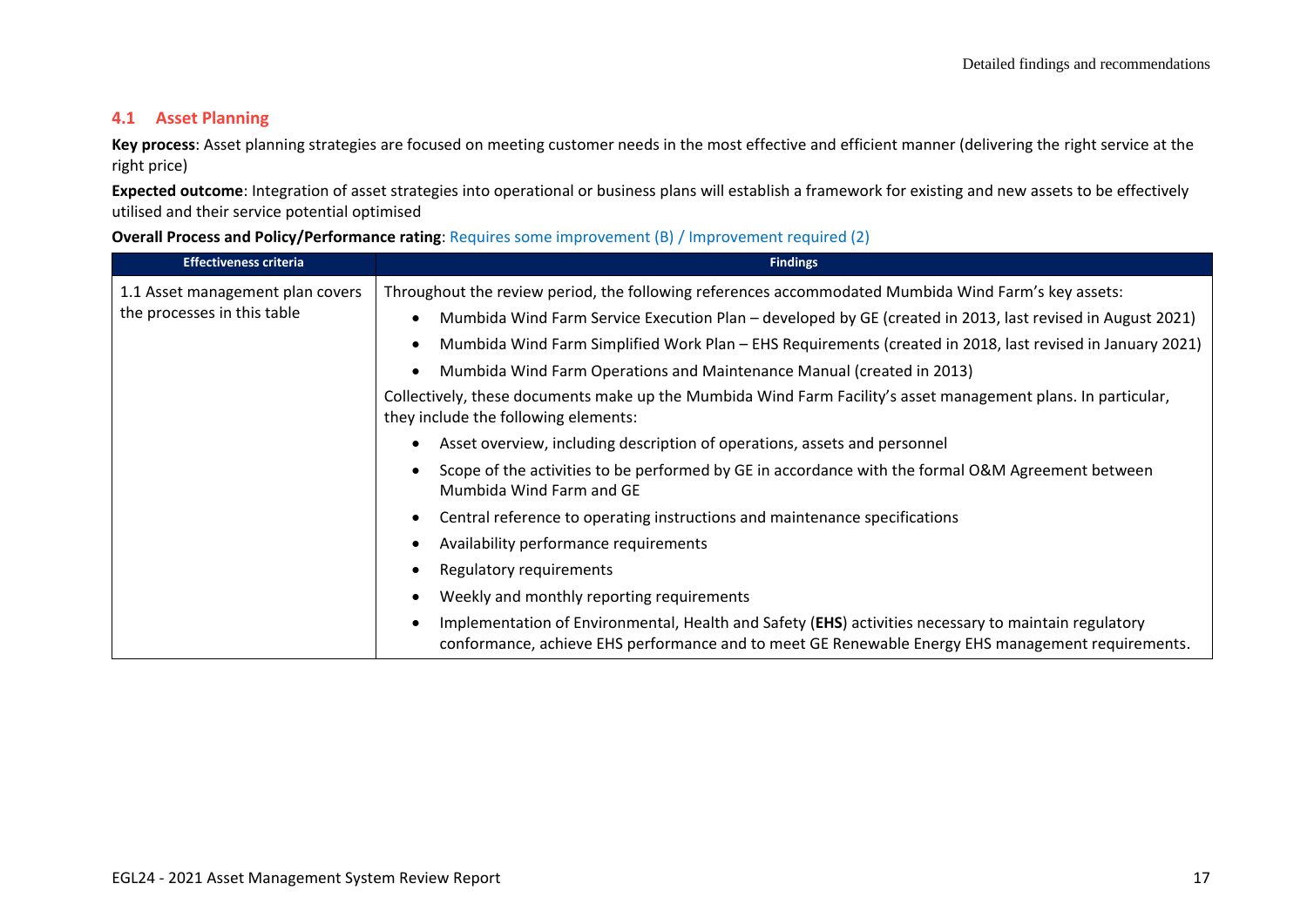| <b>Effectiveness criteria</b>                                                                                                                                                                                                                                                                                                                                                                                                                                                                                                               | <b>Findings</b>                                                                                                                                                                                                                                                                                                                                                                                                                                                                |                                                |  |  |
|---------------------------------------------------------------------------------------------------------------------------------------------------------------------------------------------------------------------------------------------------------------------------------------------------------------------------------------------------------------------------------------------------------------------------------------------------------------------------------------------------------------------------------------------|--------------------------------------------------------------------------------------------------------------------------------------------------------------------------------------------------------------------------------------------------------------------------------------------------------------------------------------------------------------------------------------------------------------------------------------------------------------------------------|------------------------------------------------|--|--|
| $1.1$ (cont.)<br>The Mumbida Wind Farm O&M Agreement (Schedule 1 Mobilisation Services and Schedule 5 Asset Management,<br>Documentation and Reporting Requirements) references the need for GE to prepare an asset management plan that<br>contains comprehensive references to plans, strategies, procedures and management information systems. Such a<br>plan has not been developed and the current versions of the Service Execution Plan, Simplified Work Plan and O&M<br>Manual do not specifically address the following elements: |                                                                                                                                                                                                                                                                                                                                                                                                                                                                                |                                                |  |  |
|                                                                                                                                                                                                                                                                                                                                                                                                                                                                                                                                             | Lifecycle overview, including milestones and end of life                                                                                                                                                                                                                                                                                                                                                                                                                       |                                                |  |  |
|                                                                                                                                                                                                                                                                                                                                                                                                                                                                                                                                             | Clear reference to business objectives and the needs of stakeholders                                                                                                                                                                                                                                                                                                                                                                                                           |                                                |  |  |
|                                                                                                                                                                                                                                                                                                                                                                                                                                                                                                                                             | Contingency arrangements                                                                                                                                                                                                                                                                                                                                                                                                                                                       |                                                |  |  |
|                                                                                                                                                                                                                                                                                                                                                                                                                                                                                                                                             | Arrangements for review and update of asset management planning references.                                                                                                                                                                                                                                                                                                                                                                                                    |                                                |  |  |
|                                                                                                                                                                                                                                                                                                                                                                                                                                                                                                                                             | We acknowledge that these elements are accommodated throughout Mumbida Wind Farm documentation, however<br>they are somewhat disparate and do not provide a complete and easy to understand view of Mumbida Wind Farm's<br>asset management plans. A single point of reference (e.g. a designated Asset Management Plan, or a higher level<br>description of the key components of the asset management system) can provide that more complete and east to<br>understand view. |                                                |  |  |
|                                                                                                                                                                                                                                                                                                                                                                                                                                                                                                                                             | We raised this matter with Mumbida Wind Farm staff as a potential improvement opportunity.                                                                                                                                                                                                                                                                                                                                                                                     |                                                |  |  |
|                                                                                                                                                                                                                                                                                                                                                                                                                                                                                                                                             | <b>Process and Policy Rating: Requires some improvement (B)</b><br>Performance Rating: Improvement required (2)                                                                                                                                                                                                                                                                                                                                                                |                                                |  |  |
| 1.2 Planning processes and<br>objectives reflect the needs of all                                                                                                                                                                                                                                                                                                                                                                                                                                                                           | Through discussion with the General Manager Mumbida Wind Farm and consideration of relevant supporting<br>documentation and Mumbida Wind Farm's business planning processes, we observed that:                                                                                                                                                                                                                                                                                 |                                                |  |  |
| stakeholders and is integrated with<br>business planning                                                                                                                                                                                                                                                                                                                                                                                                                                                                                    | Mumbida Wind Farm's business model and resources specifically accommodate the operation and<br>maintenance of the Facility in accordance with Good Operating and Maintenance Practice and OEM<br>Instructions.                                                                                                                                                                                                                                                                 |                                                |  |  |
|                                                                                                                                                                                                                                                                                                                                                                                                                                                                                                                                             | Process and Policy Rating: Adequately defined (A)                                                                                                                                                                                                                                                                                                                                                                                                                              | Performance Rating: Performing effectively (1) |  |  |
| 1.3 Service levels are defined in the<br>asset management plan                                                                                                                                                                                                                                                                                                                                                                                                                                                                              | Through discussion with the General Manager Mumbida Wind Farm and examination of Mumbida Wind Farm's O&M<br>Agreement with GE and the Mumbida Wind Farm Service Execution Plan, we observed that the facility's service levels<br>are appropriately reflected in availability and performance requirements.                                                                                                                                                                    |                                                |  |  |
|                                                                                                                                                                                                                                                                                                                                                                                                                                                                                                                                             | Process and Policy Rating: Adequately defined (A)                                                                                                                                                                                                                                                                                                                                                                                                                              | Performance Rating: Performing effectively (1) |  |  |
| 1.4 Non-asset operations (e.g.<br>demand management) are                                                                                                                                                                                                                                                                                                                                                                                                                                                                                    | As the primary purpose of the Mumbida Wind Farm Facility is to supply electricity to the South West Integrated<br>Network, there is no requirement or opportunity for Mumbida Wind Farm to consider non-asset options.                                                                                                                                                                                                                                                         |                                                |  |  |
| considered                                                                                                                                                                                                                                                                                                                                                                                                                                                                                                                                  | Process and Policy Rating: Not rated                                                                                                                                                                                                                                                                                                                                                                                                                                           | Performance Rating: Not rated                  |  |  |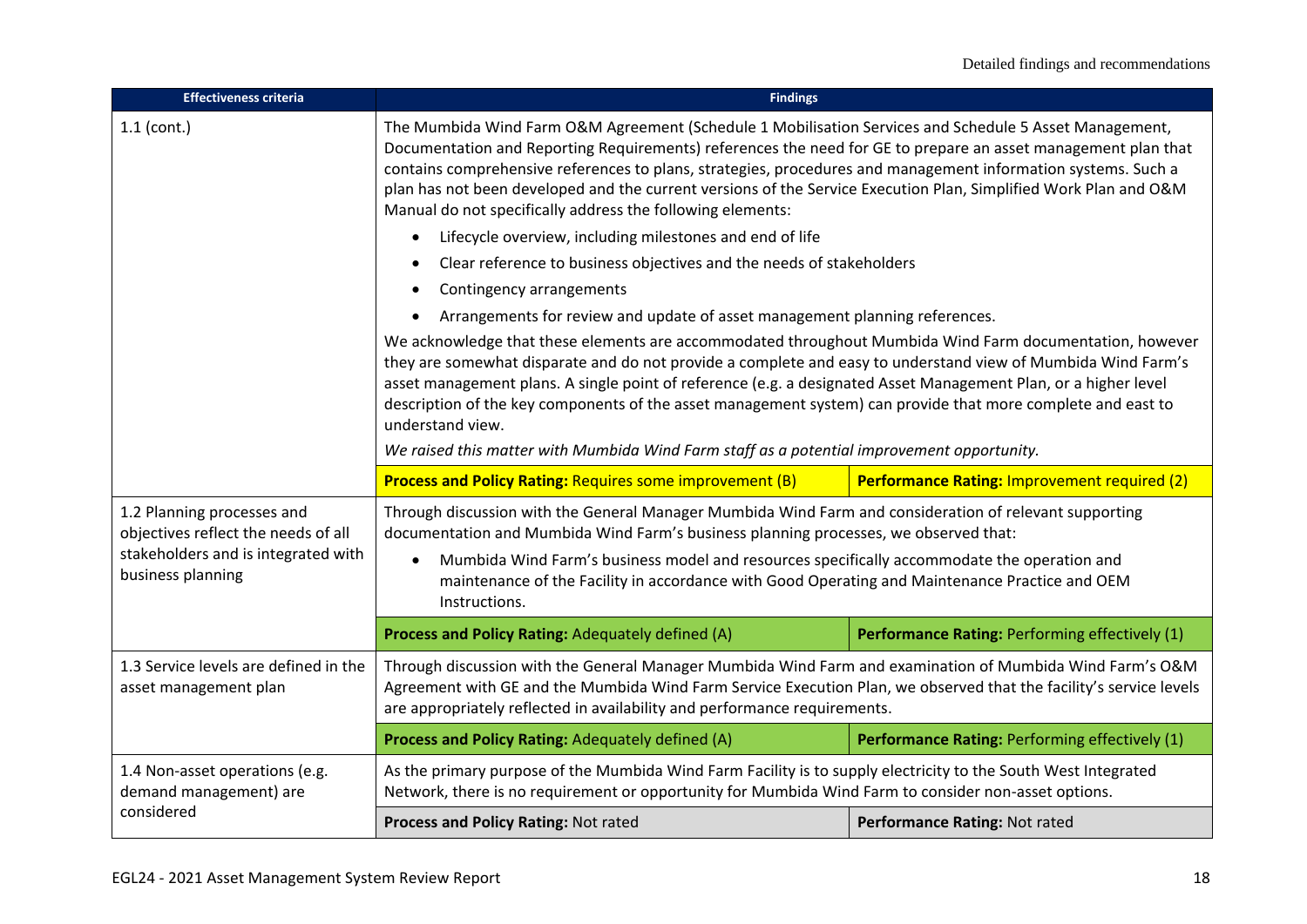| <b>Effectiveness criteria</b>                                                                                                                                                                                                                                                                                                | <b>Findings</b>                                                                                                                                                                                                                                                                                                                                                                                                                                                                                          |                                                |
|------------------------------------------------------------------------------------------------------------------------------------------------------------------------------------------------------------------------------------------------------------------------------------------------------------------------------|----------------------------------------------------------------------------------------------------------------------------------------------------------------------------------------------------------------------------------------------------------------------------------------------------------------------------------------------------------------------------------------------------------------------------------------------------------------------------------------------------------|------------------------------------------------|
| 1.5 Lifecycle costs of owning and<br>operating assets are assessed                                                                                                                                                                                                                                                           | Through discussion with the General Manager Mumbida Wind Farm and consideration of business planning and<br>budgeting processes, we observed that:                                                                                                                                                                                                                                                                                                                                                       |                                                |
|                                                                                                                                                                                                                                                                                                                              | Operating and maintenance costs are appropriately identified and built into Mumbida Wind Farm's annual<br>budgeting process                                                                                                                                                                                                                                                                                                                                                                              |                                                |
|                                                                                                                                                                                                                                                                                                                              | There is currently no requirement for capital expenditure planning<br>$\bullet$                                                                                                                                                                                                                                                                                                                                                                                                                          |                                                |
|                                                                                                                                                                                                                                                                                                                              | Beyond the owners execution of its asset investment strategy, there is no specific need for asset lifecycle<br>$\bullet$<br>costs to be assessed by Mumbida Wind Farm.                                                                                                                                                                                                                                                                                                                                   |                                                |
|                                                                                                                                                                                                                                                                                                                              | Process and Policy Rating: Not rated                                                                                                                                                                                                                                                                                                                                                                                                                                                                     | Performance Rating: Not rated                  |
| 1.6 Funding options are evaluated                                                                                                                                                                                                                                                                                            | Mumbida Wind Farm's current operating model and budget funds all site operations and maintenance activities.<br>There is currently no capital expenditure plan and no requirement for other funding options to be considered.                                                                                                                                                                                                                                                                            |                                                |
|                                                                                                                                                                                                                                                                                                                              | Process and Policy Rating: Not rated                                                                                                                                                                                                                                                                                                                                                                                                                                                                     | Performance Rating: Not rated                  |
| 1.7 Costs are justified and cost<br>drivers identified                                                                                                                                                                                                                                                                       | Through discussion with the General Manager Mumbida Wind Farm and consideration of business planning and<br>budgeting processes, we observed that operating and maintenance costs are appropriately identified and built into<br>Mumbida Wind Farm's annual budgeting process.                                                                                                                                                                                                                           |                                                |
|                                                                                                                                                                                                                                                                                                                              | Process and Policy Rating: Adequately defined (A)                                                                                                                                                                                                                                                                                                                                                                                                                                                        | Performance Rating: Performing effectively (1) |
| 1.8 Likelihood and consequences of<br>asset failure are predicted                                                                                                                                                                                                                                                            | Through discussion with the General Manager Mumbida Wind Farm and Mumbida Site Manager, consideration of<br>Mumbida Wind Farm's risk management practices and examination of supporting documentation, we observed that<br>Mumbida Wind Farm has applied the following mechanisms for predicting the consequences and likelihood of the<br>facility's failure:<br>The Facility's risk register considers major items of equipment and provides details of the O&M strategy to be<br>$\bullet$<br>applied |                                                |
|                                                                                                                                                                                                                                                                                                                              |                                                                                                                                                                                                                                                                                                                                                                                                                                                                                                          |                                                |
|                                                                                                                                                                                                                                                                                                                              | Regular preventative maintenance performed by GE provides for regular assessment of asset performance<br>$\bullet$                                                                                                                                                                                                                                                                                                                                                                                       |                                                |
| Turbine assets are monitored on a continuous basis (including condition monitoring techniques) by GE's<br>Australian and Global operations<br>A high level of priority is accorded to minimising instances of asset failure and the duration of any such failure<br>$\bullet$<br>to ensure availability targets are achieved |                                                                                                                                                                                                                                                                                                                                                                                                                                                                                                          |                                                |
|                                                                                                                                                                                                                                                                                                                              |                                                                                                                                                                                                                                                                                                                                                                                                                                                                                                          |                                                |
|                                                                                                                                                                                                                                                                                                                              | During scheduled outages, main components of the Facility's plant are inspected for defects.                                                                                                                                                                                                                                                                                                                                                                                                             |                                                |
|                                                                                                                                                                                                                                                                                                                              | Process and Policy Rating: Adequately defined (A)<br>Performance Rating: Performing effectively (1)                                                                                                                                                                                                                                                                                                                                                                                                      |                                                |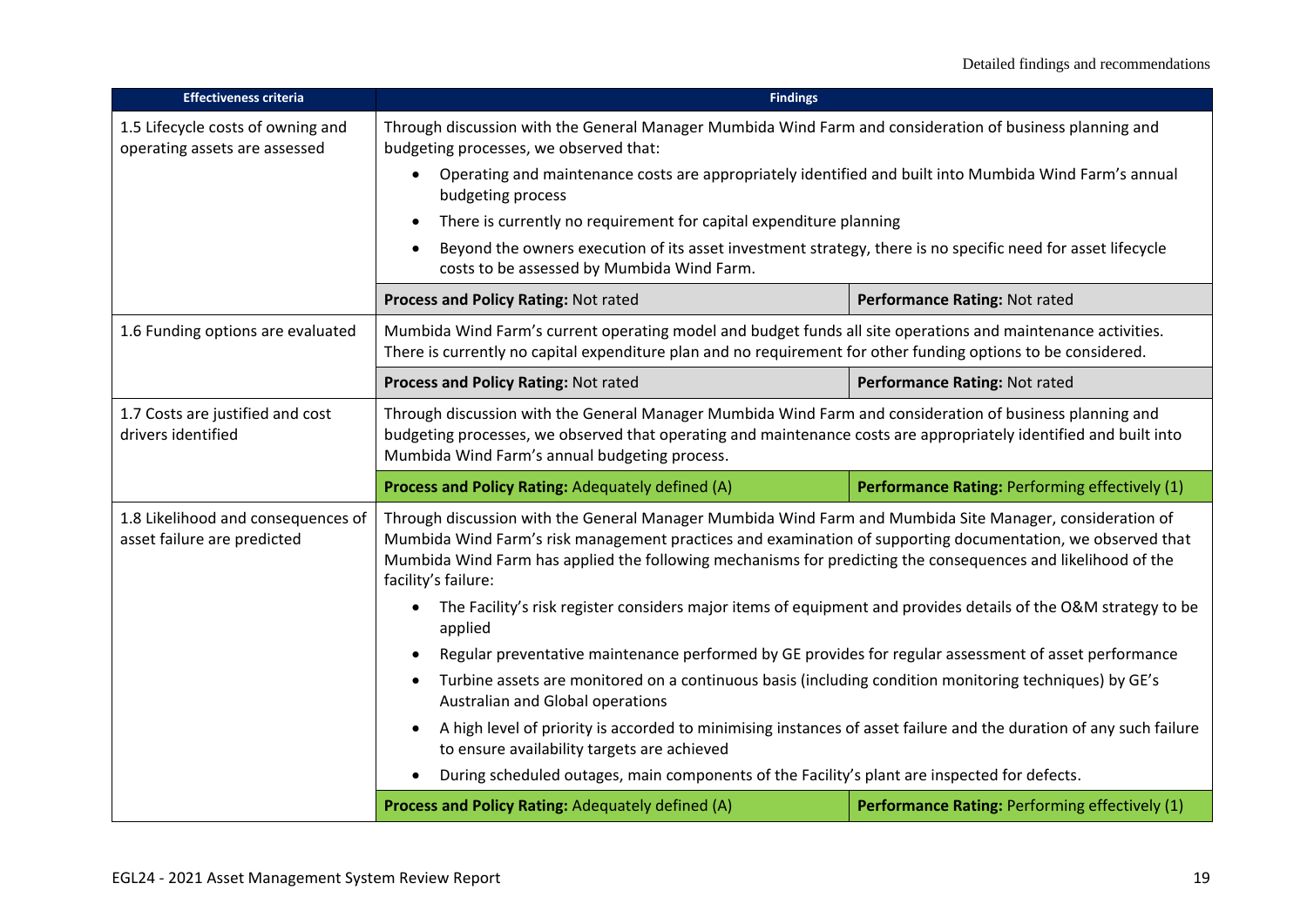| <b>Effectiveness criteria</b>                                   | <b>Findings</b>                                                                                                                                                                                                                                                                                                                                                                                                |                                                     |
|-----------------------------------------------------------------|----------------------------------------------------------------------------------------------------------------------------------------------------------------------------------------------------------------------------------------------------------------------------------------------------------------------------------------------------------------------------------------------------------------|-----------------------------------------------------|
| 1.9 Asset management plan is<br>regularly reviewed and updated. | The Service Execution Plan and Simplified Work Plan, which act as components of Mumbida Wind Farm's asset<br>management plan are subject to review and are updated on a regular basis. The Operations and Maintenance Manual<br>was last updated in 2014<br>As detailed at 1.1 above, a single document has not been prepared to provide a consolidated view of Mumbida Wind<br>Farm's asset management plans. |                                                     |
|                                                                 |                                                                                                                                                                                                                                                                                                                                                                                                                |                                                     |
|                                                                 | We raised this matter with Mumbida Wind Farm staff as a potential improvement opportunity.                                                                                                                                                                                                                                                                                                                     |                                                     |
|                                                                 | <b>Process and Policy Rating: Requires some improvement (B)</b>                                                                                                                                                                                                                                                                                                                                                | <b>Performance Rating: Improvement required (2)</b> |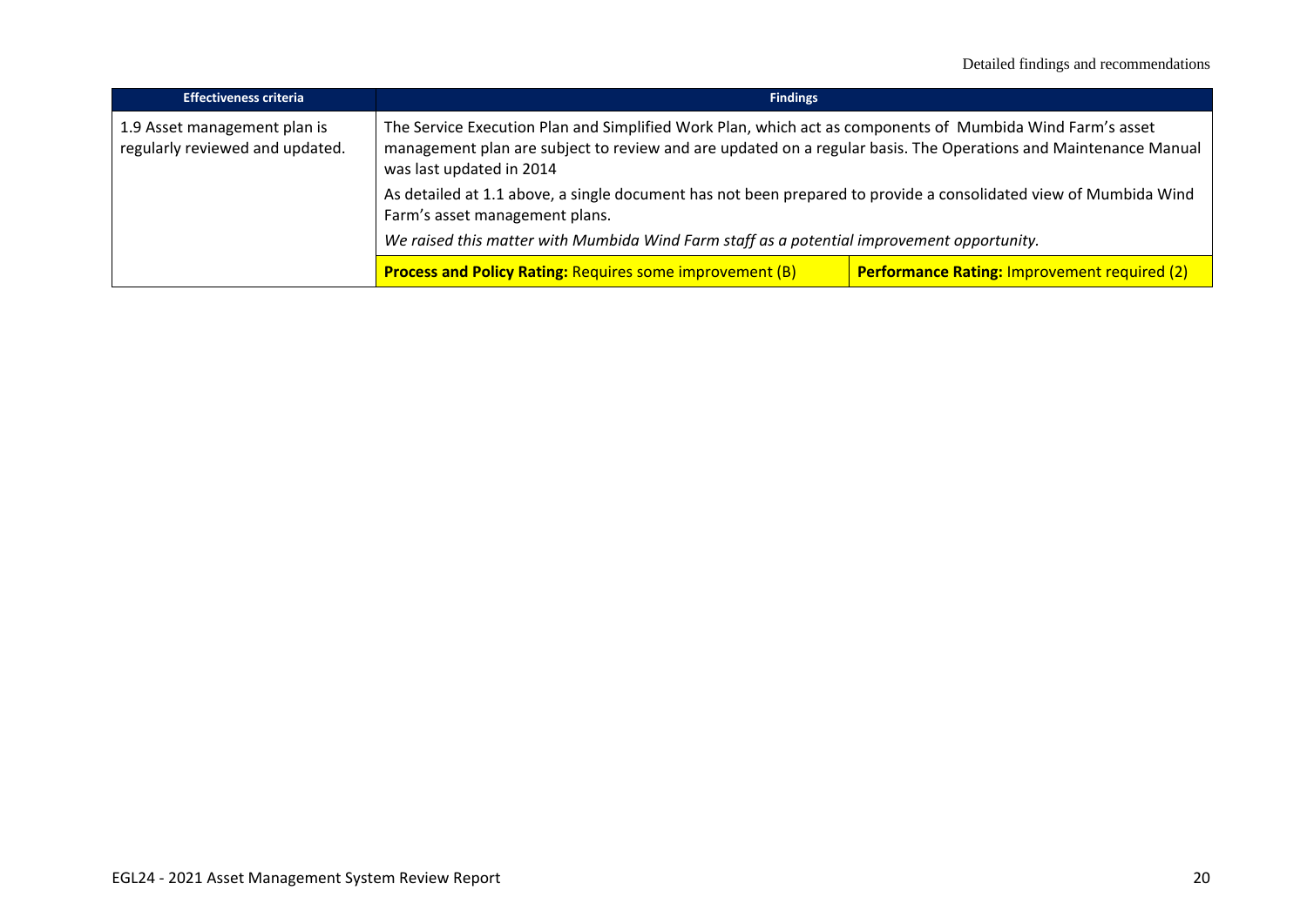#### **4.2 Asset creation and acquisition**

**Key process**: Asset creation/acquisition is the provision or improvement of assets

**Expected outcome**: The asset acquisition framework is economic, efficient and cost-effective; it reduces demand for new assets, lowers service costs and improves service delivery

#### **Overall Process and Policy/Performance rating:** Not rated

**Findings:** For the period subject to this review, Mumbida Wind Farm had not undertaken or contemplated any material asset creation and acquisition activities. Accordingly, consideration has not yet been given to an asset creation and acquisition process relevant to the Facility's ongoing operations.

#### **4.3 Asset disposal**

**Key process**: Asset disposal is the consideration of alternatives for the disposal of surplus, obsolete, under-performing or unserviceable assets

**Expected outcome**: The asset management framework minimises holdings of surplus and underperforming assets and lowers service costs. The cost-benefits of disposal options are evaluated

#### **Overall Process and Policy/Performance rating**: Not rated

**Findings:** The Mumbida Wind Farm Facility remains in a phase of its life cycle where there are no plans for disposing of any of the facility's assets and there is a low likelihood of any asset disposal in the short-term.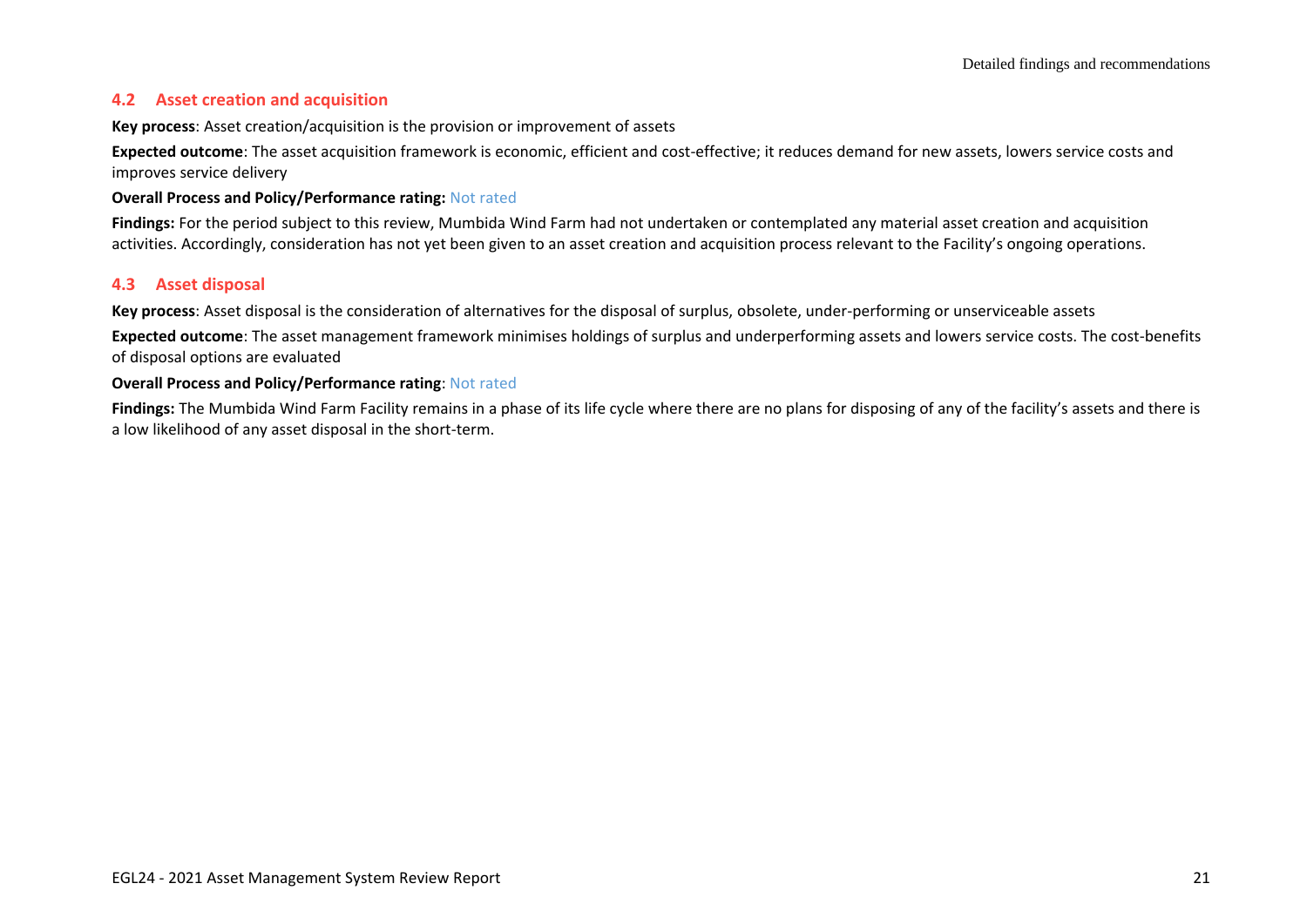## **4.4 Environmental analysis**

**Key process**: Environmental analysis examines the asset management system environment and assesses all external factors affecting the asset management system

**Expected outcome**: The asset management system regularly assesses external opportunities and threats and identifies corrective action to maintain performance requirements

#### **Overall Process and Policy/Performance rating**: Adequately defined (A) / Performing effectively (1)

| <b>Effectiveness criteria</b>                                                                       | <b>Findings</b>                                                                                                                                                                                                                                                                                                         |                                                       |
|-----------------------------------------------------------------------------------------------------|-------------------------------------------------------------------------------------------------------------------------------------------------------------------------------------------------------------------------------------------------------------------------------------------------------------------------|-------------------------------------------------------|
| 4.1 Opportunities and threats in<br>the asset management system                                     | Through discussion with the General Manager Mumbida Wind Farm and Mumbida Site Manager and examination of<br>relevant supporting documentation, we observed that:                                                                                                                                                       |                                                       |
| environment are assessed                                                                            | In its Facility risk register, Mumbida Wind Farm has recognised and captured a range of threats to its asset<br>management system, including fire events, weather events, other external events and emergencies, failures and<br>incidents (internal and external [including network outages]) and resource constraints |                                                       |
|                                                                                                     | Environmental aspects of that risk register have been informed by assessments, studies and audits that assist<br>$\bullet$<br>Mumbida Wind Farm to understand and manage environmental and other external threats to the effective<br>operation of the facility                                                         |                                                       |
|                                                                                                     | Mumbida Wind Farm does not have any Environmental Licence requirements and there were no specific<br>$\bullet$<br>environmental conditions attached to approvals for operation of the Mumbida Wind Farm facility                                                                                                        |                                                       |
|                                                                                                     | Mumbida Wind Farm participates in fortnightly HSE Services Meetings for all GE APAC wind farm facilities,<br>$\bullet$<br>where safety and environmental issues (referred to as "concerns") are raised and tracked until closure.                                                                                       |                                                       |
|                                                                                                     | Process and Policy Rating: Adequately defined (A)                                                                                                                                                                                                                                                                       | Performance Rating: Performing effectively (1)        |
| 4.2 Performance standards<br>(availability of service, capacity,<br>continuity, emergency response, | Through discussion with the General Manager Mumbida Wind Farm and Mumbida Site Manager, and consideration<br>of relevant supporting documentation, we observed that:<br>Mumbida Wind Farm's performance standards relate to availability, resource utilisation, safety and<br>$\bullet$                                 |                                                       |
| etc.) are measured and achieved                                                                     | environmental. Those performance standards are measured and reported on a monthly, quarterly and annual<br>basis                                                                                                                                                                                                        |                                                       |
|                                                                                                     | Mumbida Wind Farm staff manage and monitor environmental performance in accordance with established<br>$\bullet$<br>bushfire, environmental and emergency response management plans                                                                                                                                     |                                                       |
|                                                                                                     | Mumbida Wind Farm's business model and resources specifically accommodate the operation and maintenance<br>$\bullet$<br>of the Facility in accordance with Good Operating and Maintenance Practice and OEM Instructions.                                                                                                |                                                       |
|                                                                                                     | Process and Policy Rating: Adequately defined (A)                                                                                                                                                                                                                                                                       | <b>Performance Rating: Performing effectively (1)</b> |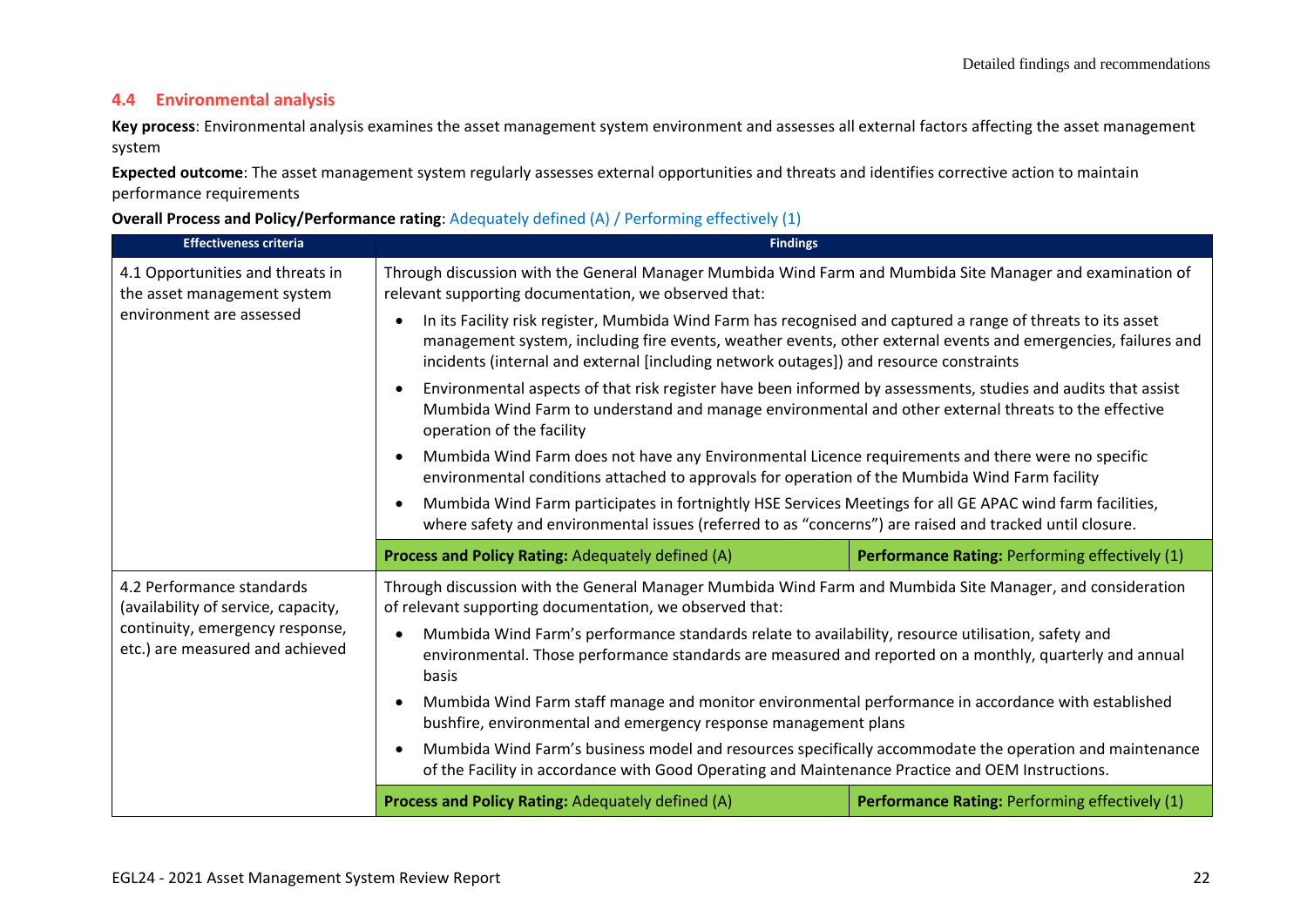| <b>Effectiveness criteria</b>                                      | <b>Findings</b>                                                                                                                                                                                                                                                                                                                                                                                                                                                                                                                                                                                                                                        |                                                |
|--------------------------------------------------------------------|--------------------------------------------------------------------------------------------------------------------------------------------------------------------------------------------------------------------------------------------------------------------------------------------------------------------------------------------------------------------------------------------------------------------------------------------------------------------------------------------------------------------------------------------------------------------------------------------------------------------------------------------------------|------------------------------------------------|
| 4.3 Compliance with statutory and<br>regulatory requirements       | Through discussion with the General Manager Mumbida Wind Farm and Mumbida Site Manager, and review of<br>relevant supporting information, we determined that:                                                                                                                                                                                                                                                                                                                                                                                                                                                                                          |                                                |
|                                                                    | Mumbida Wind Farm has designed its processes and practices to operate and monitor its performance in<br>accordance with the following statutory legislation and licences:                                                                                                                                                                                                                                                                                                                                                                                                                                                                              |                                                |
|                                                                    | Occupational Health and Safety Act and associated regulations<br><b>Environmental Protection Act</b><br>Aboriginal Heritage Act<br>Waste Avoidance and Resource Recovery Act and subordinate legislation<br>Mumbida Wind Farm monitors and reports on its compliance with regulatory requirements on a weekly basis<br>Mumbida Wind Farm participates in scheduled audits performed by GE's designated EHS auditors. The most<br>recent audit conducted in September 2021 made several positive observations and identified two minor<br>improvement opportunities<br>To date, no significant incidents or breaches have been recognised and reported. |                                                |
|                                                                    |                                                                                                                                                                                                                                                                                                                                                                                                                                                                                                                                                                                                                                                        |                                                |
|                                                                    |                                                                                                                                                                                                                                                                                                                                                                                                                                                                                                                                                                                                                                                        |                                                |
|                                                                    |                                                                                                                                                                                                                                                                                                                                                                                                                                                                                                                                                                                                                                                        |                                                |
|                                                                    |                                                                                                                                                                                                                                                                                                                                                                                                                                                                                                                                                                                                                                                        |                                                |
|                                                                    |                                                                                                                                                                                                                                                                                                                                                                                                                                                                                                                                                                                                                                                        |                                                |
|                                                                    |                                                                                                                                                                                                                                                                                                                                                                                                                                                                                                                                                                                                                                                        |                                                |
|                                                                    | Process and Policy Rating: Adequately defined (A)                                                                                                                                                                                                                                                                                                                                                                                                                                                                                                                                                                                                      | Performance Rating: Performing effectively (1) |
| 4.4 Service standard (customer<br>service levels etc) are measured | Through discussion with the General Manager Mumbida Wind Farm and consideration of Mumbida Wind Farm's<br>business management processes, we observed that                                                                                                                                                                                                                                                                                                                                                                                                                                                                                              |                                                |
| and achieved                                                       | Control and operation of the Mumbida Wind Farm Facility is dictated by Western Power and AEMO<br>requirements for the generation and supply of electricity into the network and market, in accordance with<br>Mumbida Wind Farm's contractual arrangements                                                                                                                                                                                                                                                                                                                                                                                             |                                                |
|                                                                    | Mumbida Wind Farm monitors and reports on its electricity production in accordance with its market<br>obligations and any operational requirements of Western Power.                                                                                                                                                                                                                                                                                                                                                                                                                                                                                   |                                                |
|                                                                    | Process and Policy Rating: Adequately defined (A)                                                                                                                                                                                                                                                                                                                                                                                                                                                                                                                                                                                                      | Performance Rating: Performing effectively (1) |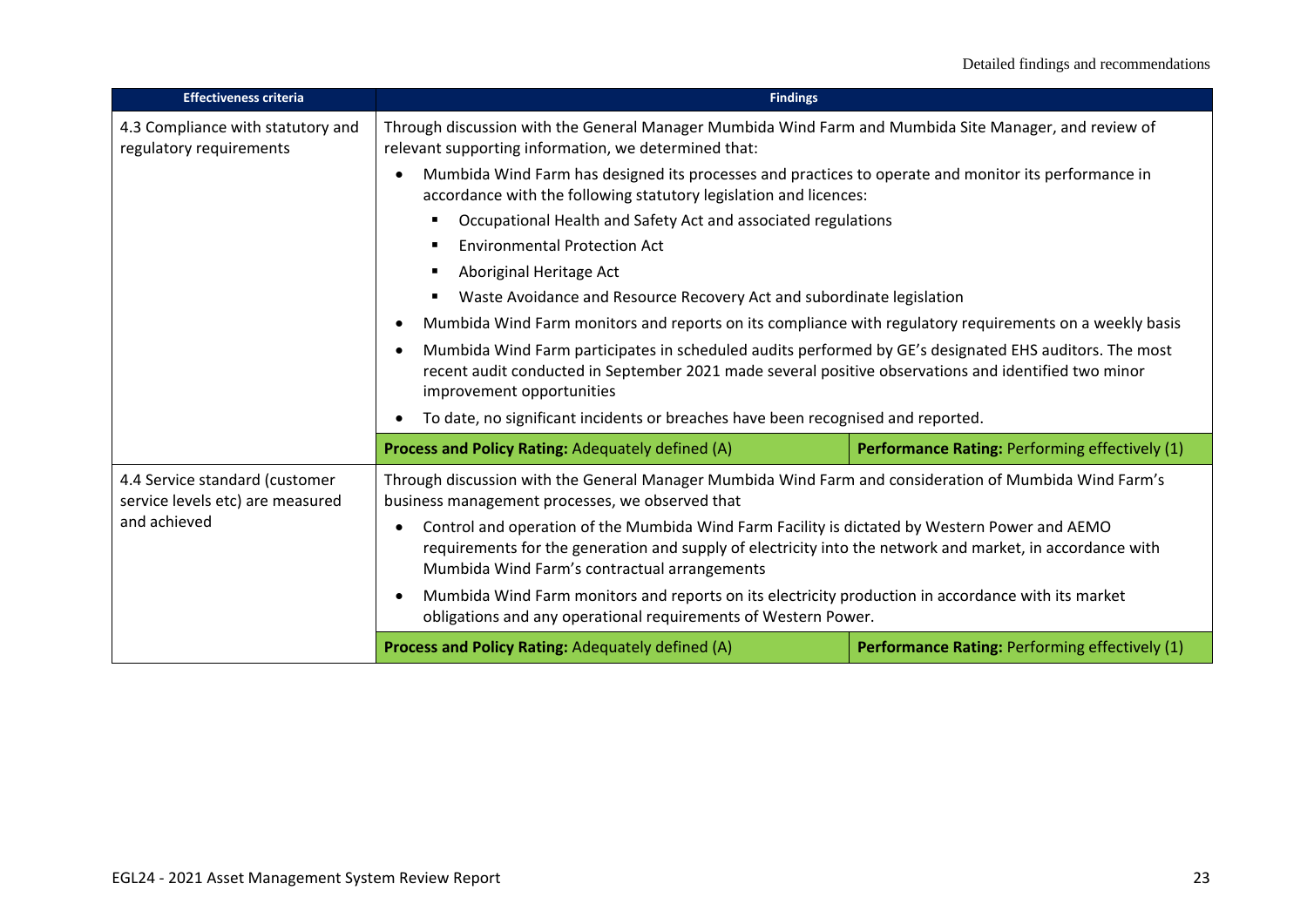## **4.5 Asset operations**

**Key process**: Asset operations is the day-to-day running of assets (where the asset is used for its intended purpose)

**Expected outcome**: The asset operation plans adequately document the processes and knowledge of staff in the operation of assets so service levels can be consistently achieved

### **Overall Process and Policy/Performance rating**: Adequately defined (A) / Performing effectively (1)

| <b>Effectiveness criteria</b>                                                                                                                                                                                                                | <b>Findings</b>                                                                                                                                                                                                                                              |                                                                                                                                                                                                                                                                                             |  |
|----------------------------------------------------------------------------------------------------------------------------------------------------------------------------------------------------------------------------------------------|--------------------------------------------------------------------------------------------------------------------------------------------------------------------------------------------------------------------------------------------------------------|---------------------------------------------------------------------------------------------------------------------------------------------------------------------------------------------------------------------------------------------------------------------------------------------|--|
| 5.1 Operational policies and<br>procedures are documented and                                                                                                                                                                                | Through discussion with the General Manager Mumbida Wind Farm and Mumbida Site Manager, and consideration<br>of relevant supporting documentation, we observed that:                                                                                         |                                                                                                                                                                                                                                                                                             |  |
| linked to service levels required                                                                                                                                                                                                            | Control and operation of the Mumbida Wind Farm Facility is dictated by SWIN system requirements, in<br>accordance with Mumbida Wind Farm's contractual obligations                                                                                           |                                                                                                                                                                                                                                                                                             |  |
|                                                                                                                                                                                                                                              | Mumbida Wind Farm has developed a comprehensive list of documented procedures, based on GE OEM<br>documentation, to cover tasks required to operate and maintain the Facility's wind turbine generators (WTG)<br>and Balance of Plant (BOP) in a safe manner |                                                                                                                                                                                                                                                                                             |  |
|                                                                                                                                                                                                                                              | Mumbida Wind Farm's O&M Manual provides the primary reference to key operational policies and procedures,<br>$\bullet$<br>with links to performance standards (i.e. service levels). Those references include:                                               |                                                                                                                                                                                                                                                                                             |  |
|                                                                                                                                                                                                                                              |                                                                                                                                                                                                                                                              | Relevant operating and maintenance principles and procedures, covering elements such as safety, plant<br>control, performance monitoring, management of alerts and faults, BOP start-up, WTG braking and restart,<br>met mast lifting, management of work orders and maintenance strategies |  |
|                                                                                                                                                                                                                                              | Operating instructions for all WTG and BOP operations                                                                                                                                                                                                        |                                                                                                                                                                                                                                                                                             |  |
| Other related manuals, including WTG Operating Manual, WTG Safety Manual, WTG Maintenance Manual,<br>Met Mast Operating Manual, Wind SCADA Operating & Maintenance Manual, BOP Supplier Manual and<br>Motherwell Substation SCADA O&M Manual |                                                                                                                                                                                                                                                              |                                                                                                                                                                                                                                                                                             |  |
|                                                                                                                                                                                                                                              | Schedules, including WTG and BOP Maintenance Schedule and Spare Parts Schedule.                                                                                                                                                                              |                                                                                                                                                                                                                                                                                             |  |
|                                                                                                                                                                                                                                              | Process and Policy Rating: Adequately defined (A)                                                                                                                                                                                                            | <b>Performance Rating: Performing effectively (1)</b>                                                                                                                                                                                                                                       |  |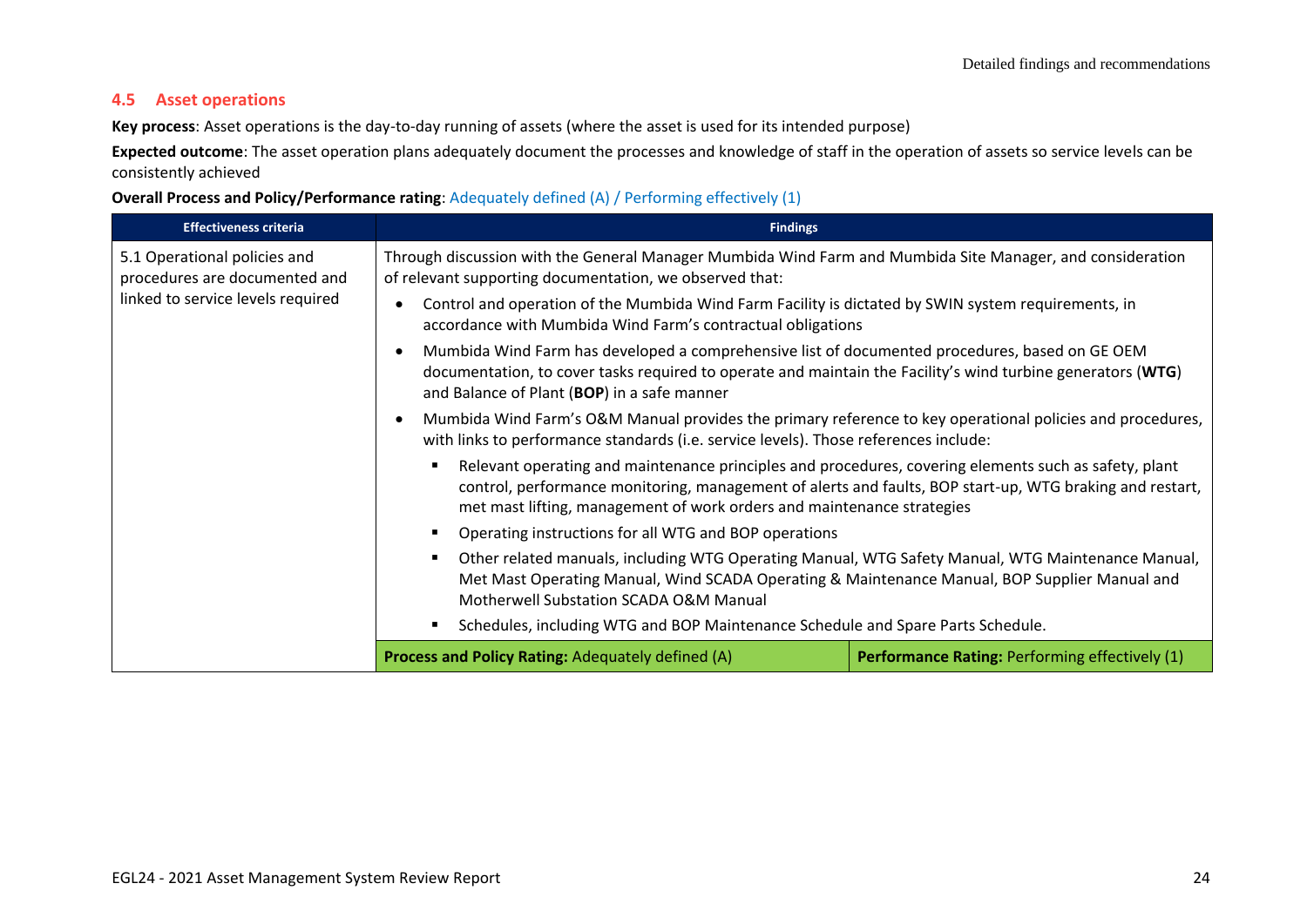| <b>Effectiveness criteria</b>                                                                                                                                                           | <b>Findings</b>                                                                                                                                                                                                                                                                                                                                                                                                                                                                                                                                                                                                                                                                                                                                             |                                                |
|-----------------------------------------------------------------------------------------------------------------------------------------------------------------------------------------|-------------------------------------------------------------------------------------------------------------------------------------------------------------------------------------------------------------------------------------------------------------------------------------------------------------------------------------------------------------------------------------------------------------------------------------------------------------------------------------------------------------------------------------------------------------------------------------------------------------------------------------------------------------------------------------------------------------------------------------------------------------|------------------------------------------------|
| 5.2 Risk management is applied to<br>prioritise operations tasks                                                                                                                        | Through discussion with the General Manager Mumbida Wind Farm and Mumbida Site Manager, and consideration<br>of relevant supporting documentation, we observed that Mumbida Wind Farm's operational processes include:<br>A designated Mumbida Wind Farm Facility risk register based on Infrastructure Capital's business-wide risk<br>$\bullet$<br>management standards<br>Application of a risk management approach to corrective maintenance activities, whereby the maintenance<br>$\bullet$<br>tasks addressing higher risk issues are performed first in order, followed by lower priority tasks<br>A designated GE team to manage all operational activity at the Mumbida Wind Farm Facility, including response<br>to alerts, faults and incidents |                                                |
|                                                                                                                                                                                         |                                                                                                                                                                                                                                                                                                                                                                                                                                                                                                                                                                                                                                                                                                                                                             |                                                |
|                                                                                                                                                                                         |                                                                                                                                                                                                                                                                                                                                                                                                                                                                                                                                                                                                                                                                                                                                                             |                                                |
|                                                                                                                                                                                         |                                                                                                                                                                                                                                                                                                                                                                                                                                                                                                                                                                                                                                                                                                                                                             |                                                |
|                                                                                                                                                                                         | Daily site-meetings to review performance and plan for upcoming tasks.<br>$\bullet$                                                                                                                                                                                                                                                                                                                                                                                                                                                                                                                                                                                                                                                                         |                                                |
|                                                                                                                                                                                         | Process and Policy Rating: Adequately defined (A)                                                                                                                                                                                                                                                                                                                                                                                                                                                                                                                                                                                                                                                                                                           | Performance Rating: Performing effectively (1) |
| 5.3 Assets are documented in an<br>asset register including asset type,<br>location, material, plans of<br>components, and an assessment of<br>assets' physical/structural<br>condition | Through discussion with the Mumbida Site Manager and review of Mumbida Wind Farm's Oracle RACES and<br>supporting GE Predix, PulsePOINT and Digital Plan of the Day (DPOD) systems, we observed that:<br>The Oracle RACES system acts as the Asset Register for each of Mumbida Wind Farm's WTG and BOP assets<br>$\bullet$<br>Details of each WTG's condition are also documented in supporting GE systems<br>$\bullet$<br>An appropriate level of detail is documented for each asset, including links/references to maintenance activity<br>$\bullet$<br>relevant to each asset.                                                                                                                                                                         |                                                |
|                                                                                                                                                                                         | Process and Policy Rating: Adequately defined (A)                                                                                                                                                                                                                                                                                                                                                                                                                                                                                                                                                                                                                                                                                                           | Performance Rating: Performing effectively (1) |
| 5.4 Accounting data is documented<br>for assets                                                                                                                                         | Through discussion with the General Manager Mumbida Wind Farm and consideration of Mumbida Wind Farm's fixed<br>asset register, we observed that the asset register and corporate records capture relevant accounting data, including:<br>Purchase date<br>$\bullet$<br>Acquisition cost<br>$\bullet$<br>Depreciation rates and costs<br>$\bullet$<br>Written down values.<br>$\bullet$                                                                                                                                                                                                                                                                                                                                                                     |                                                |
|                                                                                                                                                                                         | Process and Policy Rating: Adequately defined (A)                                                                                                                                                                                                                                                                                                                                                                                                                                                                                                                                                                                                                                                                                                           | Performance Rating: Performing effectively (1) |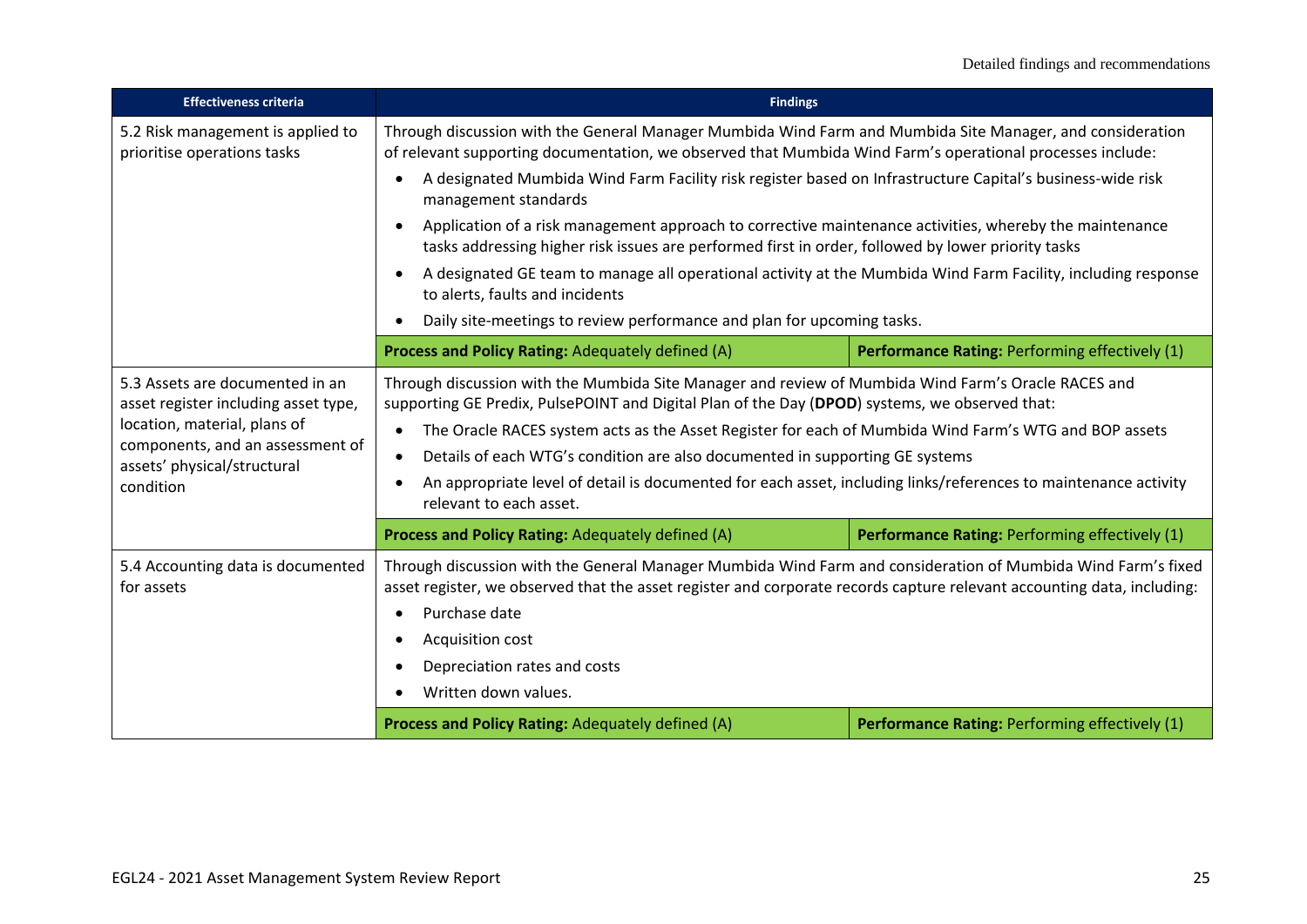| <b>Effectiveness criteria</b>                                                                                 | <b>Findings</b>                                                                                                                                                                                                                                                                                                                                                                                                                                                                                                                                                                                                                                                                                                                                                                                                                                                                                                                                                                                                            |                                                       |
|---------------------------------------------------------------------------------------------------------------|----------------------------------------------------------------------------------------------------------------------------------------------------------------------------------------------------------------------------------------------------------------------------------------------------------------------------------------------------------------------------------------------------------------------------------------------------------------------------------------------------------------------------------------------------------------------------------------------------------------------------------------------------------------------------------------------------------------------------------------------------------------------------------------------------------------------------------------------------------------------------------------------------------------------------------------------------------------------------------------------------------------------------|-------------------------------------------------------|
| 5.5 Operational costs are measured<br>and monitored                                                           | Through discussion with the General Manager Mumbida Wind Farm and consideration of Mumbida Wind Farm's<br>information systems and relevant supporting documentation such as weekly and monthly reports, we observed that<br>Mumbida Wind Farm tracks and reports operational costs on a monthly basis. Costs measured and monitored against<br>budget include O&M fee, BOP Maintenance expenses, land (lease) expenses, network and ancillary expenses, ICG<br>Services costs, overhead and other costs.                                                                                                                                                                                                                                                                                                                                                                                                                                                                                                                   |                                                       |
|                                                                                                               | Process and Policy Rating: Adequately defined (A)                                                                                                                                                                                                                                                                                                                                                                                                                                                                                                                                                                                                                                                                                                                                                                                                                                                                                                                                                                          | <b>Performance Rating: Performing effectively (1)</b> |
| 5.6 Staff resources are adequate<br>and staff receive training<br>commensurate with their<br>responsibilities | Through discussion with the General Manager Mumbida Wind Farm and Mumbida Site Manager and consideration of<br>relevant supporting documentation, we observed that:<br>Five designated GE staff are allocated to the operation of the Mumbida Wind Farm facility, being the Site<br>Manager, Site Lead - Electrical, Service Technician – Mechanical and Service Technician – Electrical (x2)<br>GE staff also provide designated Off-site Administration, Continuous Remote Monitoring of the major assets and<br><b>EHS</b> support<br>GE provides corporate support from its Australian operations, plus enables sharing of information from its<br>broader APAC Regional wind farm operations<br>An appropriate skills and training matrix is maintained for Mumbida Wind Farm personnel, with regular<br>reminder notices sent for any upcoming staff training courses, in accordance with GE's O&M Agreement.<br>Process and Policy Rating: Adequately defined (A)<br>Performance Rating: Performing effectively (1) |                                                       |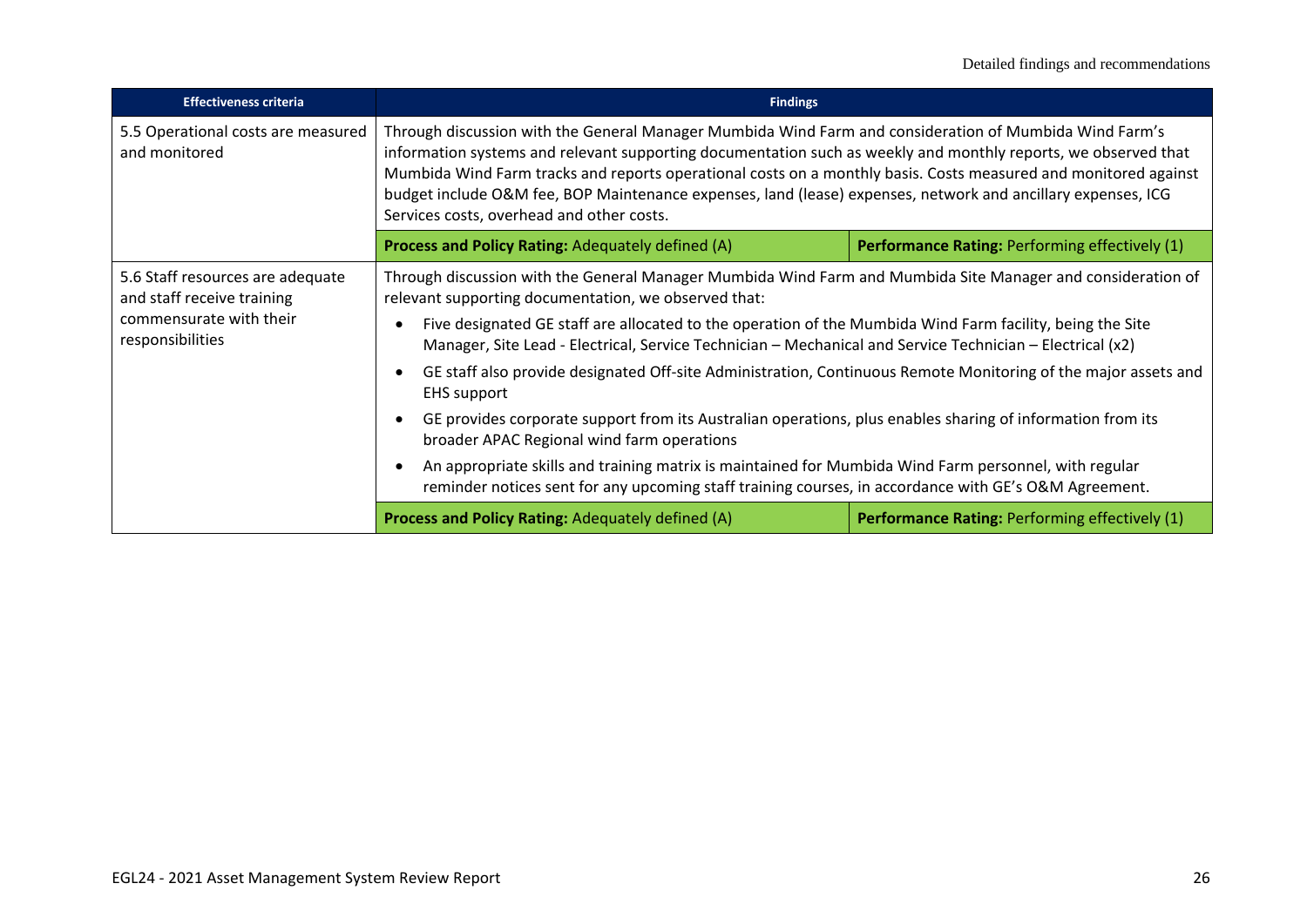## **4.6 Asset maintenance**

#### **Key process**: Asset maintenance is the upkeep of assets

**Expected outcome**: The asset maintenance plans cover the scheduling and resourcing of the maintenance tasks so work can be done on time and on cost

### **Overall Process and Policy/Performance rating**: Requires some improvement (B) / Improvement required (2)

| <b>Effectiveness criteria</b>                                                                                                                                            | <b>Findings</b>                                                                                                                                                                                                                                                                                                                                                      |                                                |
|--------------------------------------------------------------------------------------------------------------------------------------------------------------------------|----------------------------------------------------------------------------------------------------------------------------------------------------------------------------------------------------------------------------------------------------------------------------------------------------------------------------------------------------------------------|------------------------------------------------|
| 6.1 Maintenance policies and<br>procedures are documented and                                                                                                            | Through discussion with the General Manager Mumbida Wind Farm and Mumbida Site Manager, and consideration<br>of relevant supporting documentation, we observed that:                                                                                                                                                                                                 |                                                |
| linked to service levels required                                                                                                                                        | Mumbida Wind Farm has a comprehensive suite of documented procedures and work instructions in place to<br>cover tasks required to maintain the Facility's WTGs and BOP assets in a safe manner                                                                                                                                                                       |                                                |
|                                                                                                                                                                          | Mumbida Wind Farm's O&M Manual provides the primary reference to key policies and procedures, with links<br>to performance standards (i.e. service levels). Those references include:                                                                                                                                                                                |                                                |
|                                                                                                                                                                          | Relevant operating and maintenance principles and procedures, covering elements such as safety,<br>performance monitoring, management of alerts and faults, management of work orders and maintenance<br>strategies                                                                                                                                                  |                                                |
| Other related manuals, including WTG Safety Manual, WTG Maintenance Manual, Wind SCADA Operating<br>٠<br>& Maintenance Manual and Motherwell Substation SCADA O&M Manual |                                                                                                                                                                                                                                                                                                                                                                      |                                                |
|                                                                                                                                                                          | Schedules, including WTG and BOP Maintenance Schedule and Spare Parts Schedule.<br>Procedures for the scope and frequency of routine maintenance of equipment have been developed based on<br>OEM documentation<br>Checklists and sign-off sheets are completed by GE staff upon completion of any work-order that aligns with<br>the work instruction for that task |                                                |
|                                                                                                                                                                          |                                                                                                                                                                                                                                                                                                                                                                      |                                                |
|                                                                                                                                                                          |                                                                                                                                                                                                                                                                                                                                                                      |                                                |
|                                                                                                                                                                          | Weekly, monthly and quarterly checklists are maintained to document completion of work-orders.                                                                                                                                                                                                                                                                       |                                                |
|                                                                                                                                                                          | Process and Policy Rating: Adequately defined (A)                                                                                                                                                                                                                                                                                                                    | Performance Rating: Performing effectively (1) |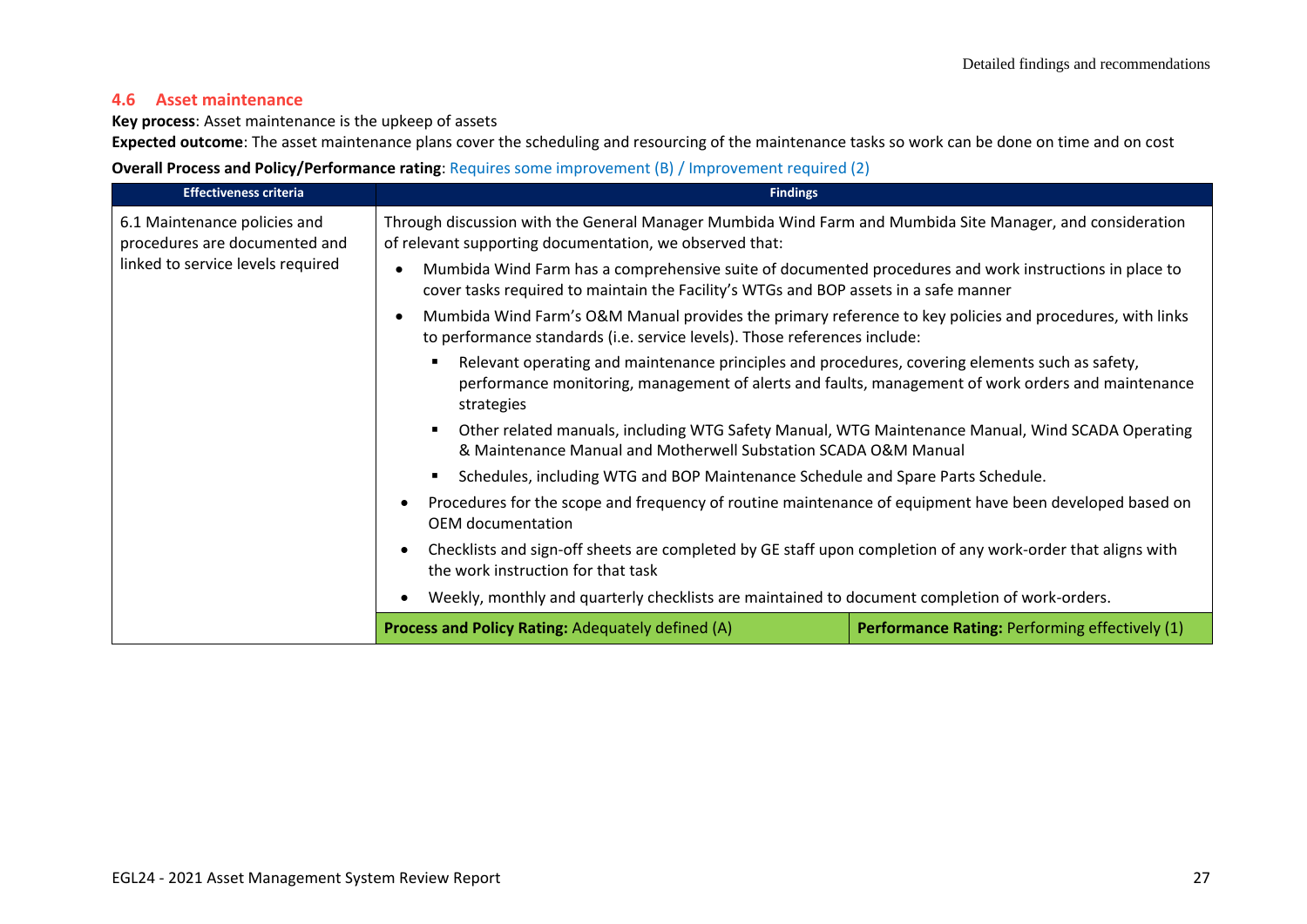| <b>Effectiveness criteria</b>                                                   | <b>Findings</b>                                                                                                                                                                                                                                                                                                                                                                                               |                                                                                                            |  |
|---------------------------------------------------------------------------------|---------------------------------------------------------------------------------------------------------------------------------------------------------------------------------------------------------------------------------------------------------------------------------------------------------------------------------------------------------------------------------------------------------------|------------------------------------------------------------------------------------------------------------|--|
| 6.2 Regular inspections are<br>undertaken of asset performance<br>and condition | Through discussion with the General Manager Mumbida Wind Farm and Mumbida Site Manager; consideration of<br>relevant supporting documentation and sample testing of evidence of inspections and maintenance activity, we<br>determined that:                                                                                                                                                                  |                                                                                                            |  |
|                                                                                 | Mumbida Wind Farm performs a combination of scheduled six-monthly inspections and other site inspections<br>(on an as needed basis) with maintenance work orders identified either through GE's continuous monitoring<br>(performed remotely) to provide full coverage of asset/equipment operations, performance and condition, or<br>through the local SCADA Control System monitoring of alarms and faults |                                                                                                            |  |
|                                                                                 | supporting GE systems:                                                                                                                                                                                                                                                                                                                                                                                        | Site inspections generate corrective maintenance requirements, which are captured and monitored within the |  |
|                                                                                 | When attending a WTG for planned or unplanned work, technicians may identify items for repair or<br>replacement. Details can be captured on a Smartsheet Form (via an app on the technician's phone) and<br>photos attached if necessary                                                                                                                                                                      |                                                                                                            |  |
|                                                                                 | All defects observed are captured in a Defects Mastersheet, plus registered in the Predix DPOD system                                                                                                                                                                                                                                                                                                         |                                                                                                            |  |
|                                                                                 |                                                                                                                                                                                                                                                                                                                                                                                                               | Service requests are then raised through DPOD and tracked until completion                                 |  |
|                                                                                 | Upon completion of service requests, a final debriefing is captured in Oracle RACES, enabling a final report<br>to be generated                                                                                                                                                                                                                                                                               |                                                                                                            |  |
|                                                                                 | Appropriate prioritisation regimes are built into GE systems.                                                                                                                                                                                                                                                                                                                                                 |                                                                                                            |  |
|                                                                                 | We examined several examples of site inspections, defects identified and service requests completed.                                                                                                                                                                                                                                                                                                          |                                                                                                            |  |
|                                                                                 | Process and Policy Rating: Adequately defined (A)                                                                                                                                                                                                                                                                                                                                                             | Performance Rating: Performing effectively (1)                                                             |  |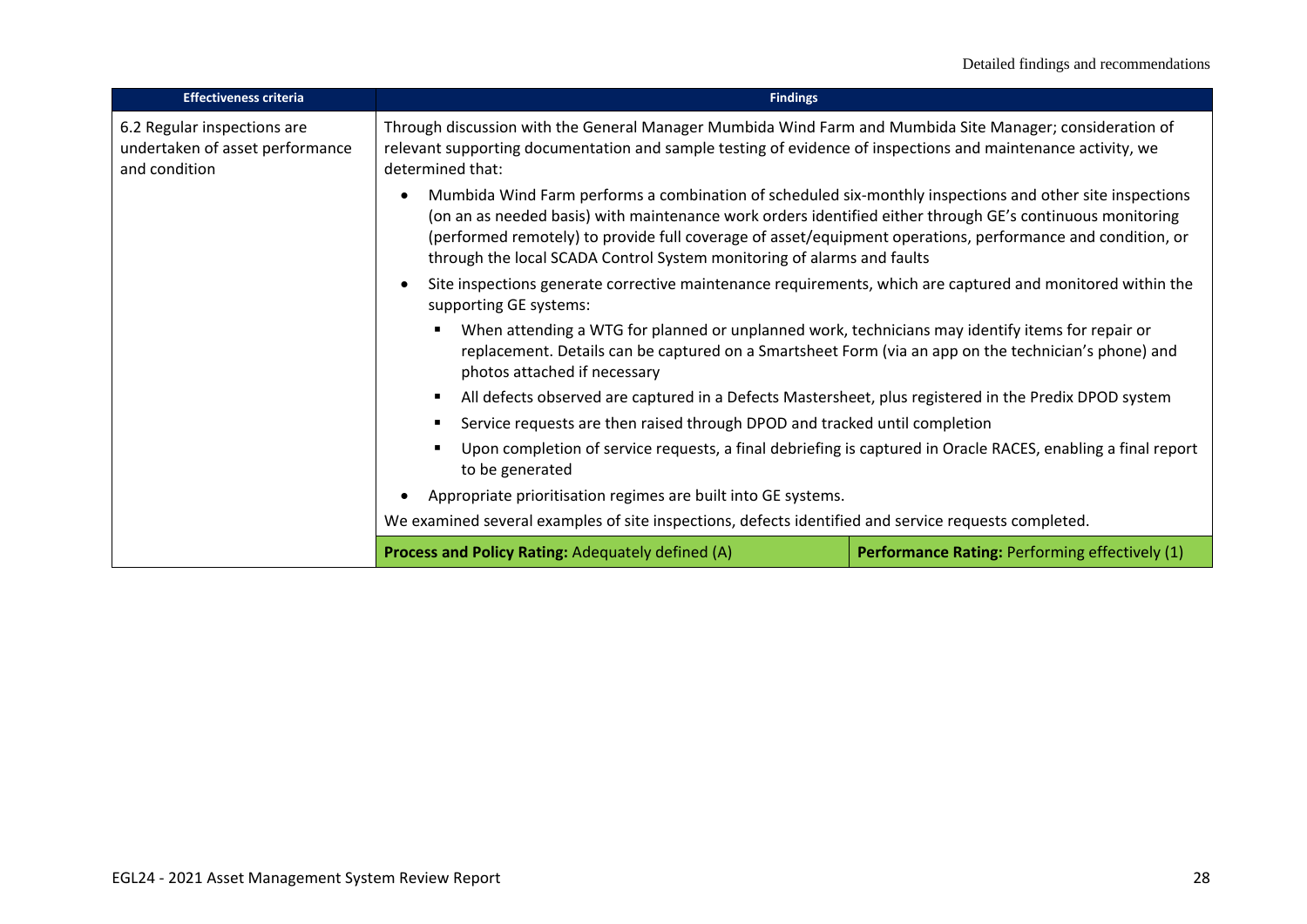| <b>Effectiveness criteria</b>                                                              | <b>Findings</b>                                                                                                                                                                                                                                                                                                                                                                                                                                                                                                                                                                                                                                                                                                                                                                                                                                                                                                                                                                                                                                                                                                                                                                                         |                                                |
|--------------------------------------------------------------------------------------------|---------------------------------------------------------------------------------------------------------------------------------------------------------------------------------------------------------------------------------------------------------------------------------------------------------------------------------------------------------------------------------------------------------------------------------------------------------------------------------------------------------------------------------------------------------------------------------------------------------------------------------------------------------------------------------------------------------------------------------------------------------------------------------------------------------------------------------------------------------------------------------------------------------------------------------------------------------------------------------------------------------------------------------------------------------------------------------------------------------------------------------------------------------------------------------------------------------|------------------------------------------------|
| 6.3 Maintenance plans<br>(emergency, corrective and                                        | Through discussion with the General Manager Mumbida Wind Farm and Mumbida Site Manager and consideration of<br>relevant supporting documentation, we observed that:                                                                                                                                                                                                                                                                                                                                                                                                                                                                                                                                                                                                                                                                                                                                                                                                                                                                                                                                                                                                                                     |                                                |
| preventative) are documented and<br>completed on schedule                                  | GE's Oracle RACES and DPOD systems are used to record all work schedules and service requests for the<br>$\bullet$<br>facility. Schedules and service requests are tracked on a daily basis and used to guide maintenance tasks                                                                                                                                                                                                                                                                                                                                                                                                                                                                                                                                                                                                                                                                                                                                                                                                                                                                                                                                                                         |                                                |
|                                                                                            | Daily meetings are held on site for all GE staff on duty, to discuss production and execution of maintenance<br>work, and to determine priorities                                                                                                                                                                                                                                                                                                                                                                                                                                                                                                                                                                                                                                                                                                                                                                                                                                                                                                                                                                                                                                                       |                                                |
|                                                                                            | Completion of maintenance service requests are managed by the Mumbida Site Manager<br>$\bullet$                                                                                                                                                                                                                                                                                                                                                                                                                                                                                                                                                                                                                                                                                                                                                                                                                                                                                                                                                                                                                                                                                                         |                                                |
|                                                                                            | Overdue service requests are flagged and a listing of outstanding service requests can be extracted from the<br>Oracle RACES and DPOD systems.                                                                                                                                                                                                                                                                                                                                                                                                                                                                                                                                                                                                                                                                                                                                                                                                                                                                                                                                                                                                                                                          |                                                |
|                                                                                            | In our testing of Mumbida Wind Farm's management of outstanding service requests, we observed that tasks<br>identified in fortnightly EHS Services Meetings are listed as either closed or open but there is no reference made of<br>these items in the DPOD register. Also, the DPOD register showed numerous work orders as pending and/or overdue<br>for unplanned maintenance tasks, however routine and planned maintenance tasks appear to have been completed<br>on schedule. It was unclear if these pending and overdue tasks were in fact completed but not updated to reflect<br>their status in the DPOD register. Mumbida Wind Farm has an opportunity to further improve its monitoring of open<br>and pending maintenance tasks through a single source of truth being maintained in DPOD. These tasks could be<br>categorised to be either EHS or non-EHS items. An extract of EHS items can be then used for tracking progress at<br>fortnightly EHS meetings.<br>We raised this matter with Mumbida Wind Farm staff as a potential improvement opportunity.<br><b>Performance Rating: Improvement required (2)</b><br><b>Process and Policy Rating: Requires some improvement (B)</b> |                                                |
|                                                                                            |                                                                                                                                                                                                                                                                                                                                                                                                                                                                                                                                                                                                                                                                                                                                                                                                                                                                                                                                                                                                                                                                                                                                                                                                         |                                                |
| 6.4 Failures are analysed and<br>operational/maintenance plans<br>adjusted where necessary | Through discussion with General Manager Mumbida Wind Farm and Mumbida Site Manager, and consideration of<br>relevant supporting documentation, we observed that:<br>Defects identified through GE's continuous monitoring are logged for investigation, root cause analysis and<br>$\bullet$<br>action by GE staff on site in accordance with their criticality to achieve asset protection, performance<br>guarantees and performance availability<br>Unplanned faults that result in loss of production require formal investigation to determine the cause.<br>Depending on the nature of the root cause, a more detailed report and investigation may be undertaken<br>including detailed technical reports<br>It is one of Mumbida Wind Farm's primary interests to ensure the Facility is operating efficiently (for potentially<br>increased electricity production) and at target availability levels and to ensure any failures are investigated,<br>with actions taken appropriately to prevent reoccurrence.                                                                                                                                                                                 |                                                |
|                                                                                            | Process and Policy Rating: Adequately defined (A)                                                                                                                                                                                                                                                                                                                                                                                                                                                                                                                                                                                                                                                                                                                                                                                                                                                                                                                                                                                                                                                                                                                                                       | Performance Rating: Performing effectively (1) |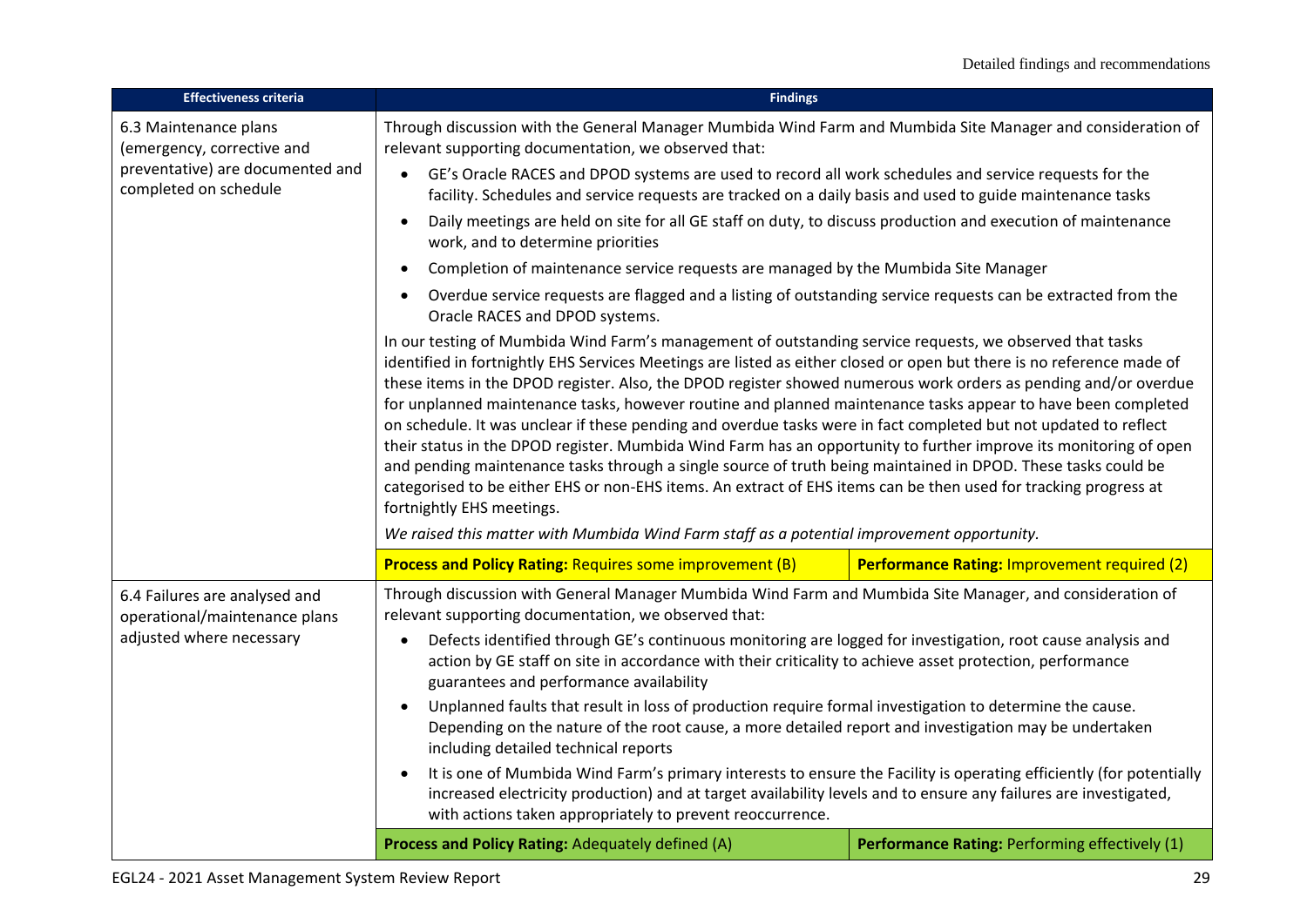| <b>Effectiveness criteria</b>                                     | <b>Findings</b>                                                                                                                                                                                                                                                                                                                                                                                                                                                                                                                                                                            |  |
|-------------------------------------------------------------------|--------------------------------------------------------------------------------------------------------------------------------------------------------------------------------------------------------------------------------------------------------------------------------------------------------------------------------------------------------------------------------------------------------------------------------------------------------------------------------------------------------------------------------------------------------------------------------------------|--|
| 6.5 Risk management is applied to<br>prioritise maintenance tasks | Through discussion with the General Manager Mumbida Wind Farm and Mumbida Site Manager, and consideration<br>of relevant supporting documentation, we observed that Mumbida Wind Farm's operational processes include:                                                                                                                                                                                                                                                                                                                                                                     |  |
|                                                                   | A designated Mumbida Wind Farm Facility risk register based on Infrastructure Capital's business-wide risk<br>management standards                                                                                                                                                                                                                                                                                                                                                                                                                                                         |  |
|                                                                   | Application of a risk management approach to corrective maintenance activities, whereby the maintenance<br>tasks addressing higher risk issues are performed first in order, followed by lower priority tasks<br>A designated GE team to manage all operational and maintenance activity at the Mumbida Wind Farm Facility,<br>including response to alerts, faults and incidents<br>Daily site-meetings to review performance and plan for upcoming tasks.<br><b>Process and Policy Rating: Requires some improvement (B)</b><br>Performance Rating: Improvement required (2)             |  |
|                                                                   |                                                                                                                                                                                                                                                                                                                                                                                                                                                                                                                                                                                            |  |
|                                                                   |                                                                                                                                                                                                                                                                                                                                                                                                                                                                                                                                                                                            |  |
|                                                                   |                                                                                                                                                                                                                                                                                                                                                                                                                                                                                                                                                                                            |  |
| 6.6 Maintenance costs are<br>measured and monitored               | Through discussion with the General Manager Mumbida Wind Farm and consideration of Mumbida Wind Farm's<br>information systems and relevant supporting documentation such as weekly and monthly reports, we observed that<br>Mumbida Wind Farm tracks and reports maintenance costs on a monthly basis. Costs measured and monitored<br>against budget include BOP Maintenance expenses and the O&M fee payable to GE for undertaking scheduled and<br>unplanned maintenance.<br><b>Process and Policy Rating: Adequately defined (A)</b><br>Performance Rating: Performing effectively (1) |  |
|                                                                   |                                                                                                                                                                                                                                                                                                                                                                                                                                                                                                                                                                                            |  |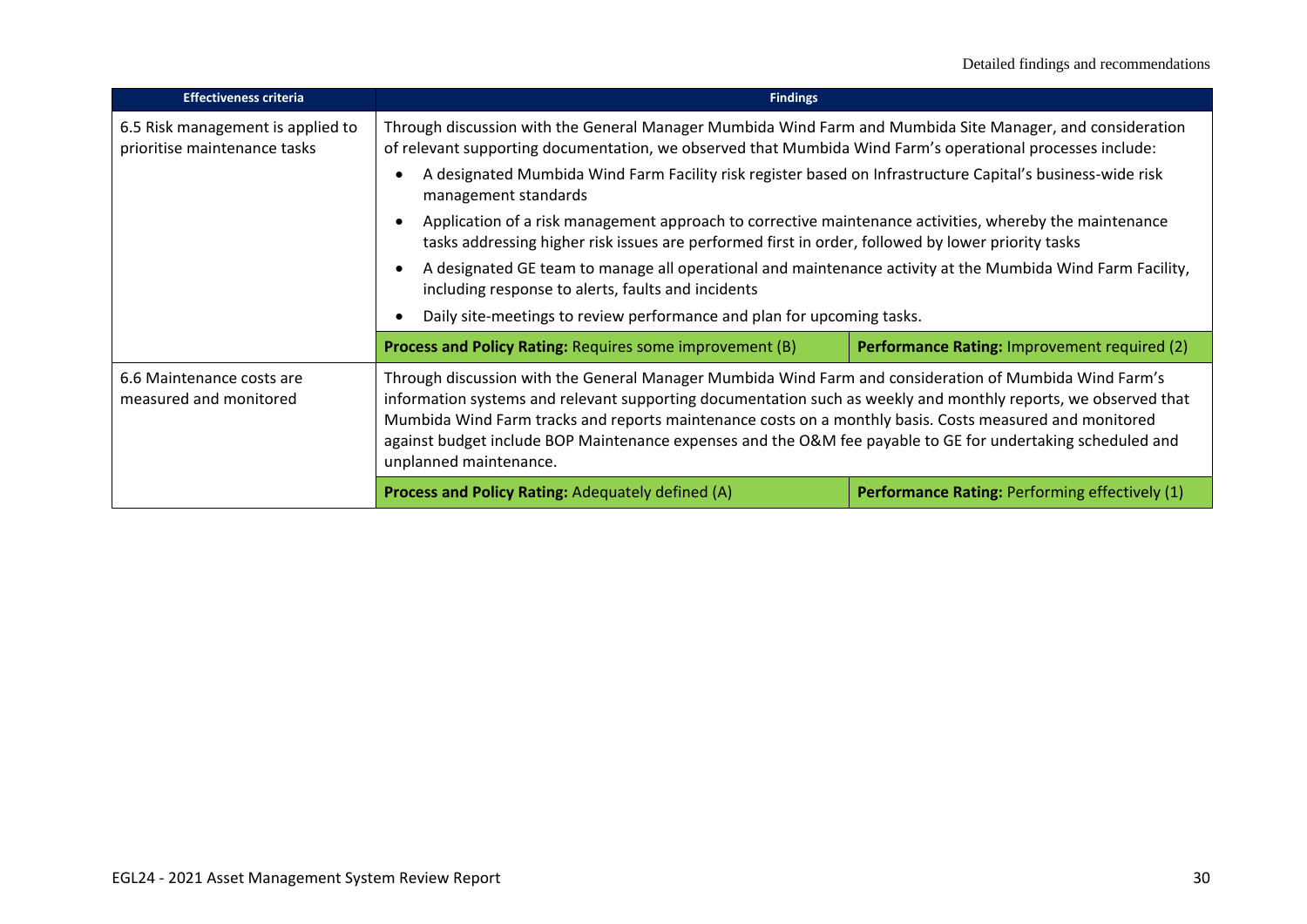## **4.7 Asset management information systems**

**Key process**: An asset management information system is a combination of processes, data and software supporting the asset management functions **Expected outcome**: The asset management information system provides authorised, complete and accurate information for the day-to-day running of the asset management system. The focus of the review is the accuracy of performance information used by the licensee to monitor and report on service standards

#### **Overall Process and Policy/Performance rating**: Adequately defined (A) / Performing effectively (1)

| <b>Effectiveness criteria</b>                                                                         | <b>Findings</b>                                                                                                                                                                                                                                                                                                                                                                                                                                                                                                                                                         |                                                |
|-------------------------------------------------------------------------------------------------------|-------------------------------------------------------------------------------------------------------------------------------------------------------------------------------------------------------------------------------------------------------------------------------------------------------------------------------------------------------------------------------------------------------------------------------------------------------------------------------------------------------------------------------------------------------------------------|------------------------------------------------|
| 7.1 Adequate system<br>documentation for users and IT<br>operators                                    | Through discussion with Mumbida Wind Farm staff and consideration of relevant system documentation, we<br>observed that Mumbida Wind Farm maintains an appropriate suite of system documentation for its key control<br>systems, network and infrastructure. That documentation includes:<br>Motherwell Substation SCADA and WindSCADA Operations and Maintenance Manuals<br>Technical documentation for GE's application of the Oracle RACES, Predix, DPOD and other supporting systems,<br>which is maintained and updated in accordance with GE IT standards.        |                                                |
|                                                                                                       | <b>Process and Policy Rating: Adequately defined (A)</b>                                                                                                                                                                                                                                                                                                                                                                                                                                                                                                                | Performance Rating: Performing effectively (1) |
| 7.2 Input controls include suitable<br>verification and validation of data<br>entered into the system | Through discussion with Mumbida Wind Farm staff, consideration of relevant system documentation and<br>walkthrough of a sample of functions managed by the Oracle RACES and GE SCADA systems, we observed that<br>Mumbida Wind Farm's core systems maintained appropriate data verification and validation controls and techniques.                                                                                                                                                                                                                                     |                                                |
|                                                                                                       | Process and Policy Rating: Adequately defined (A)                                                                                                                                                                                                                                                                                                                                                                                                                                                                                                                       | Performance Rating: Performing effectively (1) |
| 7.3 Security access controls appear<br>adequate, such as passwords                                    | Through discussions with Mumbida Wind Farm staff and consideration of relevant supporting documentation, we<br>observed that Mumbida Wind Farm has established and maintained procedures and controls which enable all key<br>system access and permissions (including remote access) to be managed in accordance with each of GE and<br>Infrastructure Capital IT standards, policies and procedures.                                                                                                                                                                  |                                                |
|                                                                                                       | Process and Policy Rating: Adequately defined (A)                                                                                                                                                                                                                                                                                                                                                                                                                                                                                                                       | Performance Rating: Performing effectively (1) |
| 7.4 Physical security access<br>controls appear adequate                                              | Through discussions with Mumbida Wind Farm staff and consideration of relevant supporting documentation, we<br>observed that Mumbida Wind Farm has established and maintained appropriate processes and procedures relating to<br>the access of facilities and the physical protection of information assets and systems.<br>Specifically in the context of access to computer server rooms and other control systems on site, we observed that:<br>Access to the site operations building, main control room and key plant control facilities is via locked door, with |                                                |
|                                                                                                       | all keys managed by designated GE duty personnel                                                                                                                                                                                                                                                                                                                                                                                                                                                                                                                        |                                                |
|                                                                                                       | All visitors and contractors are required to report to and be accompanied by designated GE duty personnel.                                                                                                                                                                                                                                                                                                                                                                                                                                                              |                                                |
|                                                                                                       | Process and Policy Rating: Adequately defined (A)                                                                                                                                                                                                                                                                                                                                                                                                                                                                                                                       | Performance Rating: Performing effectively (1) |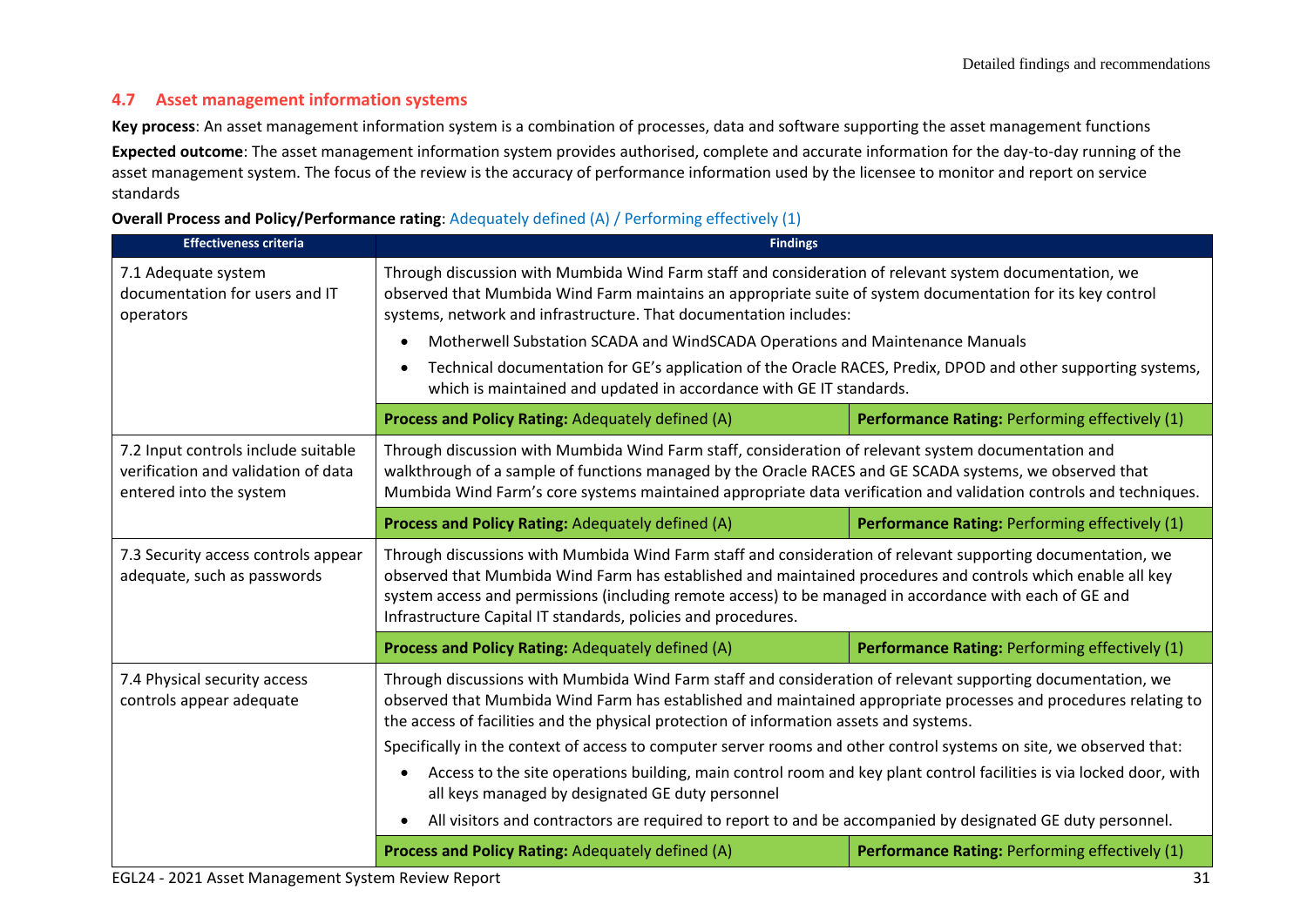| <b>Effectiveness criteria</b>                                                                                                         | <b>Findings</b>                                                                                                                                                                                                                                                                                                                                                                                                                     |                                                |
|---------------------------------------------------------------------------------------------------------------------------------------|-------------------------------------------------------------------------------------------------------------------------------------------------------------------------------------------------------------------------------------------------------------------------------------------------------------------------------------------------------------------------------------------------------------------------------------|------------------------------------------------|
| 7.5 Data backup procedures appear<br>adequate and backups are tested                                                                  | Through discussions with Mumbida Wind Farm staff and consideration of relevant supporting documentation, we<br>observed that:                                                                                                                                                                                                                                                                                                       |                                                |
|                                                                                                                                       | Procedures for managing data backup and data restore of Mumbida Wind Farm servers have been established<br>$\bullet$<br>and maintained in accordance with GE IT standards                                                                                                                                                                                                                                                           |                                                |
|                                                                                                                                       | GE's procedures provide for regular backups of all key data in accordance with accepted industry practice, with<br>regular testing of back-ups recommended                                                                                                                                                                                                                                                                          |                                                |
|                                                                                                                                       | GE IT staff provide full support for Mumbida Wind Farm staff, including management of backups for data<br>maintained on GE's central servers or cloud-based facilities.                                                                                                                                                                                                                                                             |                                                |
|                                                                                                                                       | Process and Policy Rating: Adequately defined (A)                                                                                                                                                                                                                                                                                                                                                                                   | Performance Rating: Performing effectively (1) |
| 7.6 Computations for licensee<br>performance reporting are                                                                            | Mumbida Wind Farm's asset management information systems do not directly provide data used in any computation<br>related to Mumbida Wind Farm's licensee performance reporting.                                                                                                                                                                                                                                                     |                                                |
| accurate                                                                                                                              | Process and Policy Rating: Not rated                                                                                                                                                                                                                                                                                                                                                                                                | Performance Rating: Not rated                  |
| 7.7 Management reports appear<br>adequate for the licensee to                                                                         | Through discussions with Mumbida Wind Farm staff and consideration of relevant supporting documentation and<br>management reporting procedures, we determined that:                                                                                                                                                                                                                                                                 |                                                |
| monitor licence obligations                                                                                                           | Mumbida Wind Farm's Oracle RACES and GE SCADA (including GE WindSCADA and GE WindCONTROL systems)<br>are capable of generating a substantial variety of reports                                                                                                                                                                                                                                                                     |                                                |
|                                                                                                                                       | Throughout the review period, management reports relating to the operation and performance of the facility<br>were produced on a scheduled basis and can also be produced on request.                                                                                                                                                                                                                                               |                                                |
|                                                                                                                                       | Process and Policy Rating: Adequately defined (A)                                                                                                                                                                                                                                                                                                                                                                                   | Performance Rating: Performing effectively (1) |
| 7.8 Adequate measures to protect<br>asset management data from<br>unauthorised access or theft by<br>persons outside the organisation | Through discussions with Mumbida Wind Farm staff and consideration of relevant supporting documentation, we<br>observed that with the full support of GE staff and resources, Mumbida Wind Farm has established and maintained<br>appropriate processes and procedures relating to the protection of information assets and systems, including:<br>Comprehensive user access controls, including user permissions and remote access |                                                |
|                                                                                                                                       | Contemporary cyber security processes and procedures. In particular, GE has developed a professional Wind<br>Farm Secure Deployment Guide to assist its customers to combat evolving threats on digital wind farms.                                                                                                                                                                                                                 |                                                |
|                                                                                                                                       | Process and Policy Rating: Adequately defined (A)                                                                                                                                                                                                                                                                                                                                                                                   | Performance Rating: Performing effectively (1) |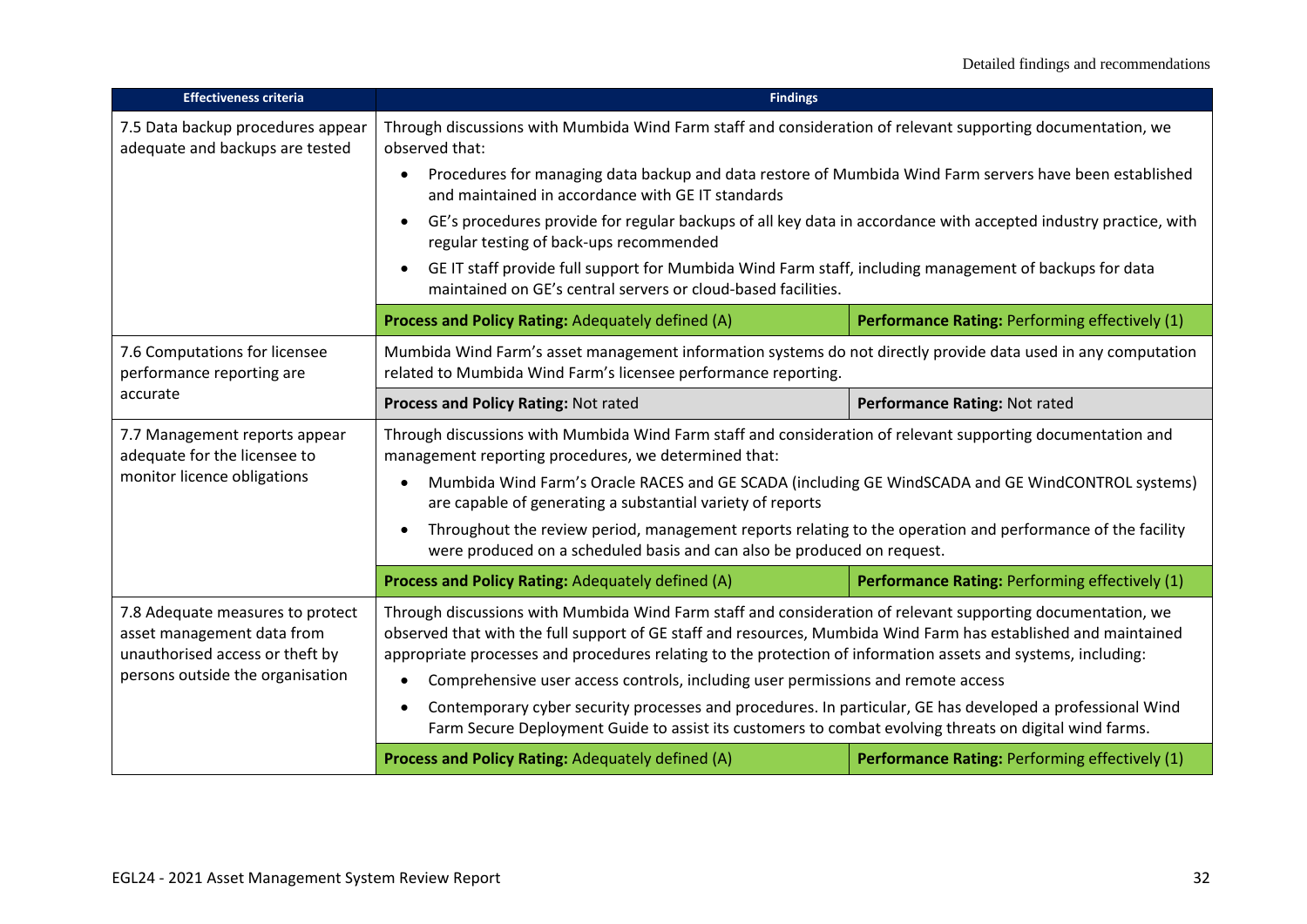## **4.8 Risk management**

**Key process**: Risk management involves the identification of risks and their management within an acceptable level of risk

**Expected outcome**: The risk management framework effectively manages the risk that the licensee does not maintain effective service standards **Overall Process and Policy/Performance rating**: Adequately defined (A) / Performing effectively (1)

| <b>Effectiveness criteria</b>                                               | <b>Findings</b>                                                                                                                                                                                                                                                                                                                                                                                                                                             |                                                |
|-----------------------------------------------------------------------------|-------------------------------------------------------------------------------------------------------------------------------------------------------------------------------------------------------------------------------------------------------------------------------------------------------------------------------------------------------------------------------------------------------------------------------------------------------------|------------------------------------------------|
| 8.1 Risk management policies and                                            | 8.1 and 8.2                                                                                                                                                                                                                                                                                                                                                                                                                                                 |                                                |
| procedures exist and are applied to<br>minimise internal and external risks | Through discussion with General Manager Mumbida Wind Farm and Mumbida Site Manager; consideration of<br>Mumbida Wind Farm's risk management practices and examination of supporting documentation, we observed that:                                                                                                                                                                                                                                        |                                                |
| 8.2 Risks are documented in a risk                                          | Mumbida Wind Farm maintains a combination of the Infrastructure Capital business-wide risk management<br>approach and GE operational risk management processes                                                                                                                                                                                                                                                                                              |                                                |
| register and treatment plans are<br>implemented and monitored               | From an operational perspective, Mumbida Wind Farm incorporates risk management as a fundamental aspect<br>of its decision making process to support and enhance its business activities. In particular:                                                                                                                                                                                                                                                    |                                                |
|                                                                             | Risk-based policies and procedures are applied to Mumbida Wind Farm's operational and maintenance<br>activities performed by GE, including asset condition assessments. We sighted several examples of risk<br>based practices being applied to Mumbida Wind Farm's monitoring of WTG and BOP operations, and in its<br>responses to alerts, alarms, defects and incidents/concerns. Mumbida Wind Farm maintains appropriate<br>records of those activities |                                                |
|                                                                             | Mumbida Wind Farm maintains a facility specific risk register in accordance with the Infrastructure Capital<br>٠<br>risk management framework. We observed that the underlying risk matrix used in the risk register differs<br>slightly from the risk management framework risk matrix. We raised this matter with Mumbida Wind Farm<br>staff as a housekeeping matter                                                                                     |                                                |
|                                                                             | Risk registers are reviewed on at least an annual basis. We observed evidence of reviews performed and<br>reported to the Mumbida Wind Farm Board during the review period, including resulting amendments to<br>asset planning.                                                                                                                                                                                                                            |                                                |
|                                                                             | Based on our examination of the risk management processes in place, we determined that Mumbida Wind Farm uses<br>a well-established and consistent system for identifying and managing risks, including formal supporting procedural<br>documentation.                                                                                                                                                                                                      |                                                |
|                                                                             | Process and Policy Rating: Adequately defined (A)                                                                                                                                                                                                                                                                                                                                                                                                           | Performance Rating: Performing effectively (1) |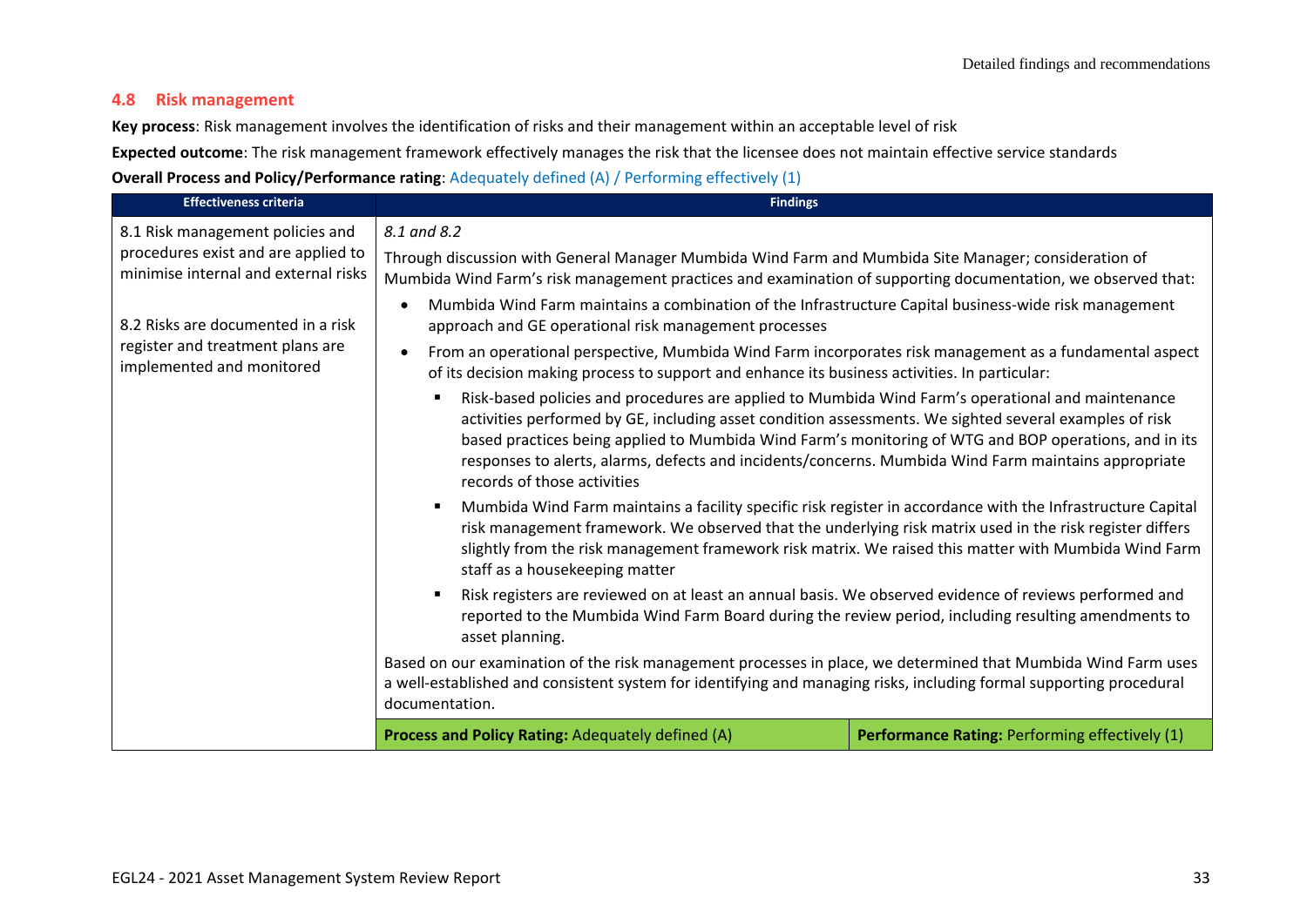| <b>Effectiveness criteria</b>                                                  | <b>Findings</b>                                                                                                                                                                                                                                                                                                                                                             |                                                |
|--------------------------------------------------------------------------------|-----------------------------------------------------------------------------------------------------------------------------------------------------------------------------------------------------------------------------------------------------------------------------------------------------------------------------------------------------------------------------|------------------------------------------------|
| 8.3 Probability and consequences<br>of asset failure are regularly<br>assessed | Through discussion with the General Manager Mumbida Wind Farm and Mumbida Site Manager; consideration of<br>Mumbida Wind Farm's risk management practices and examination of supporting documentation, we observed that<br>Mumbida Wind Farm has applied the following mechanism for identifying and assessing the consequence and<br>likelihood of the facility's failure: |                                                |
|                                                                                | Fixed maintenance schedules performed on a rotating six-monthly basis provide for regular assessment and<br>maintenance of asset performance:                                                                                                                                                                                                                               |                                                |
|                                                                                | Any issues, including defects are identified during routine assessments are raised in resulting reports that<br>identify any additional maintenance requirements                                                                                                                                                                                                            |                                                |
|                                                                                | Maintenance frequencies and activities are based on OEM recommendations, guided by GE experience<br>and analysis where relevant                                                                                                                                                                                                                                             |                                                |
|                                                                                | Condition monitoring techniques are frequently applied to identify defects and to assist in assessing the probity<br>and consequence of failure. We sighted examples of services requests raised as a result of condition monitoring<br>reports                                                                                                                             |                                                |
|                                                                                | The Mumbida Wind Farm risk register considers several major items of equipment and provides specific details<br>of its operation and maintenance strategy and key life cycle issues and remedial plans                                                                                                                                                                      |                                                |
|                                                                                | A detailed maintenance program is maintained in accordance with OEM guidelines and is reviewed on a daily<br>basis.                                                                                                                                                                                                                                                         |                                                |
|                                                                                | The management structures, skills and resources assigned to Mumbida Wind Farm's asset management processes<br>appear to be appropriate for enabling the regular assessment of the probability and consequences of asset failure.                                                                                                                                            |                                                |
|                                                                                | Process and Policy Rating: Adequately defined (A)                                                                                                                                                                                                                                                                                                                           | Performance Rating: Performing effectively (1) |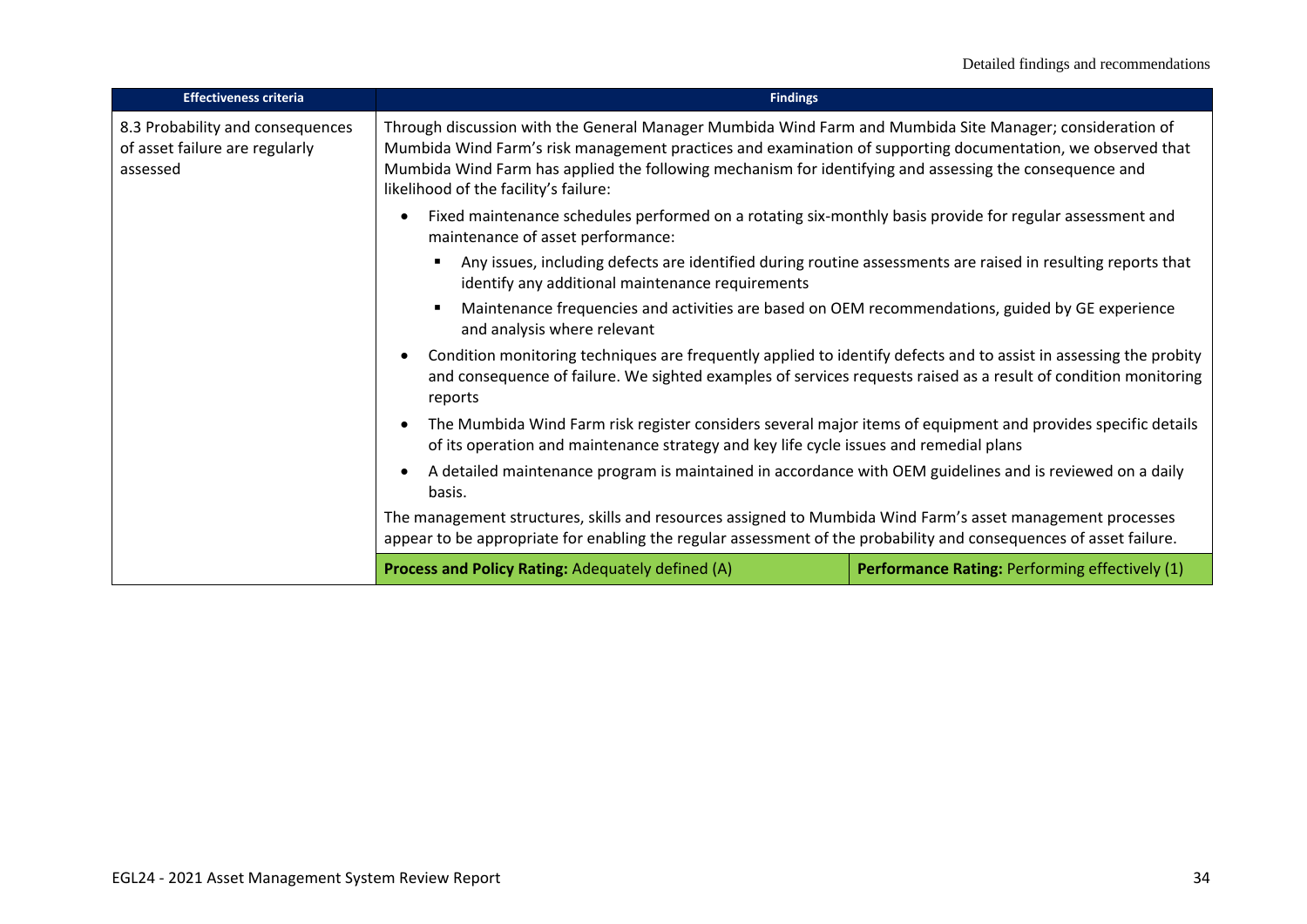## **4.9 Contingency planning**

**Key process**: Contingency plans document the steps to deal with the unexpected failure of an asset

**Expected outcome**: Contingency plans have been developed and tested to minimise any major disruptions to service standards

#### **Overall Process and Policy/Performance rating**: Adequately defined (A) / Improvement required (2)

| <b>Effectiveness criteria</b>                                                                  | <b>Findings</b>                                                                                                                                                                                                                                                                                                                                                                                                                                                                                                                                                                                                                                                                                                                                                                                                                                                                                                                                          |
|------------------------------------------------------------------------------------------------|----------------------------------------------------------------------------------------------------------------------------------------------------------------------------------------------------------------------------------------------------------------------------------------------------------------------------------------------------------------------------------------------------------------------------------------------------------------------------------------------------------------------------------------------------------------------------------------------------------------------------------------------------------------------------------------------------------------------------------------------------------------------------------------------------------------------------------------------------------------------------------------------------------------------------------------------------------|
| 9.1 Contingency plans are<br>documented, understood and<br>tested to confirm their operability | Through discussion with the General Manager Mumbida Wind Farm and Mumbida Site Manager, examination of<br>Mumbida Wind Farm's emergency response and contingency planning mechanisms, and testing of a sample of<br>emergency response activities, we determined that:                                                                                                                                                                                                                                                                                                                                                                                                                                                                                                                                                                                                                                                                                   |
| and to cover higher risks                                                                      | Mumbida Wind Farm has developed a suite of emergency response procedures and management plans, such as:                                                                                                                                                                                                                                                                                                                                                                                                                                                                                                                                                                                                                                                                                                                                                                                                                                                  |
|                                                                                                | <b>Emergency Response Plan</b>                                                                                                                                                                                                                                                                                                                                                                                                                                                                                                                                                                                                                                                                                                                                                                                                                                                                                                                           |
|                                                                                                | WTG Safety Manual, which addresses Conduct in an Emergency Situation, including conduct in case of fire,<br>oil spills, escape routes and information for rescue and emergency personnel. We sighted evidence of drills<br>to test staff responsiveness to oil spills                                                                                                                                                                                                                                                                                                                                                                                                                                                                                                                                                                                                                                                                                    |
|                                                                                                | <b>EHS Simplified Work Plan</b>                                                                                                                                                                                                                                                                                                                                                                                                                                                                                                                                                                                                                                                                                                                                                                                                                                                                                                                          |
|                                                                                                | Spares are managed to minimise the exposure to disruption and unavailability of WTGs or BOP equipment                                                                                                                                                                                                                                                                                                                                                                                                                                                                                                                                                                                                                                                                                                                                                                                                                                                    |
|                                                                                                | Mumbida Wind Farm's risk register captures higher risks relating to potential major disruption to operations:                                                                                                                                                                                                                                                                                                                                                                                                                                                                                                                                                                                                                                                                                                                                                                                                                                            |
|                                                                                                | The register provides a starting point, however we consider more work is required to provide an ongoing<br>measure of the effectiveness of contingencies in place to effectively minimise any major disruption to<br>asset operations                                                                                                                                                                                                                                                                                                                                                                                                                                                                                                                                                                                                                                                                                                                    |
|                                                                                                | Further, not all contingency plans in place have been tested for effectiveness as Mumbida Wind Farm has<br>not yet developed a process or schedule for doing so                                                                                                                                                                                                                                                                                                                                                                                                                                                                                                                                                                                                                                                                                                                                                                                          |
|                                                                                                | An example of an opportunity to further improve Mumbida Wind Farm's contingency planning relates to<br>its response to the unexpected threat (including related disruption to the network and communications)<br>from Cyclone Seroja in April 2021. In this scenario, Mumbida Wind Farm enacted its Emergency Response<br>Plan to undertake the required action and communications for initially securing the safety of the site and<br>personnel, then managing a return to full operations. Although the response appeared to be appropriately<br>managed, it was managed through normal operations and monthly reporting, meaning the results of the<br>exercise were not formally fed back into Mumbida Wind Farm's risk management and contingency<br>planning arrangements to ensure any process changes or improvements were captured and resolved.<br>We raised this matter with Mumbida Wind Farm staff as a potential improvement opportunity. |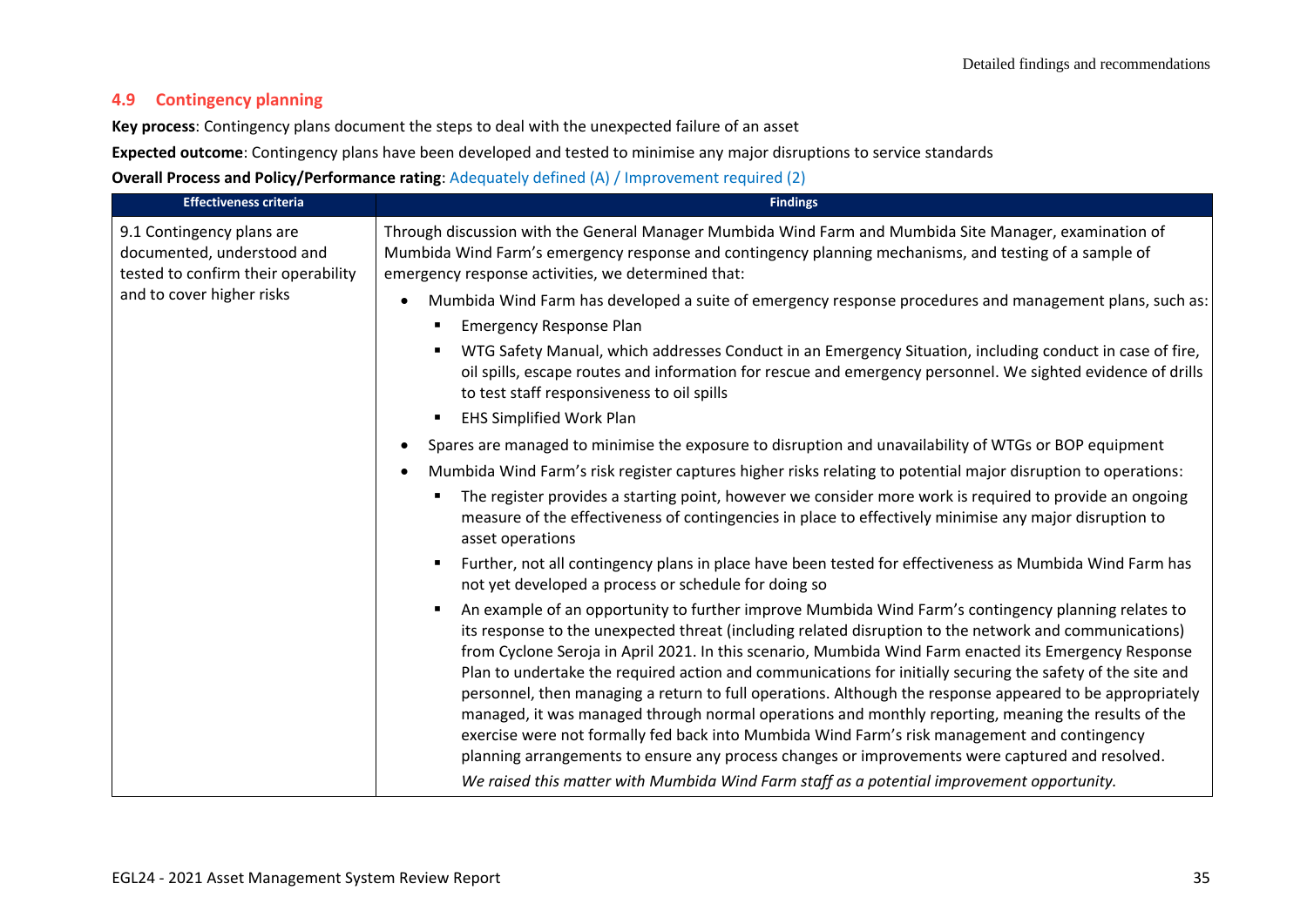| <b>Effectiveness criteria</b> | <b>Findings</b>                                                                                                                                                                                                                                                                                                                                                                                       |                                                     |
|-------------------------------|-------------------------------------------------------------------------------------------------------------------------------------------------------------------------------------------------------------------------------------------------------------------------------------------------------------------------------------------------------------------------------------------------------|-----------------------------------------------------|
| $9.1$ (cont.)                 | Lone worker risk has been identified by Mumbida Wind Farm as an improvement opportunity, with GE<br>currently trialling a SAP type Pager to provide coverage during incidents such as cyclones, etc. when no mobile<br>reception and/or no radio reception is available to the worker. We support the expedited implementation of<br>improved practices to more effectively manage lone worker risks. |                                                     |
|                               | <b>Process and Policy Rating: Adequately defined (A)</b>                                                                                                                                                                                                                                                                                                                                              | <b>Performance Rating: Improvement required (2)</b> |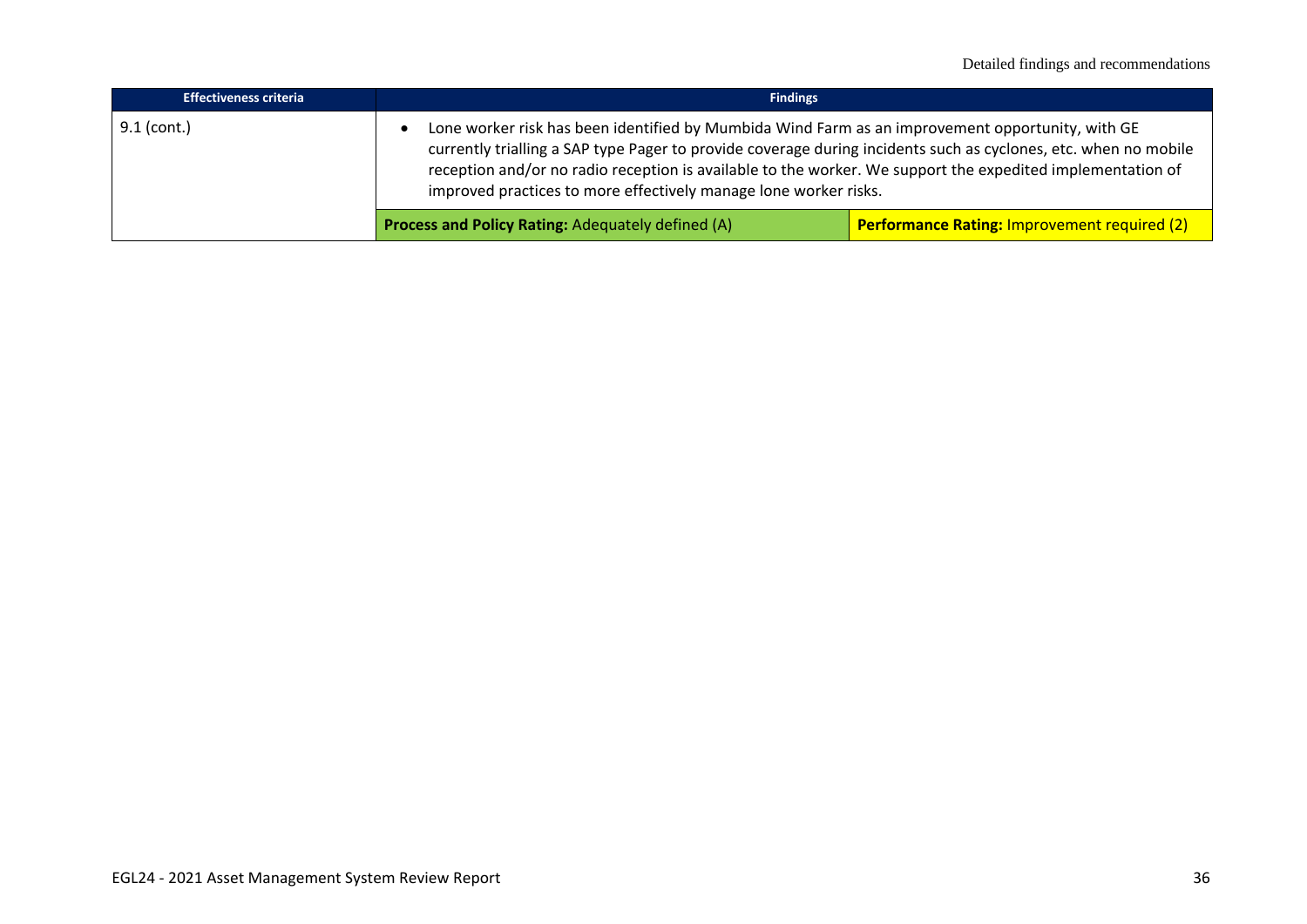## **4.10 Financial planning**

**Key process**: Financial brings together the financial elements of the service delivery to ensure its financial viability over the long term

**Expected outcome**: The financial plan is reliable and provides for the long-term financial viability of the services

### **Overall Process and Policy/Performance rating**: Adequately defined (A) / Performing effectively (1)

| <b>Effectiveness criteria</b>                                                                                                                           | <b>Findings</b>                                                                                                                                                                                                                                                                                                                                                                                                                                                                                                                                                                                                                                                      |                                                |
|---------------------------------------------------------------------------------------------------------------------------------------------------------|----------------------------------------------------------------------------------------------------------------------------------------------------------------------------------------------------------------------------------------------------------------------------------------------------------------------------------------------------------------------------------------------------------------------------------------------------------------------------------------------------------------------------------------------------------------------------------------------------------------------------------------------------------------------|------------------------------------------------|
| 10.1 The financial plan states the<br>financial objectives and identifies<br>strategies and actions to achieve                                          | Through discussion with the General Manager Mumbida Wind Farm and consideration of Mumbida Wind Farm's<br>financial planning mechanisms, we observed that the Mumbida Wind Farm Facility's financial plan takes the form of<br>an annual budget, prepared to reflect its financial objectives and contractual agreements.                                                                                                                                                                                                                                                                                                                                            |                                                |
| those                                                                                                                                                   | Process and Policy Rating: Adequately defined (A)                                                                                                                                                                                                                                                                                                                                                                                                                                                                                                                                                                                                                    | Performance Rating: Performing effectively (1) |
| 10.2 The financial plan identifies<br>the source of funds for capital<br>expenditure and recurrent costs                                                | Through discussion with the General Manager Mumbida Wind Farm and consideration of Mumbida Wind Farm's<br>financial planning mechanisms, we observed that the Mumbida Wind Farm annual budget is aligned with Mumbida<br>Wind Farm's overall business plans and is expected to be fully funded through its operational revenue.                                                                                                                                                                                                                                                                                                                                      |                                                |
|                                                                                                                                                         | Process and Policy Rating: Adequately defined (A)                                                                                                                                                                                                                                                                                                                                                                                                                                                                                                                                                                                                                    | Performance Rating: Performing effectively (1) |
| 10.3 The financial plan provides<br>projections of operating<br>statements (profit and loss) and<br>statement of financial position<br>(balance sheets) | Through discussion with the General Manager Mumbida Wind Farm and consideration of Mumbida Wind Farm's<br>financial planning mechanisms, we determined that the Mumbida Wind Farm annual budget:<br>Is comprised of a summary of forecast revenue and expenses relating to the production and dispatch of<br>electricity in accordance with contractual agreements<br>Provides projections of operating profit and loss, and the financial position attributable to the Facility<br>Contains projections that are sufficient to cover future operating costs.<br>Process and Policy Rating: Adequately defined (A)<br>Performance Rating: Performing effectively (1) |                                                |
| 10.4 The financial plan provides<br>firm predictions on income for the<br>next five years and reasonable<br>predictions beyond this period              | Through discussion with the General Manager Mumbida Wind Farm and consideration of Mumbida Wind Farm's<br>financial planning mechanisms, we determined that the Mumbida Wind Farm annual budget provides projections of<br>income over a five-year period, which can be extended for the duration of the Facility's life and relevant contractual<br>agreements.<br>Process and Policy Rating: Adequately defined (A)<br>Performance Rating: Performing effectively (1)                                                                                                                                                                                              |                                                |
| 10.5 The financial plan provides for<br>the operations and maintenance,<br>administration and capital<br>expenditure requirements of the<br>services    | Through discussion with the General Manager Mumbida Wind Farm and examination of the General Manager<br>Mumbida Wind Farm annual budget, we determined that the budget provides a sufficient level of detail relating to<br>forecast operational, maintenance and administrative costs. There are currently no expectations for capital<br>expenditure.                                                                                                                                                                                                                                                                                                              |                                                |
|                                                                                                                                                         | Process and Policy Rating: Adequately defined (A)                                                                                                                                                                                                                                                                                                                                                                                                                                                                                                                                                                                                                    | Performance Rating: Performing effectively (1) |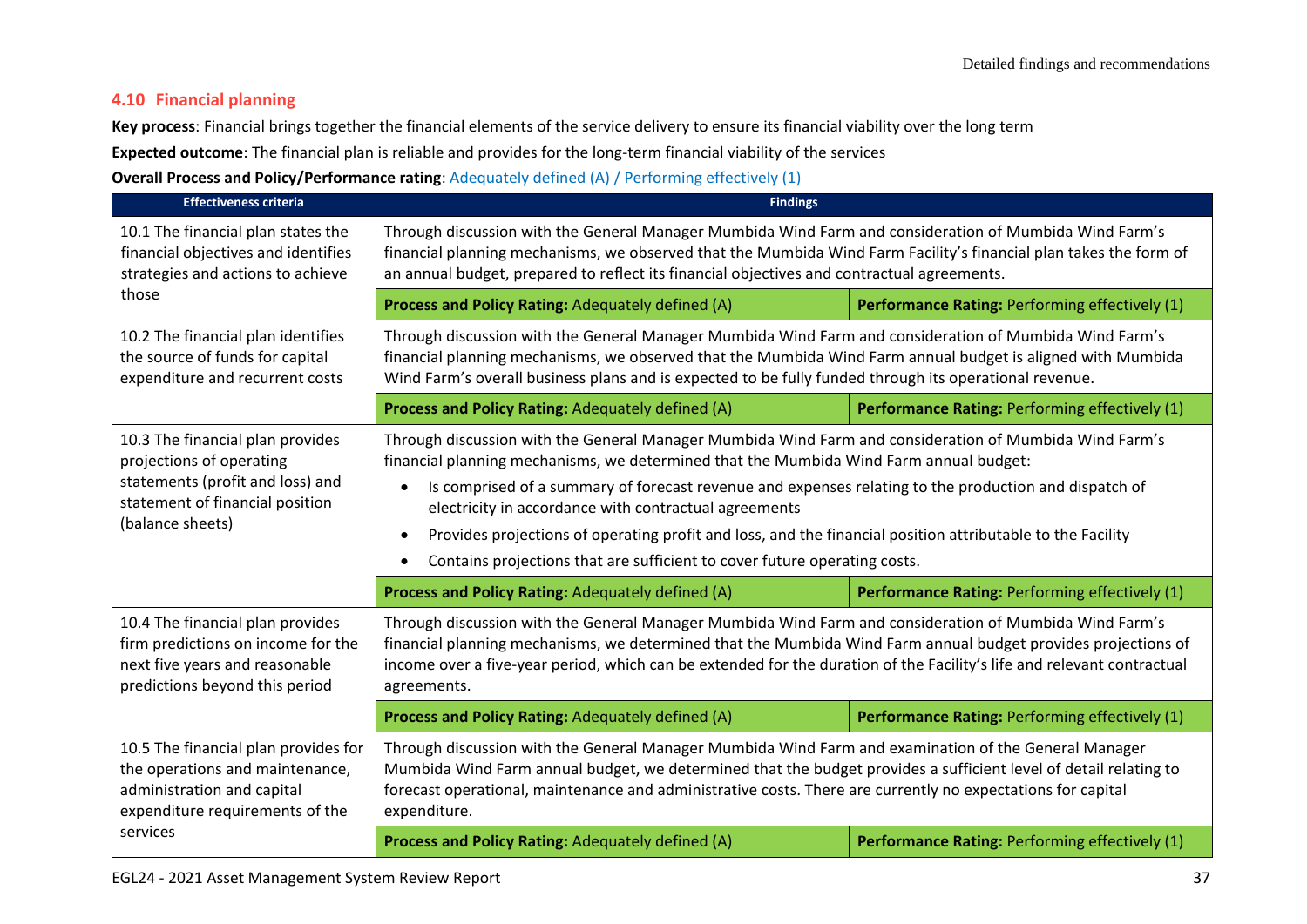| <b>Effectiveness criteria</b>                                                                                       | <b>Findings</b>                                                                                                                                                                                                                                                                                                                                  |                                                |
|---------------------------------------------------------------------------------------------------------------------|--------------------------------------------------------------------------------------------------------------------------------------------------------------------------------------------------------------------------------------------------------------------------------------------------------------------------------------------------|------------------------------------------------|
| 10.6 Large variances in<br>actual/budget income and<br>expenses are identified and<br>corrective action taken where | Through discussion with the General Manager Mumbida Wind Farm and consideration of Mumbida Wind Farm's<br>financial planning mechanisms, we determined that actual versus budgeted expenditure is monitored on a monthly<br>basis, with variances identified and investigated where required to determine whether corrective action is required. |                                                |
| necessary                                                                                                           | <b>Process and Policy Rating: Adequately defined (A)</b>                                                                                                                                                                                                                                                                                         | Performance Rating: Performing effectively (1) |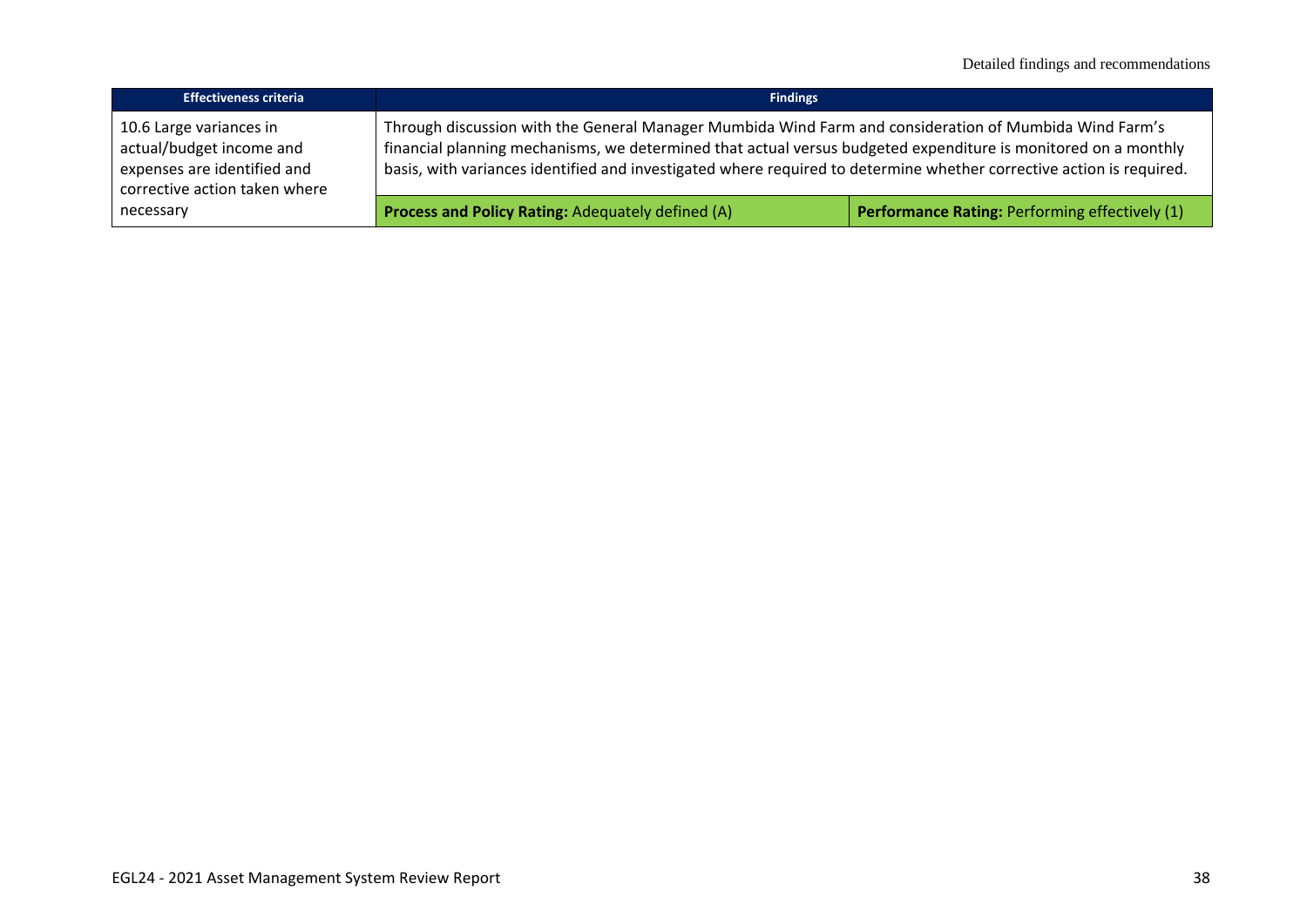## **4.11 Capital expenditure planning**

**Key process**: The capital expenditure plan provides a schedule of new works, rehabilitation and replacement works, together with estimated annual expenditure for these works over the next five or more years. Since capital investments tend to be large and lumpy, projections would normally be expected to cover at least 10 years, preferably longer. Projections over the next five years would usually be based on firm estimates

**Expected outcome**: The capital expenditure plan provides reliable forward estimates of capital expenditure and asset disposal income. Reasons for the decisions and for the evaluation of alternatives and options are documented

#### **Overall Process and Policy/Performance rating**: Not rated

#### **Findings**

All costs associated with the operations and maintenance of the Facility are and will be treated as operational costs. That is, there is currently no provision for capital items in the Mumbida Wind Farm Facility Operations and Maintenance Budget.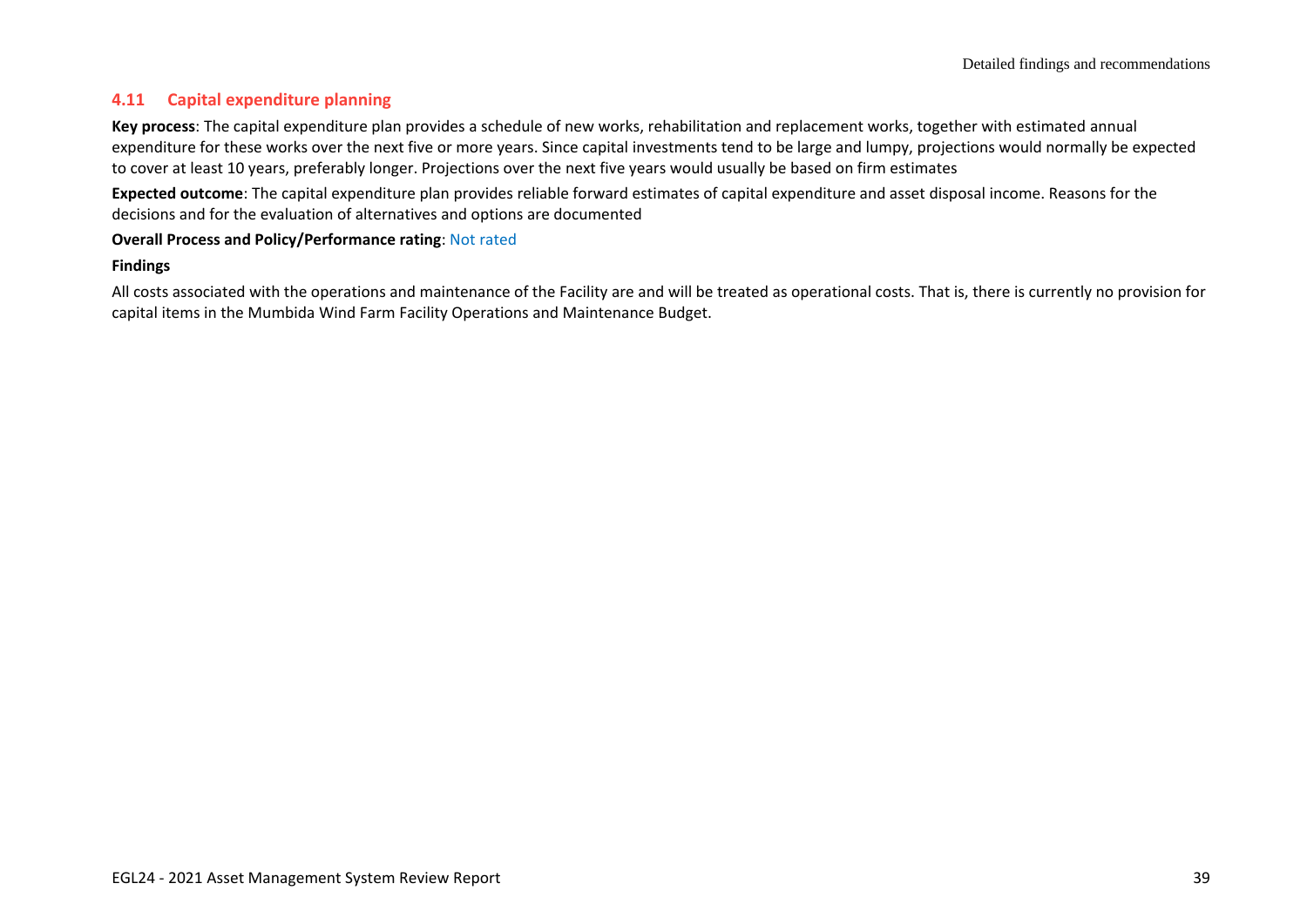### **4.12 Review of asset management system**

**Key process**: The asset management system is regularly reviewed and updated

**Expected outcome**: The asset management system is regularly reviewed and updated

**Overall Process and Policy/Performance rating**: Requires some improvement (B) / Improvement required (2)

| <b>Effectiveness criteria</b>                                                                     | <b>Findings</b>                                                                                                                                                                                                                                                                                                                                                                                                                                                                                                                                                                                                                                                                                 |                                                     |  |
|---------------------------------------------------------------------------------------------------|-------------------------------------------------------------------------------------------------------------------------------------------------------------------------------------------------------------------------------------------------------------------------------------------------------------------------------------------------------------------------------------------------------------------------------------------------------------------------------------------------------------------------------------------------------------------------------------------------------------------------------------------------------------------------------------------------|-----------------------------------------------------|--|
| 12.1 A review process is in place to<br>ensure the asset management plan                          | Through discussion with the General Manager Mumbida Wind Farm and Mumbida Site Manager, and examination of<br>relevant documentation and correspondence, we determined that:                                                                                                                                                                                                                                                                                                                                                                                                                                                                                                                    |                                                     |  |
| and the asset management system                                                                   | The AMS applicable to the Mumbida Wind Farm Facility had not been amended during the review period                                                                                                                                                                                                                                                                                                                                                                                                                                                                                                                                                                                              |                                                     |  |
| described in it remain current                                                                    | The General Manager Mumbida Wind Farm oversees the AMS applicable to the Mumbida Wind Farm Facility,<br>with designated GE staff responsible for relevant components of the system                                                                                                                                                                                                                                                                                                                                                                                                                                                                                                              |                                                     |  |
|                                                                                                   | Internal reviews are performed by Mumbida Wind Farm to assess the currency of the AMS, including:                                                                                                                                                                                                                                                                                                                                                                                                                                                                                                                                                                                               |                                                     |  |
|                                                                                                   | Ongoing review of Mumbida Wind Farm Service Execution Plan and Mumbida Wind Farm Simplified Work<br>Plan, which make up a key component of Mumbida Wind Farm's asset management planning<br>arrangements<br>Regular review of emergency management and response plans                                                                                                                                                                                                                                                                                                                                                                                                                           |                                                     |  |
|                                                                                                   | Regular review of GE procedures and practices in accordance with GE's continuous improvement approach<br>Review of risk registers by the Mumbida Wind Farm Board.                                                                                                                                                                                                                                                                                                                                                                                                                                                                                                                               |                                                     |  |
|                                                                                                   | Process and Policy Rating: Adequately defined (A)                                                                                                                                                                                                                                                                                                                                                                                                                                                                                                                                                                                                                                               | Performance Rating: Performing effectively (1)      |  |
| 12.2 Independent reviews (e.g.<br>internal audit) are performed of<br>the asset management system | Although the AMS applicable to the Mumbida Wind Farm Facility, including those elements managed by GE in<br>accordance with the O&M Agreement, has been subject to internal review and update, during the review period an<br>independent party had not been assigned to assess the effectiveness and performance of the AMS.<br>Notwithstanding GE's robust internal practices for reviewing and updating its asset management systems, there<br>remains some value in obtaining independent advice on the effectiveness and performance of those systems as they<br>apply to Mumbida Wind Farm.<br>We raised this matter with Mumbida Wind Farm staff as a potential improvement opportunity. |                                                     |  |
|                                                                                                   | <b>Process and Policy Rating: Requires some improvement (B)</b>                                                                                                                                                                                                                                                                                                                                                                                                                                                                                                                                                                                                                                 | <b>Performance Rating: Improvement required (2)</b> |  |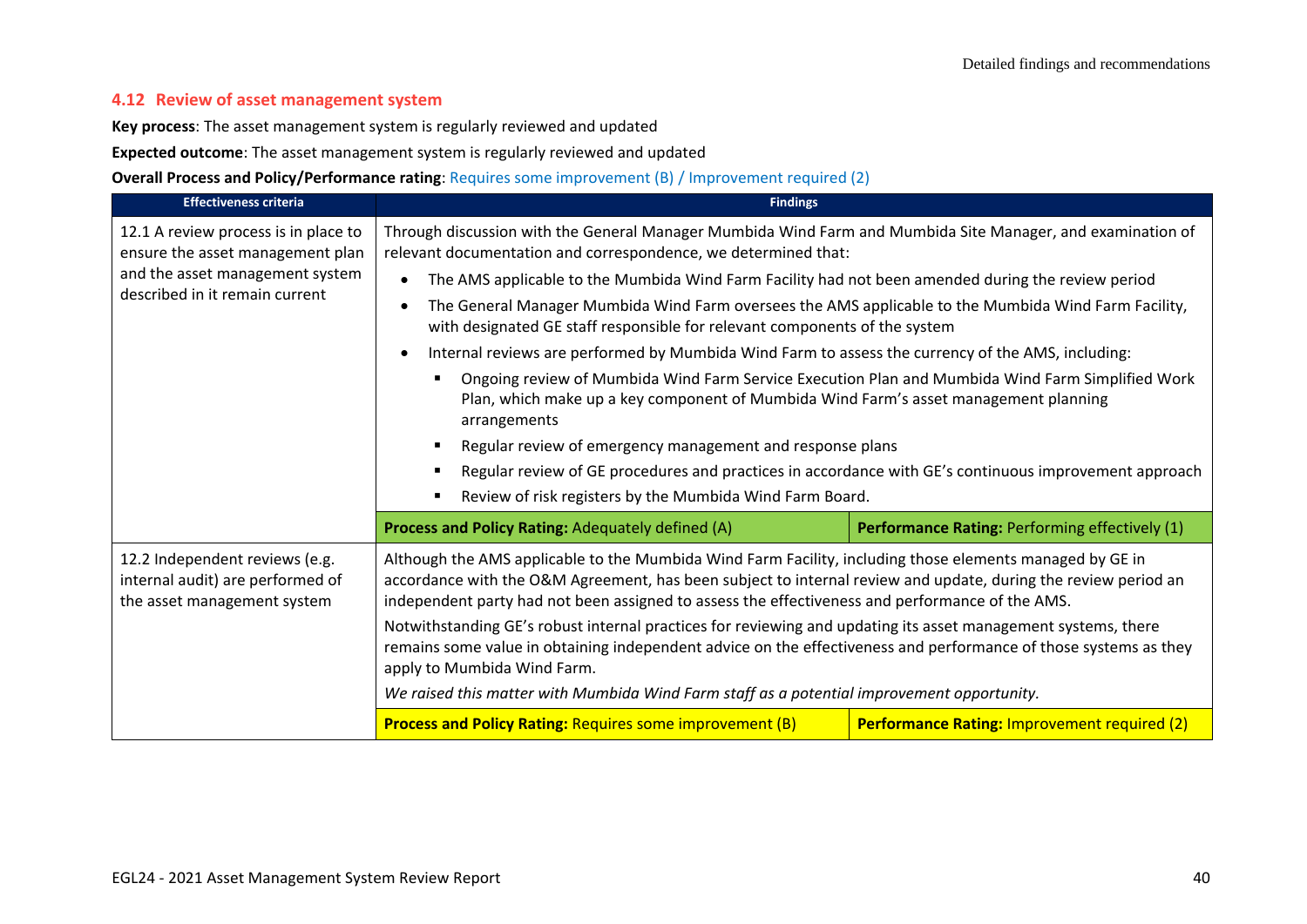# 5. Status of recommendations addressing asset system deficiencies from the previous review

<span id="page-40-0"></span>

| Reference<br>(no./year)                                                                                            | Process and policy deficiency / Performance deficiency (Rating<br>Reference number, Asset management process & effectiveness<br>criterion / Details of deficiency) | Reviewer's<br>recommendation or<br>action planned | Date<br>resolved | Details of further action required (including current<br>recommendation Further action required (Yes/No/Not<br>Applicable) reference, if applicable) |
|--------------------------------------------------------------------------------------------------------------------|--------------------------------------------------------------------------------------------------------------------------------------------------------------------|---------------------------------------------------|------------------|------------------------------------------------------------------------------------------------------------------------------------------------------|
| A. Resolved during current review period                                                                           |                                                                                                                                                                    |                                                   |                  |                                                                                                                                                      |
| B. Unresolved at end of current review period                                                                      |                                                                                                                                                                    |                                                   |                  |                                                                                                                                                      |
| Not applicable - there were no recommendations addressing asset system deficiencies from the previous 2016 review. |                                                                                                                                                                    |                                                   |                  |                                                                                                                                                      |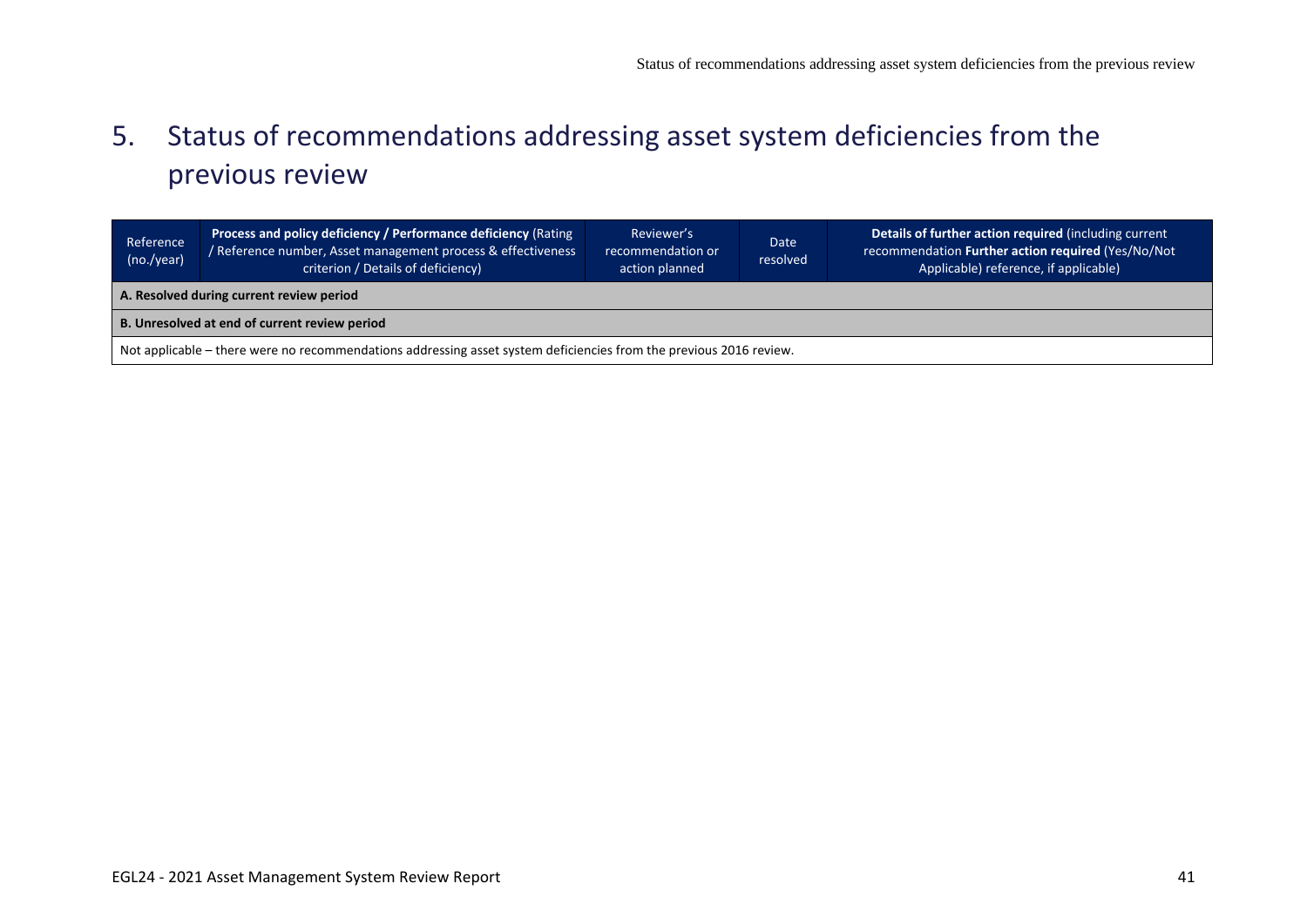# <span id="page-41-0"></span>Appendix A - Review Plan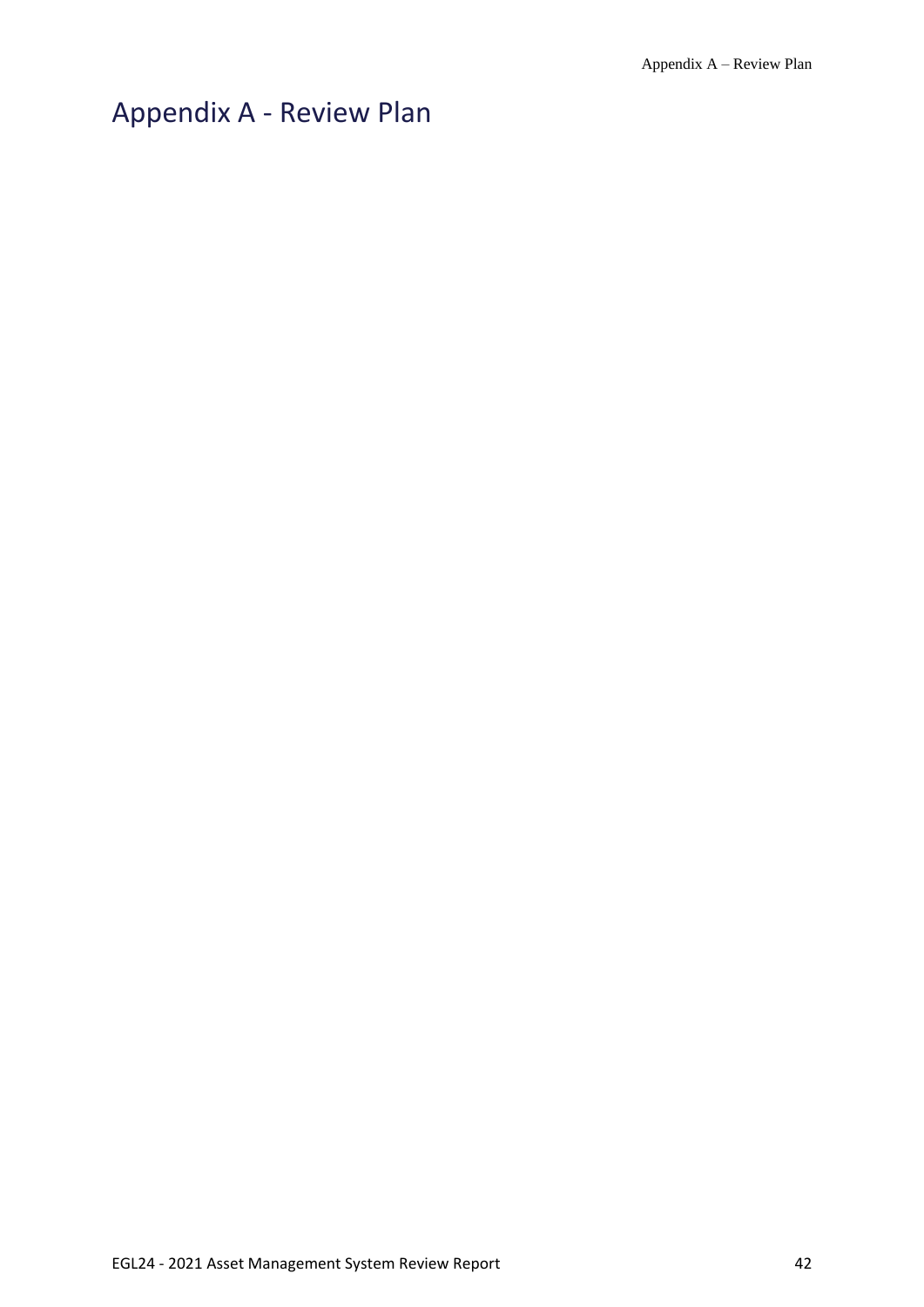

# **Mumbida Wind Farm Pty Ltd**

Electricity Generation Licence (EGL24)

2021 Asset Management System Review

Review Plan

15 October 2021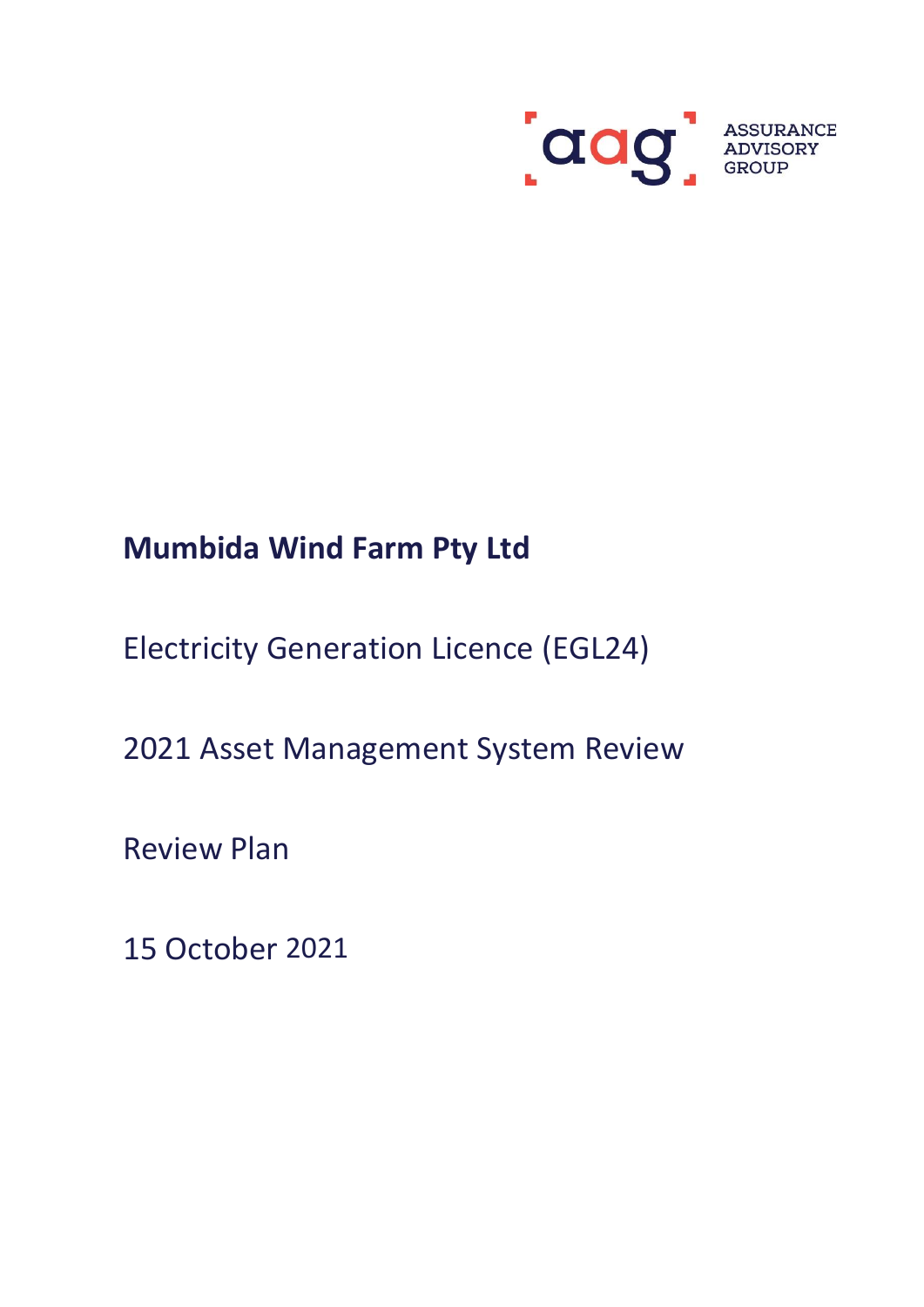# Table of Contents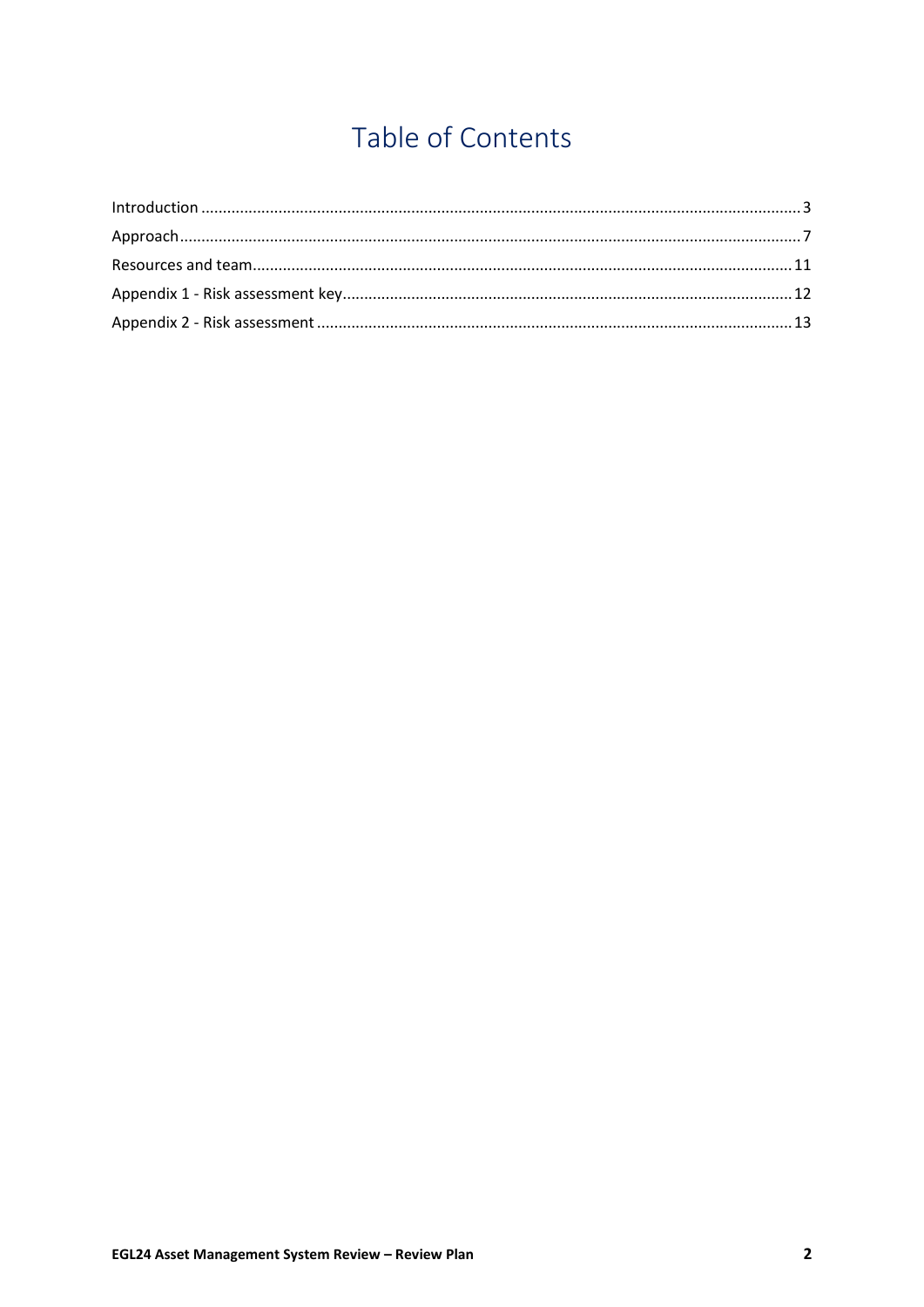## <span id="page-44-0"></span>Introduction

## **Overview**

The Economic Regulation Authority (the **ERA**) has under the provisions of the Electricity Industry Act 2004 (the **Act**), issued to Mumbida Wind Farm Pty Ltd (Mumbida Wind Farm) an Electricity Generation Licence (EGL 24) (the **Licence**).

Section 14 of the Act requires Mumbida Wind Farm to provide to the ERA an asset management system review (the review) report conducted by an independent expert acceptable to the ERA not less than once in every 24-month period unless otherwise approved by the ERA. With the ERA's approval, Assurance Advisory Group (**AAG**) has been appointed to conduct the review for the period 1 November 2016 to 31 October 2021 (**review period**).

The Licence relates to Mumbida Wind Farm operating a 55 MW wind farm located on farming land approximately 40km southeast of Geraldton in the mid-west of Western Australia. Mumbida Wind Farm utilises 22 x 2.5 MW General Electric wind turbines. The wind farm's electricity output is delivered into the South West Interconnected System (SWIS) and is purchased by the Water Corporation to offset part of the energy requirements of the Southern Seawater Desalination Plant.

The review will be conducted in accordance with the ERA's March 2019 issue of the *Audit and Review Guidelines: Electricity and Gas Licences* (**Review Guidelines**). In accordance with the Review Guidelines this document represents the Review Plan (the **Plan**) that is to be agreed upon by AAG and Mumbida Wind Farm and presented to the ERA for approval.

#### **Objective**

The objective of the review is to independently examine the effectiveness and performance of the asset management system established for the assets subject to Mumbida Wind Farm's Licence during the review period.

#### **Scope**

In accordance with the Review Guidelines, the review will consider the effectiveness of Mumbida Wind Farm's existing control procedures within the 12 key processes in the asset management life cycle as outlined below at Table 1. Each key process and effectiveness criteria is applicable to Mumbida Wind Farm's Licence and as such will be individually considered in this review.

| <b>Key processes</b>  | <b>Effectiveness criteria</b>                                                                                           |
|-----------------------|-------------------------------------------------------------------------------------------------------------------------|
| <b>Asset Planning</b> | 1.1 Asset management plan covers the processes in this table                                                            |
|                       | 1.2 Planning processes and objectives reflect the needs of all stakeholders and is<br>integrated with business planning |
|                       | 1.3 Service levels are defined in the asset management plan                                                             |
|                       | 1.4 Non-asset operations (e.g. demand management) are considered                                                        |
|                       | 1.5 Lifecycle costs of owning and operating assets are assessed                                                         |
|                       | 1.6 Funding options are evaluated                                                                                       |
|                       | 1.7 Costs are justified and cost drivers identified                                                                     |
|                       | 1.8 Likelihood and consequences of asset failure are predicted                                                          |
|                       | 1.9 Asset management plan is regularly reviewed and updated.                                                            |

**Table 1 – Asset management system key processes and effectiveness criteria**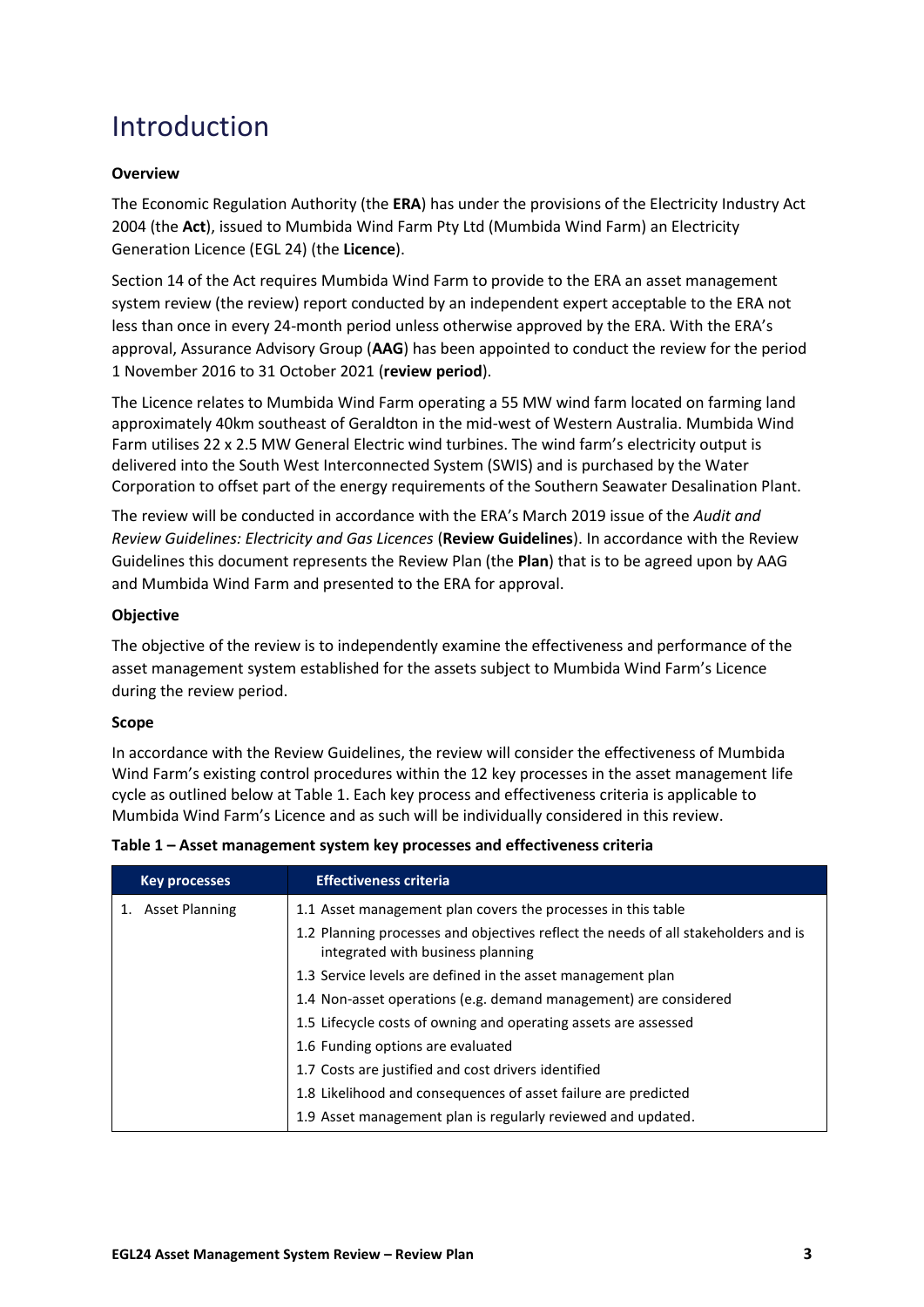| <b>Key processes</b>                 | <b>Effectiveness criteria</b>                                                                                                                                                  |
|--------------------------------------|--------------------------------------------------------------------------------------------------------------------------------------------------------------------------------|
| 2. Asset creation and<br>acquisition | 2.1 Full project evaluations are undertaken for new assets, including comparative<br>assessment of non-asset options                                                           |
|                                      | 2.2 Evaluations include all life-cycle costs                                                                                                                                   |
|                                      | 2.3 Projects reflect sound engineering and business decisions                                                                                                                  |
|                                      | 2.4 Commissioning tests are documented and completed                                                                                                                           |
|                                      | 2.5 Ongoing legal / environmental / safety obligations of the asset owner are<br>assigned and understood                                                                       |
| 3. Asset disposal                    | 3.1 Under-utilised and under-performing assets are identified as part of a regular<br>systematic review process                                                                |
|                                      | 3.2 The reasons for under-utilisation or poor performance are critically examined<br>and corrective action or disposal undertaken                                              |
|                                      | 3.3 Disposal alternatives are evaluated                                                                                                                                        |
|                                      | 3.4 There is a replacement strategy for assets                                                                                                                                 |
| 4. Environmental<br>analysis         | 4.1 Opportunities and threats in the asset management system environment are<br>assessed                                                                                       |
|                                      | 4.2 Performance standards (availability of service, capacity, continuity, emergency<br>response, etc.) are measured and achieved                                               |
|                                      | 4.3 Compliance with statutory and regulatory requirements                                                                                                                      |
|                                      | 4.4 Service standard (customer service levels etc) are measured and achieved.                                                                                                  |
| 5. Asset operations                  | 5.1 Operational policies and procedures are documented and linked to service<br>levels required                                                                                |
|                                      | 5.2 Risk management is applied to prioritise operations tasks                                                                                                                  |
|                                      | 5.3 Assets are documented in an asset register including asset type, location,<br>material, plans of components, and an assessment of assets'<br>physical/structural condition |
|                                      | 5.4 Accounting data is documented for assets [new criteria]                                                                                                                    |
|                                      | 5.5 Operational costs are measured and monitored                                                                                                                               |
|                                      | 5.6 Staff resources are adequate and staff receive training commensurate with<br>their responsibilities                                                                        |
| 6. Asset maintenance                 | 6.1 Maintenance policies and procedures are documented and linked to service<br>levels required                                                                                |
|                                      | 6.2 Regular inspections are undertaken of asset performance and condition                                                                                                      |
|                                      | 6.3 Maintenance plans (emergency, corrective and preventative) are documented<br>and completed on schedule                                                                     |
|                                      | 6.4 Failures are analysed and operational/maintenance plans adjusted where<br>necessary                                                                                        |
|                                      | 6.5 Risk management is applied to prioritise maintenance tasks                                                                                                                 |
|                                      | 6.6 Maintenance costs are measured and monitored                                                                                                                               |
| 7. Asset management                  | 7.1 Adequate system documentation for users and IT operators                                                                                                                   |
| information systems                  | 7.2 Input controls include suitable verification and validation of data entered into<br>the system                                                                             |
|                                      | 7.3 Security access controls appear adequate, such as passwords                                                                                                                |
|                                      | 7.4 Physical security access controls appear adequate                                                                                                                          |
|                                      | 7.5 Data backup procedures appear adequate and backups are tested                                                                                                              |
|                                      | 7.6 Computations for licensee performance reporting are accurate                                                                                                               |
|                                      | 7.7 Management reports appear adequate for the licensee to monitor licence<br>obligations                                                                                      |
|                                      | 7.8 Adequate measures to protect asset management data from unauthorised<br>access or theft by persons outside the organisation [new criteria]                                 |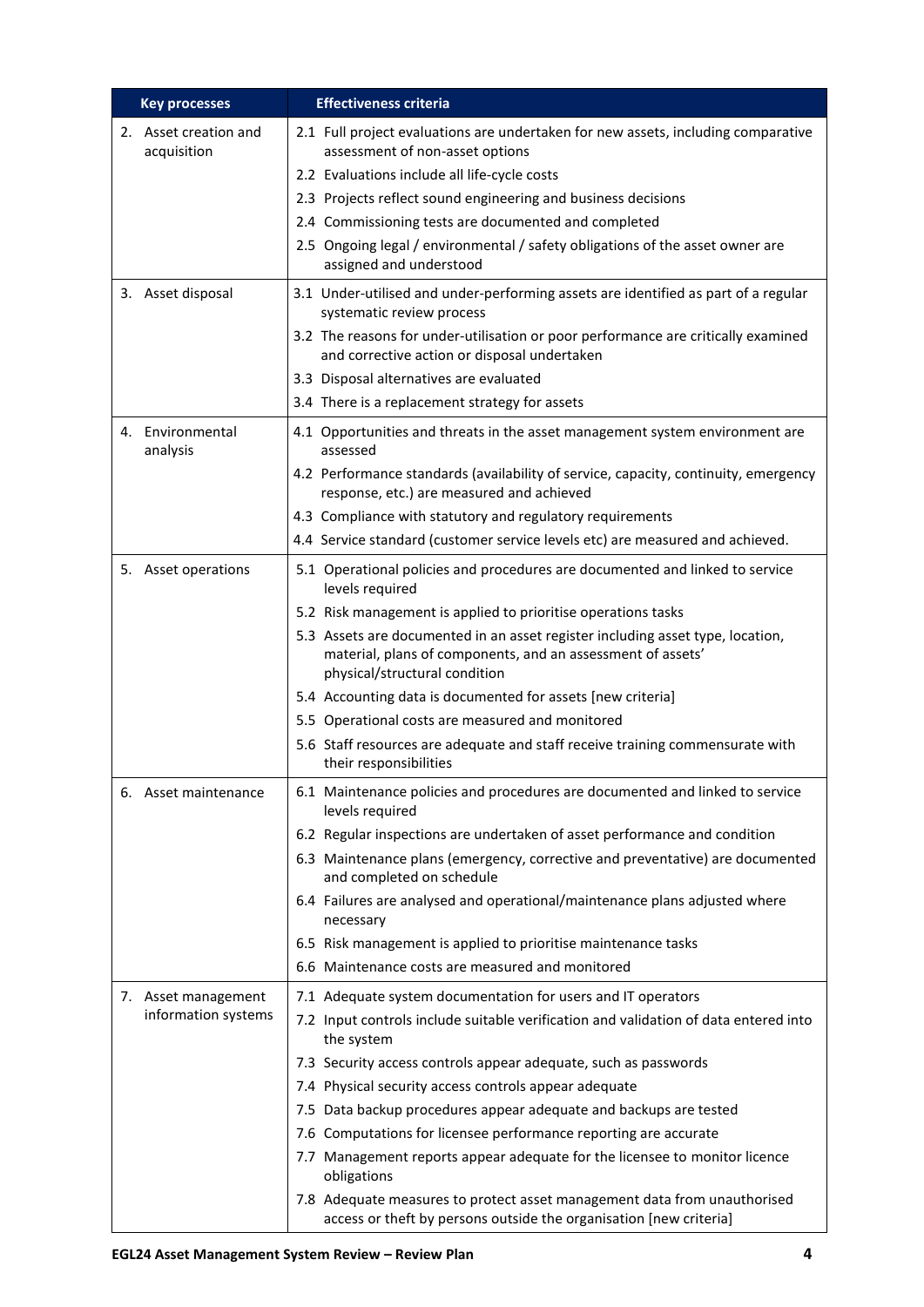| <b>Key processes</b>                     | <b>Effectiveness criteria</b>                                                                                                                  |
|------------------------------------------|------------------------------------------------------------------------------------------------------------------------------------------------|
| 8. Risk management                       | 8.1 Risk management policies and procedures exist and are applied to minimise<br>internal and external risks                                   |
|                                          | 8.2 Risks are documented in a risk register and treatment plans are implemented<br>and monitored                                               |
|                                          | 8.3 Probability and consequences of asset failure are regularly assessed                                                                       |
| 9. Contingency<br>planning               | 9.1 Contingency plans are documented, understood and tested to confirm their<br>operability and to cover higher risks                          |
| 10. Financial planning                   | 10.1 The financial plan states the financial objectives and identifies strategies and<br>actions to achieve those                              |
|                                          | 10.2 The financial plan identifies the source of funds for capital expenditure and<br>recurrent costs                                          |
|                                          | 10.3 The financial plan provides projections of operating statements (profit and<br>loss) and statement of financial position (balance sheets) |
|                                          | 10.4 The financial plan provides firm predictions on income for the next five years<br>and reasonable predictions beyond this period           |
|                                          | 10.5 The financial plan provides for the operations and maintenance,<br>administration and capital expenditure requirements of the services    |
|                                          | 10.6 Large variances in actual/budget income and expenses are identified and<br>corrective action taken where necessary                        |
| 11. Capital expenditure<br>planning      | 11.1 There is a capital expenditure plan covering works to be undertaken, actions<br>proposed, responsibilities and dates                      |
|                                          | 11.2 The capital expenditure plan provides reasons for capital expenditure and<br>timing of expenditure                                        |
|                                          | 11.3 The capital expenditure plan is consistent with the asset life and condition<br>identified in the asset management plan                   |
|                                          | 11.4 There is an adequate process to ensure the capital expenditure plan is<br>regularly updated and implemented                               |
| 12. Review of asset<br>management system | 12.1 A review process is in place to ensure the asset management plan and the<br>asset management system described in it remain current        |
|                                          | 12.2 Independent reviews (e.g. internal audit) are performed of the asset<br>management system                                                 |

## **Mumbida Wind Farm's responsibility for maintaining an effective asset management system**

Mumbida Wind Farm is responsible for putting in place policies, procedures and controls, which are designed to provide for an effective asset management system for assets subject to the Licence.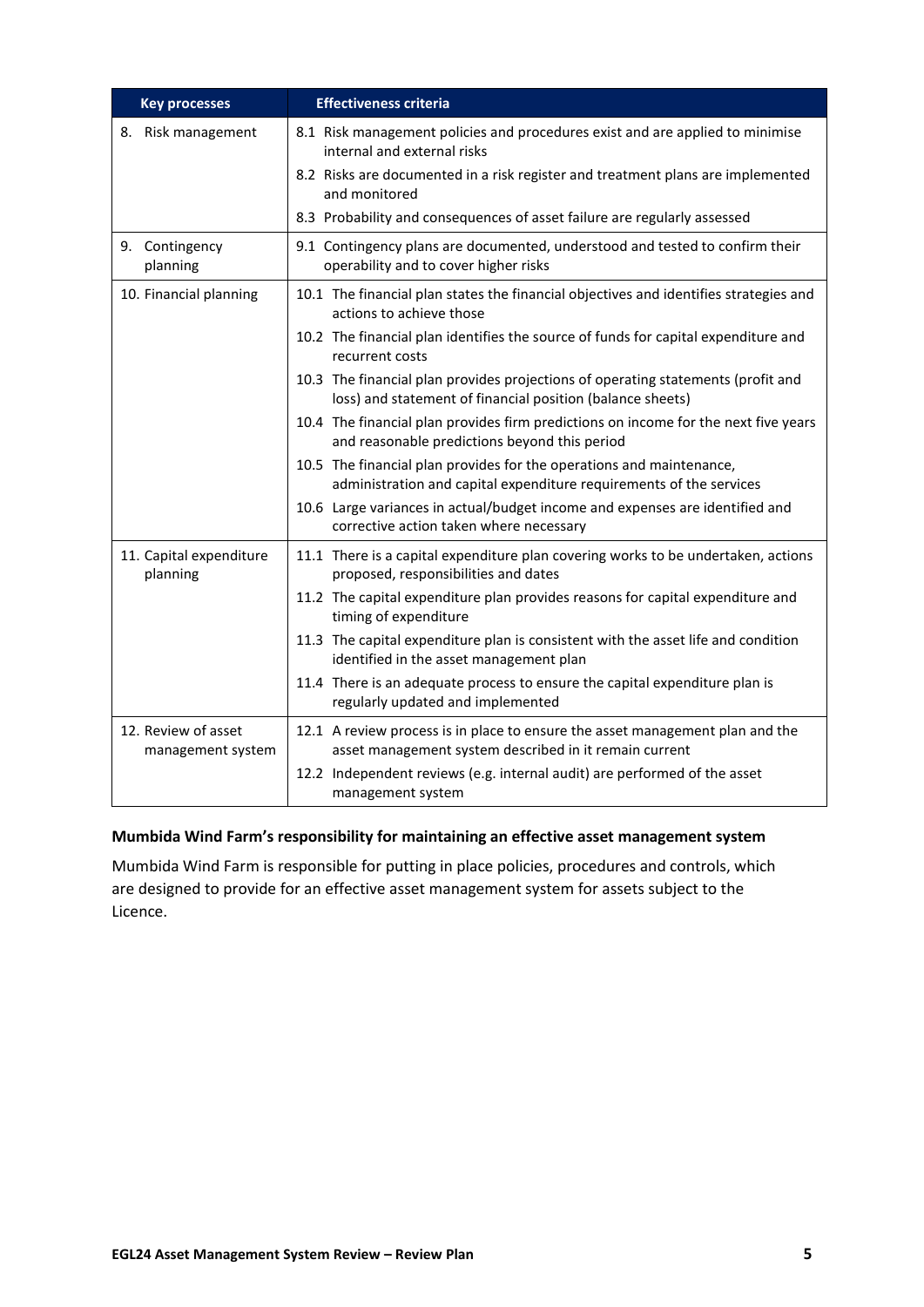#### **AAG's responsibility**

Our responsibility is to express a reasonable assurance conclusion on whether, based on the procedures performed and the evidence obtained, we believe that Mumbida Wind Farm's AMS for assets subject to its Licence have been established and maintained, in all material respects, in accordance with the Licence as measured by the effectiveness criteria in the Guidelines for the period from 1 November 2016 to 31 October 2021. The review will be conducted in accordance with Australian Standard on Assurance Engagements ASAE 3500 Performance Engagements (**ASAE 3500**), issued by the Australian Auditing and Assurance Standards Board.

ASAE 3500 requires that we plan and perform the review to obtain assurance about whether the AMS for assets subject to the Licence is materially ineffective. A reasonable assurance engagement conducted in accordance with ASAE 3500 involves identifying areas where the AMS for assets subject to a Licence is likely to be materially ineffective, addressing the areas identified and considering the process used to prepare the AMS for assets subject to the Licence.

#### **Limitations of use**

Our report will be produced solely for the information and internal use of Mumbida Wind Farm and is not intended to be and should not be used by any other person or entity. No other person or entity is entitled to rely, in any manner or for any purpose, on our report.

We understand that a copy of our report will be provided to the ERA for the purpose of meeting Mumbida Wind Farm's reporting requirements of section 14 of the Act. We agree that a copy of our report may be provided to the ERA for its information in connection with this purpose, however we accept no responsibility to the ERA or to anyone who is provided with or obtains a copy of our report.

This plan is intended solely for the use of Mumbida Wind Farm for the purpose of its reporting requirements under section 14 of the Act.

#### **Inherent limitations**

Reasonable assurance means a high but not absolute level of assurance. Absolute assurance is very rarely attainable as a result of factors such as: the use of selective testing, the inherent limitations of internal control, the fact that much of the evidence available to us is persuasive rather than conclusive and the use of judgement in gathering and evaluating evidence and forming conclusions based on that evidence.

We cannot, in practice, examine every activity and procedure, nor can we be a substitute for management's responsibility to maintain adequate controls over all levels of operations and their responsibility to prevent and detect irregularities, including fraud.

Accordingly, readers of our report should not rely on the report to identify all potential instances of non-compliance or performance issues which may occur.

An assurance engagement relating to the period from 1 November 2016 to 31 October 2021 will not provide assurance on whether the AMS for assets subject to the Licence will remain effective in the future.

#### **Independence**

In conducting our engagement, we will comply with the independence requirements of the Australian professional accounting bodies.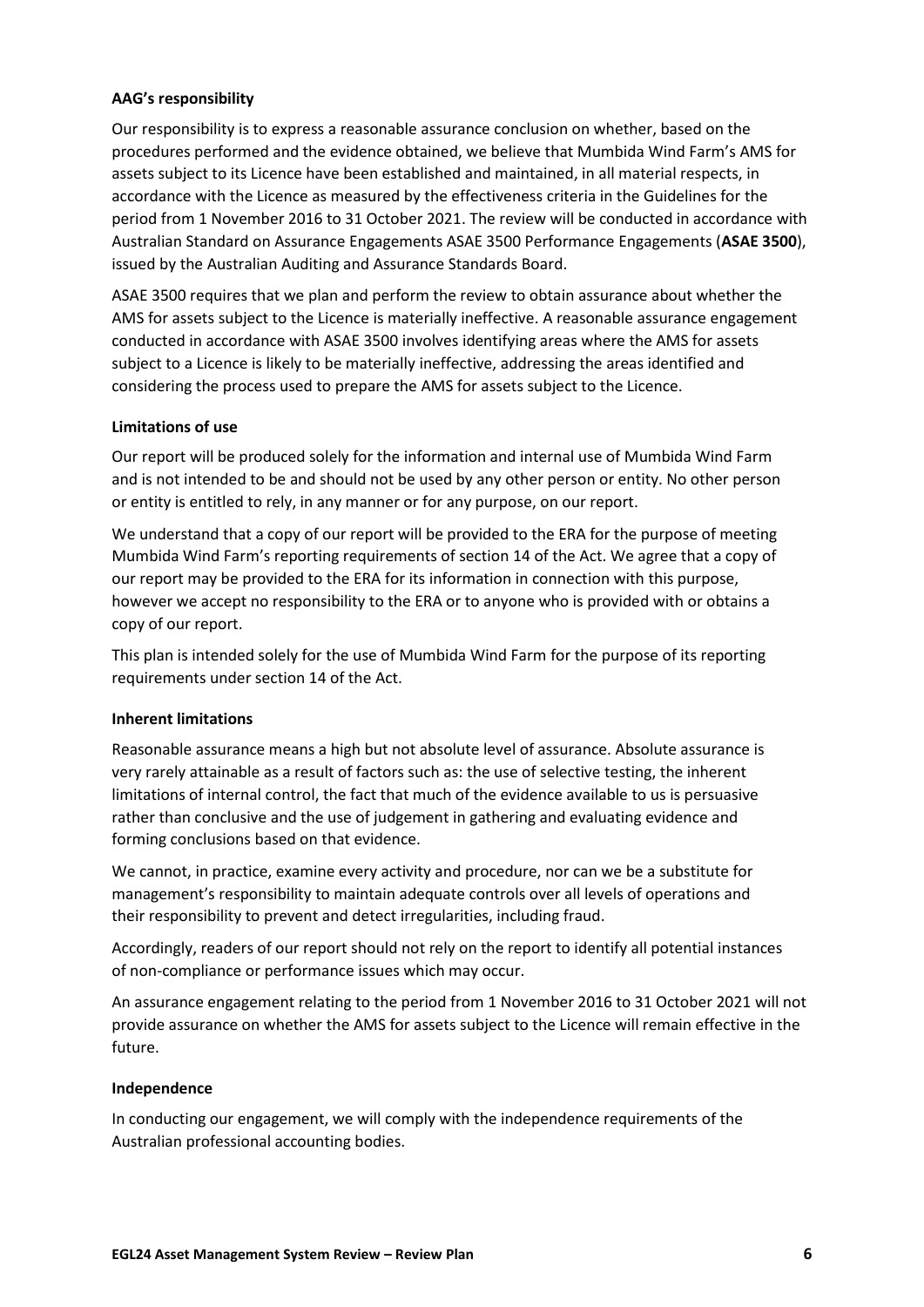# <span id="page-48-0"></span>Approach

The review will be conducted in three distinct phases, being a risk assessment, system analysis/policy and procedure review and examination of performance. From the review results, a report will be produced to outline findings, overall assessments and recommendations for improvement in line with the Review Guidelines. Each step of the review is discussed in detail below.

## **Risk assessment**

The review will focus on identifying or assessing those activities and management control systems to be examined and the matters subject to review. Therefore, the purpose of conducting the risk assessment as a preliminary phase enables the reviewer to focus on pertinent/high risk areas of Mumbida Wind Farm's asset management systems established for the assets subject to Mumbida Wind Farm's licence. The risk assessment considers changes to Mumbida Wind Farm's relevant systems and processes and any matters of significance raised by the ERA and/or Mumbida Wind Farm. The level of risk and materiality of the process determine the level of review required i.e. the greater the materiality and the higher the risk, the more effort will be applied.

The first step of the risk assessment is the rating of the potential consequences of Mumbida Wind Farm not effectively maintaining an asset management system for the assets subject to its licence, in the absence of mitigating controls. The consequence classification descriptions listed at Table 1 of the Reporting Manual, provides the risk assessment with context to enable the appropriate consequence rating to be applied to each component of the asset management system subject to review.

Once the consequence has been determined, the likelihood of Mumbida Wind Farm not effectively maintaining an asset management system for the assets subject to its licence (with reference to the defined effectiveness criteria) is assessed using the likelihood rating listed at Table 17 of the Review Guidelines (refer to Appendix 1). The assessment of likelihood is based on the expected frequency of non-performance against the defined criteria, over a period of time.

Table 2 below (sourced from the Review Guidelines) outlines the combination of consequence and likelihood ratings to determine the level of inherent risk associated with each individual effectiveness criteria

|            | <b>Consequence</b> |               |             |  |
|------------|--------------------|---------------|-------------|--|
| Likelihood | <b>Minor</b>       | Moderate      | Major       |  |
| Likely     | <b>Medium</b>      | <b>High</b>   |             |  |
| Probable   | Low                | <b>Medium</b> | <b>High</b> |  |
| Unlikely   | Low                | <b>Medium</b> | <b>High</b> |  |

#### **Table 2: Inherent risk rating**

Once the level of inherent risk has been determined, the adequacy of existing controls is assessed in order to determine the level of control risk. Controls are assessed and prioritised as weak, moderate or strong dependant on their suitability to mitigate the risks identified. The control adequacy ratings used by this risk assessment are aligned to the ratings specified in the Review Guidelines (refer to Appendix 1-3). Once inherent risks and control risks are established, the audit priority can then be determined using the matrix specified in the Review Guidelines (refer to Table 3 below). Essentially, the higher the level of risk the more substantive testing is required.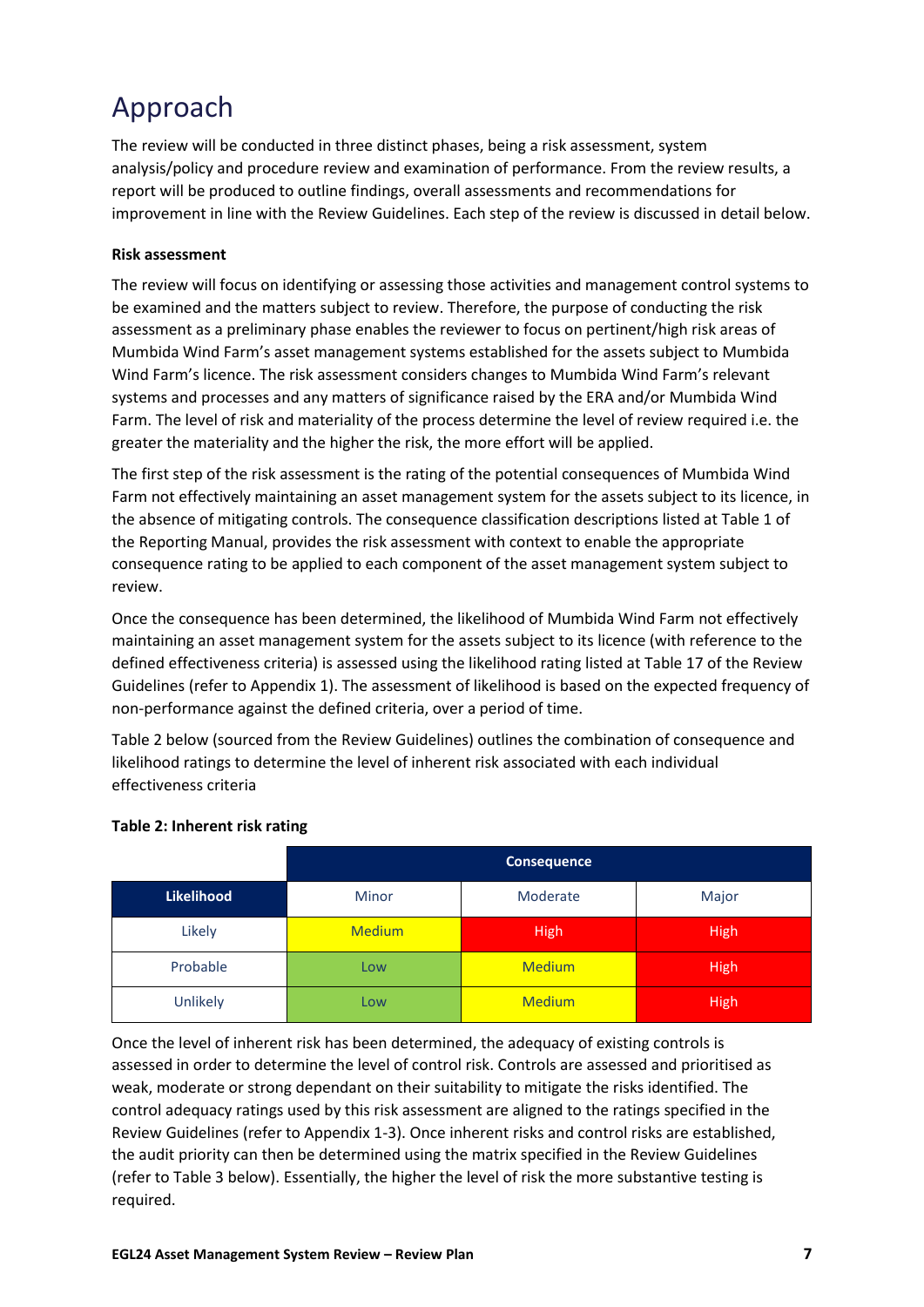#### **Table 3: Assessment of Review Priority**

|                      | <b>Preliminary adequacy of existing controls</b> |                          |  |  |  |  |
|----------------------|--------------------------------------------------|--------------------------|--|--|--|--|
| <b>Inherent Risk</b> | <b>Moderate</b><br>Weak<br><b>Strong</b>         |                          |  |  |  |  |
| <b>High</b>          | Review priority 1                                | <b>Review Priority 2</b> |  |  |  |  |
| <b>Medium</b>        | <b>Review priority 3</b>                         | <b>Review Priority 4</b> |  |  |  |  |
| Low                  |                                                  | <b>Review Priority 5</b> |  |  |  |  |

The following table outlines the review requirement for each level of review priority. Testing can range from extensive substantive testing around the controls and activities of particular processes (including physical inspection of asset infrastructure, which will be given greater attention for those processes with a review priority of 1, 2 or 3) to confirming the existence of controls through discussions with relevant staff.

#### **Table 4: Review Priority Table**

| <b>Priority rating</b>   | <b>Review requirement</b>                                                                                                                                |
|--------------------------|----------------------------------------------------------------------------------------------------------------------------------------------------------|
|                          | Via interview and walkthrough, understand relevant processes and controls<br>$\bullet$<br>Examine relevant documents, registers and reports<br>$\bullet$ |
| <b>Review Priority 1</b> | Obtain evidence of policies, procedures and controls being in place and working<br>$\bullet$<br>effectively                                              |
|                          | Controls testing and extensive substantive testing of activities and/or<br>$\bullet$<br>transactions                                                     |
|                          | Follow-up and if necessary, re-test matters previously reported.<br>$\bullet$                                                                            |
|                          | Via interview and walkthrough, understand relevant processes and controls<br>$\bullet$                                                                   |
|                          | Examine relevant documents, registers and reports<br>$\bullet$                                                                                           |
| <b>Review Priority 2</b> | Obtain evidence of policies, procedures and controls being in place and working<br>effectively                                                           |
|                          | Controls testing and moderate substantive testing of activities and/or<br>transactions                                                                   |
|                          | Follow-up and if necessary, re-test matters previously reported.<br>$\bullet$                                                                            |
|                          | Via interview and walkthrough, understand relevant processes and controls<br>$\bullet$                                                                   |
|                          | Examine relevant documents, registers and reports<br>$\bullet$                                                                                           |
| <b>Review Priority 3</b> | Limited controls testing (moderate sample size). Only substantively test<br>$\bullet$<br>transactions if further control weakness found                  |
|                          | Follow-up of matters previously reported.<br>$\bullet$                                                                                                   |
|                          | Confirmation of existing controls via observation and walkthrough testing<br>$\bullet$                                                                   |
| <b>Review Priority 4</b> | Follow-up of matters previously reported.<br>$\bullet$                                                                                                   |
| <b>Review Priority 5</b> | Confirmation of existing controls via observation, discussions with key staff<br>$\bullet$<br>and/or reliance on key references ("desktop review").      |

The risk assessment has been discussed with Mumbida Wind Farm representatives to gain their input as to the appropriateness and factual accuracy of risk and control ratings and associated explanations. The key sources considered in reaching our preliminary assessment of the risk and control ratings were based on: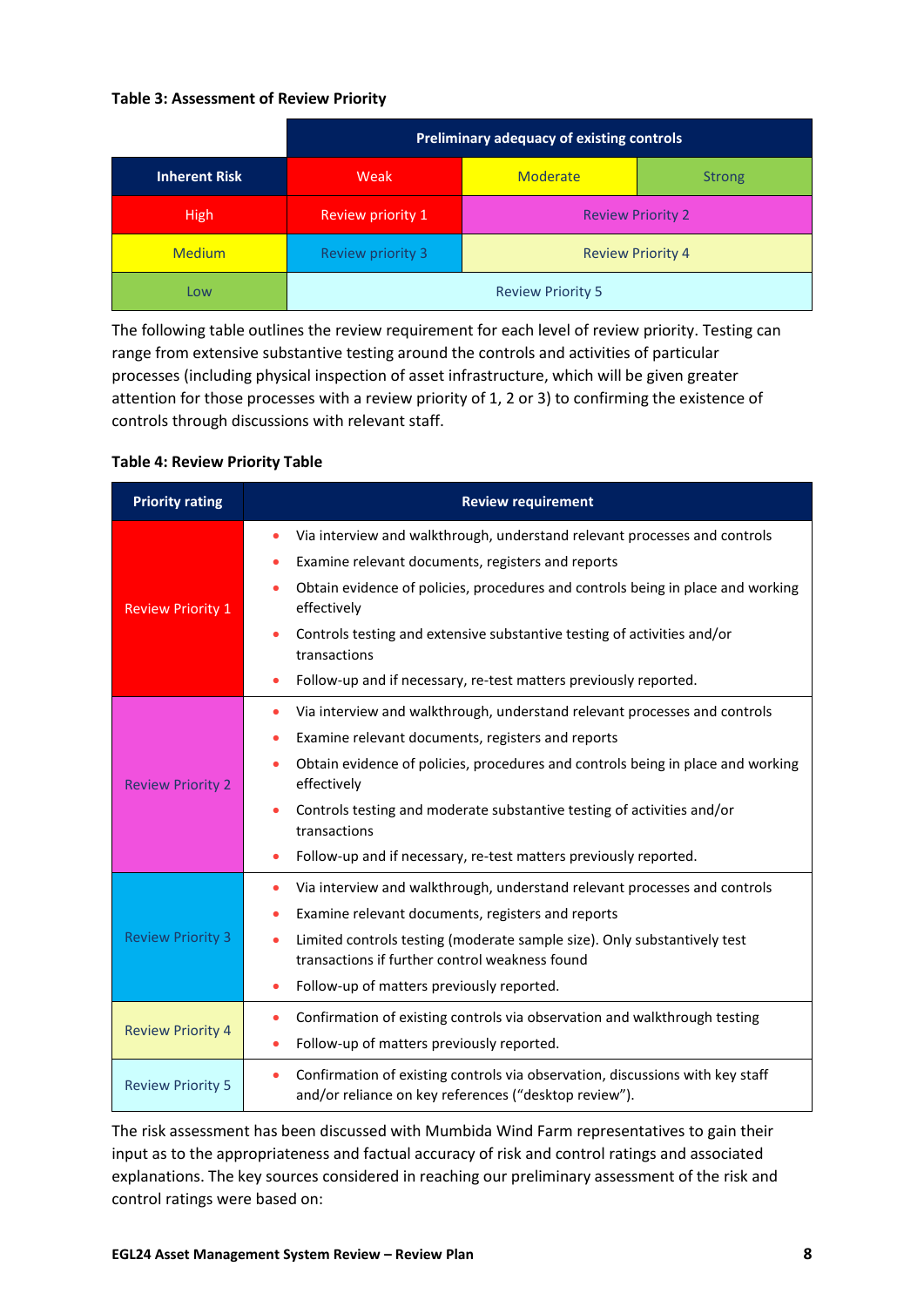- Our understanding of Mumbida Wind Farm Pty Ltd's assets and internal processes.
- Any other factors that may influence the level or strength of controls.
- Consideration of relevant circumstances and activity that trigger specific performance issues.

Note that the previous review did not make any recommendations for improvement or corrective action.

At this stage, the risk assessment can only be a preliminary assessment based on reading of documentation and interviews by the auditors. It is possible that the ratings and risk assessment comments may be revised as we conduct our work and new evidence comes to light. The risk assessment is attached at Appendix 2.

#### **System analysis / policy and procedure review**

The level of policy and procedure review required will be determined utilising the priority scale. Once the priority level has been defined, the review will consist of:

- Interviewing Mumbida Wind Farm representatives and key operational and administrative staff responsible for the development and maintenance of policies and procedural type documentation
- Examination of documented policies and procedures for key functional requirements and consideration of their relevance to Mumbida Wind Farm's asset management system requirements and standards.

The policy and procedure element of the asset management system review will be performed to provide a rating as defined under Table 5 (refer below).

Key documents which may be subject to review are not specifically disclosed in this plan. A list of documents examined will be included in the review report.

#### **Examination of performance**

The actual performance of the relevant controls and processes in place will then be examined via:

- Consideration of reports and references evidencing activity
- Interviews with Mumbida Wind Farm representatives and key staff
- Physical visit to the facility's site
- Consideration of the facility's function, normal modes of operation and age.

A full work program will be completed to record the specific aspects of our review and examination of the performance of each asset management system key process. This work program will be based on:

- The review priority determined by the risk assessment to be applicable to each effectiveness criteria
- The results of the policy and procedure review, as described above
- The location of personnel and activity to be tested.

The performance effectiveness element of the asset management system review will be performed to provide a rating as defined under Table 6 (refer below).

#### **Reporting**

The review report will also be structured to address all of the minimum contents specified in section 5 of the Review Guidelines.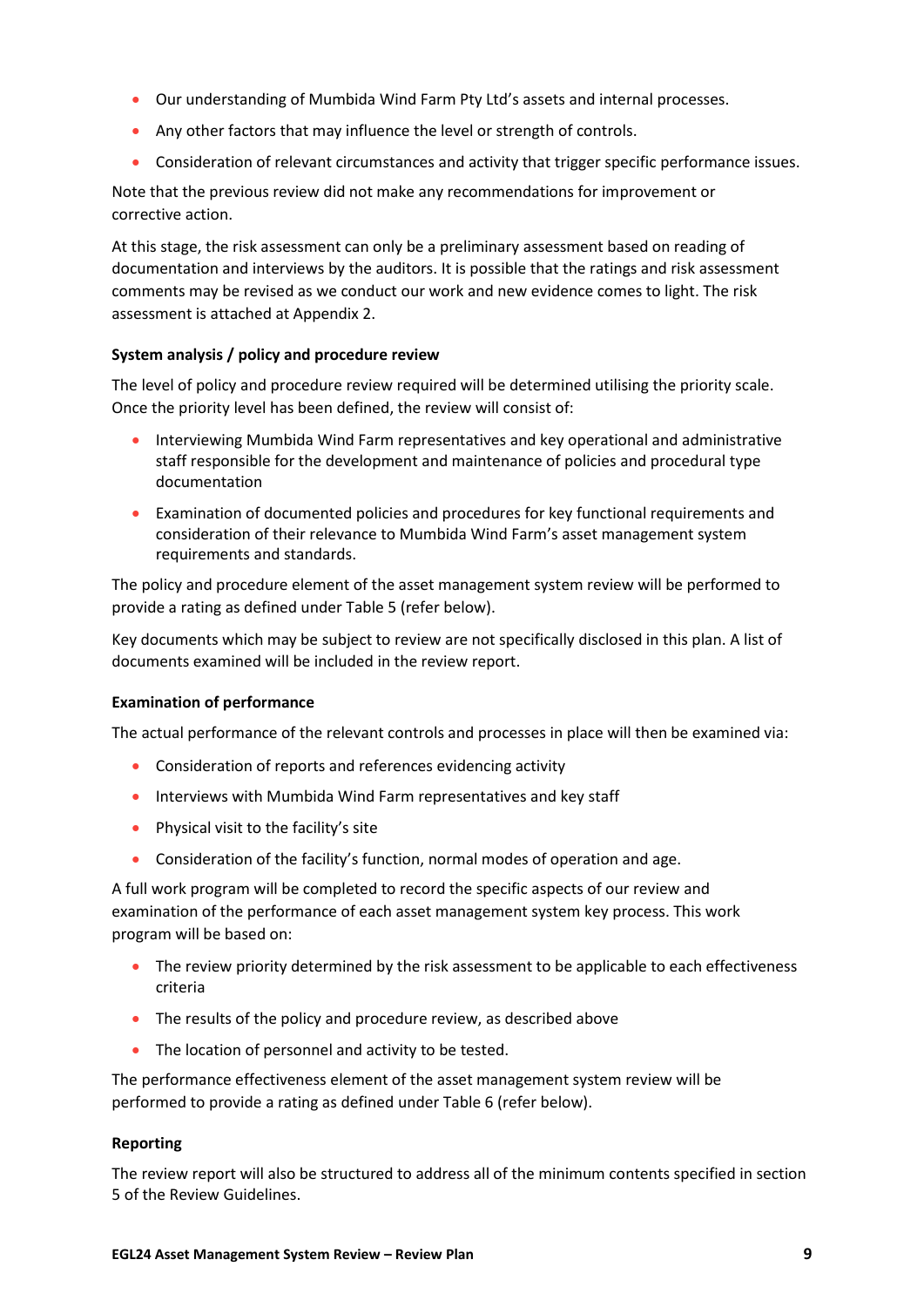In accordance with the Review Guidelines, the reviewer must provide an assessment of both the process and policy rating (refer to Table 5 below and Table 8 of the Guidelines) and the performance rating (refer to Table 6 below and Table 9 of the Guidelines) for each of the key processes in Mumbida Wind Farm's asset management system.

Mumbida Wind Farm is responsible for providing a separate post review implementation plan, if required.

| <b>Rating</b> | <b>Description</b>                     | <b>Criteria</b>                                                                                                                                                                                                                                                                                                                                                                                 |  |  |
|---------------|----------------------------------------|-------------------------------------------------------------------------------------------------------------------------------------------------------------------------------------------------------------------------------------------------------------------------------------------------------------------------------------------------------------------------------------------------|--|--|
| A             | Adequately<br>defined                  | Processes and policies are documented<br>۰<br>Processes and policies adequately document the required performance of<br>۰<br>the assets<br>Processes and policies are subject to regular reviews, and updated where<br>۰<br>necessary<br>The asset management information system(s) are adequate in relation to the<br>assets being managed                                                     |  |  |
| B             | Requires some<br>improvement           | Processes and policies require improvement<br>۰<br>Processes and policies do not adequately document the required<br>$\bullet$<br>performance of the assets<br>Reviews of processes and policies are not conducted regularly enough<br>$\bullet$<br>The asset management information system(s) requires minor improvements<br>$\bullet$<br>(taking into consideration the assets being managed) |  |  |
| C             | Requires<br>substantial<br>improvement | Processes and policies are incomplete or require substantial improvement<br>٠<br>Processes and policies do not document the required performance of the<br>$\bullet$<br>assets<br>Processes and policies are considerably out of date<br>۰<br>The asset management information system(s) requires substantial<br>۰<br>improvements (taking into consideration the assets being managed)         |  |  |
| D             | Inadequate                             | Processes and policies are not documented<br>۰<br>The asset management information system(s) is not fit for purpose (taking<br>۰<br>into consideration the assets being managed).                                                                                                                                                                                                               |  |  |

| Table 5: Process and policy rating scale |  |  |  |  |  |
|------------------------------------------|--|--|--|--|--|
|------------------------------------------|--|--|--|--|--|

#### **Table 6: Performance rating scale**

| <b>Rating</b> | <b>Description</b>               | <b>Criteria</b>                                                                                                                                                                                                                                |
|---------------|----------------------------------|------------------------------------------------------------------------------------------------------------------------------------------------------------------------------------------------------------------------------------------------|
| 1             | Performing<br>effectively        | The performance of the process meets or exceeds the required levels of<br>performance<br>Process effectiveness is regularly assessed and corrective action taken where<br>۰<br>necessary                                                       |
| $\mathcal{P}$ | Improvement<br>required          | The performance of the process requires some improvement to meet the<br>۰<br>required level<br>Process effectiveness reviews are not performed regularly enough<br>۰<br>Recommended process improvements are not implemented<br>٠              |
| 3             | Corrective<br>action<br>required | The performance of the process requires substantial improvement to meet<br>۰<br>the required level<br>Process effectiveness reviews are performed irregularly, or not at all<br>۰<br>Recommended process improvements are not implemented<br>٠ |
| 4             | Serious action<br>required       | Process is not performed, or the performance is so poor the process is<br>۰<br>considered to be ineffective.                                                                                                                                   |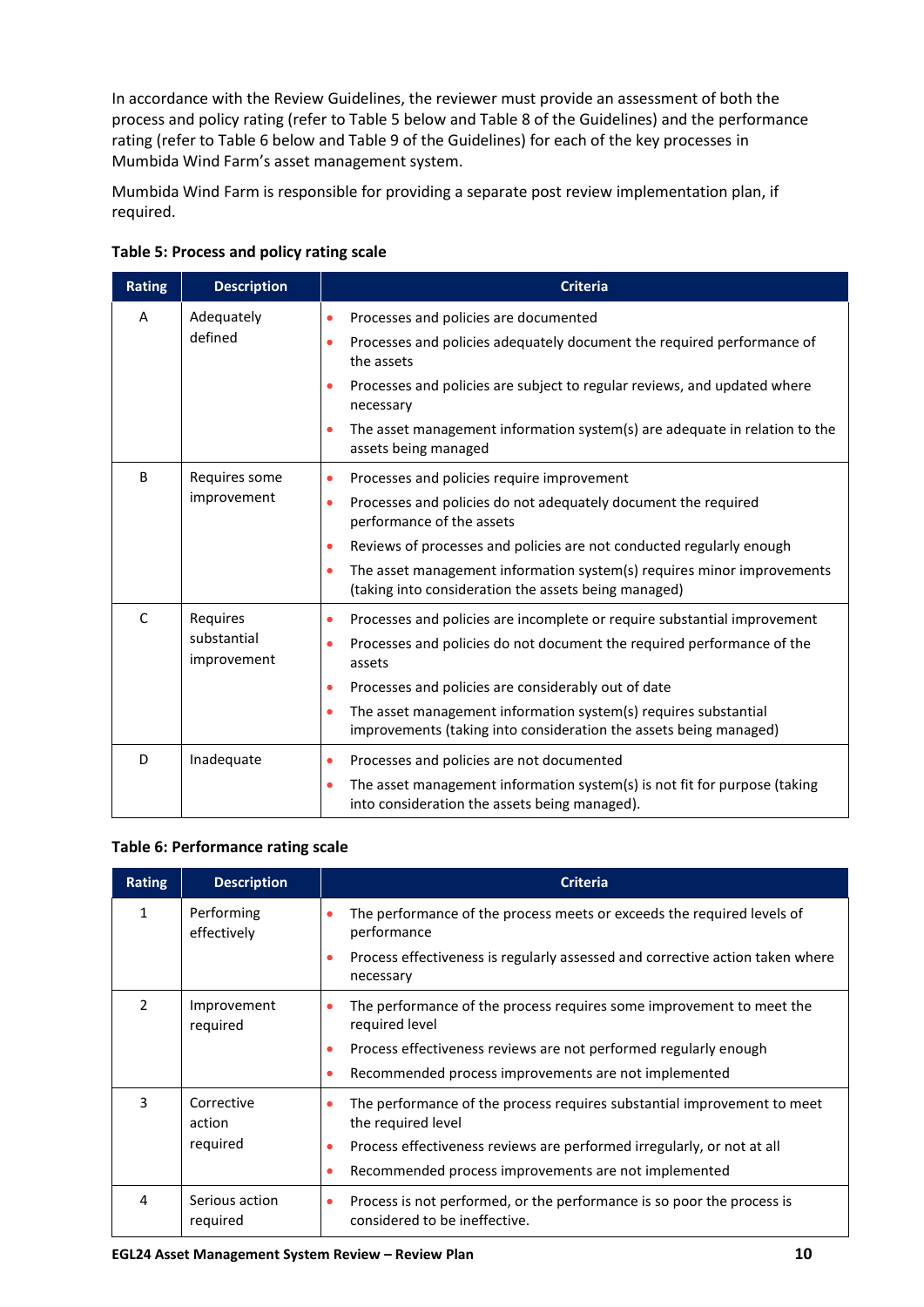## <span id="page-52-0"></span>Resources and team

#### **Key Mumbida Wind Farm contacts**

The key contacts for this review are:

- Hugh Webster, Asset Director, Infrastructure Capital
- Stuart Dixon, Mumbida Site Manager
- Jacob Cohen, Mumbida Lead Field Technician and Electrical Contractor.

#### **AAG Staff**

AAG staff who will be involved with this assignment are:

- Andrew Baldwin **Executive Director**
- Tanuja Sanders Senior Engineer
- Margaret-Mary Gauci Consultant
- Stephen Linden Director (QA review).

Resumes for key AAG staff are outlined in the proposal accepted by Mumbida Wind Farm and subsequently presented to the ERA.

#### **Timing**

The initial risk assessment phase was completed on 5 October 2021, after which the draft review plan and risk assessment were presented to Mumbida Wind Farm for comment prior to submission to the ERA for review and approval.

The remainder of the fieldwork phase is scheduled to be performed over the period October to December 2021, enabling draft and final reports to be submitted to the ERA by the due dates of 31 December 2021 and 31 January 2022 respectively.

AAG time and staff commitment to the completion of the review is outlined in the proposal accepted by Mumbida Wind Farm. In summary, the estimated time allocated to each activity is as follows:

| $\bullet$ | Planning (including risk assessment):                                          | 11 hours  |
|-----------|--------------------------------------------------------------------------------|-----------|
|           | Fieldwork (including system analysis/walkthrough and testing/review): 62 hours |           |
| $\bullet$ | Reporting:                                                                     | 25 hours. |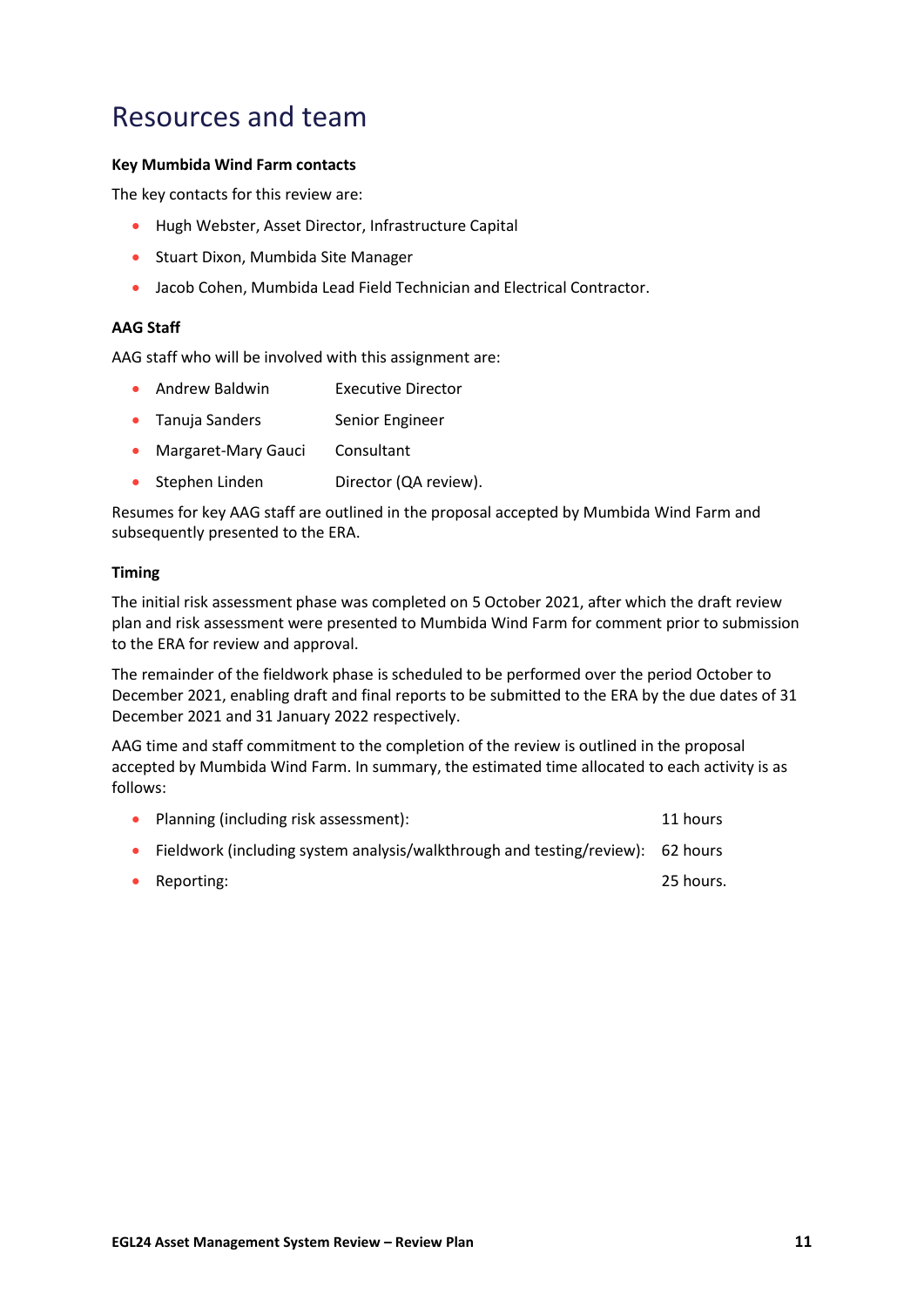## <span id="page-53-0"></span>Appendix 1 - Risk assessment key

## 1-1 Criteria for classification of consequence of ineffective performance

*Source: Modified from Electricity Compliance Reporting Manual June 2020*

| <b>Classification</b> | <b>Criteria for classification</b>                                                                                                                                                                                                                                                                                                                                                                                                                                                                                                                                                                                                                               |
|-----------------------|------------------------------------------------------------------------------------------------------------------------------------------------------------------------------------------------------------------------------------------------------------------------------------------------------------------------------------------------------------------------------------------------------------------------------------------------------------------------------------------------------------------------------------------------------------------------------------------------------------------------------------------------------------------|
| Major                 | Classified on the bases that:<br>The consequences of ineffective performance would cause major<br>damage, loss or disruption to customers; or<br>The consequences of ineffective performance would endanger or<br>threaten to endanger the safety or health of a person.                                                                                                                                                                                                                                                                                                                                                                                         |
| Moderate              | Classified on the basis that the consequences of ineffective performance<br>affect the efficiency and effectiveness of the licensee's operations or service<br>provision, but do not cause major damage, loss or disruption to customers.                                                                                                                                                                                                                                                                                                                                                                                                                        |
| Minor                 | Classified on the basis that:<br>The consequences of ineffective performance are relatively minor $-$ i.e.<br>ineffective performance will have minimal effect on the licensee's<br>operations or service provision and do not cause damage, loss or<br>disruption to customers;<br>Assessment of performance against the obligation is immeasurable;<br>The matter of ineffective performance is identified by a party other than<br>٠<br>the licensee; or<br>The licensee only needs to use its reasonable or best endeavours to<br>demonstrate effective performance, or where the obligation does not<br>otherwise impose a firm obligation on the licensee. |

## 1-2 Likelihood ratings

#### *Source: Review Guidelines: Electricity and Gas Licences March 2019*

|   | <b>Level</b> | <b>Criteria</b>                                                                                   |
|---|--------------|---------------------------------------------------------------------------------------------------|
| A | Likely       | Ineffective process or performance is expected to occur at least once or<br>twice a year          |
| B | Probable     | Ineffective process or performance is expected to occur every three years                         |
|   | Jnlikely     | Ineffective process or performance is expected to occur at least once every<br>10 years or longer |

#### 1-3 Preliminary adequacy ratings for existing controls

*Source: Review Guidelines: Electricity and Gas Licences March 2019*

| Level           | <b>Description</b>                                                    |
|-----------------|-----------------------------------------------------------------------|
| Strong          | Controls mitigate the identified risks to a suitable level            |
| <b>Moderate</b> | Controls only cover significant risks; improvement required           |
| Weak            | Controls are weak or non-existent and do little to mitigate the risks |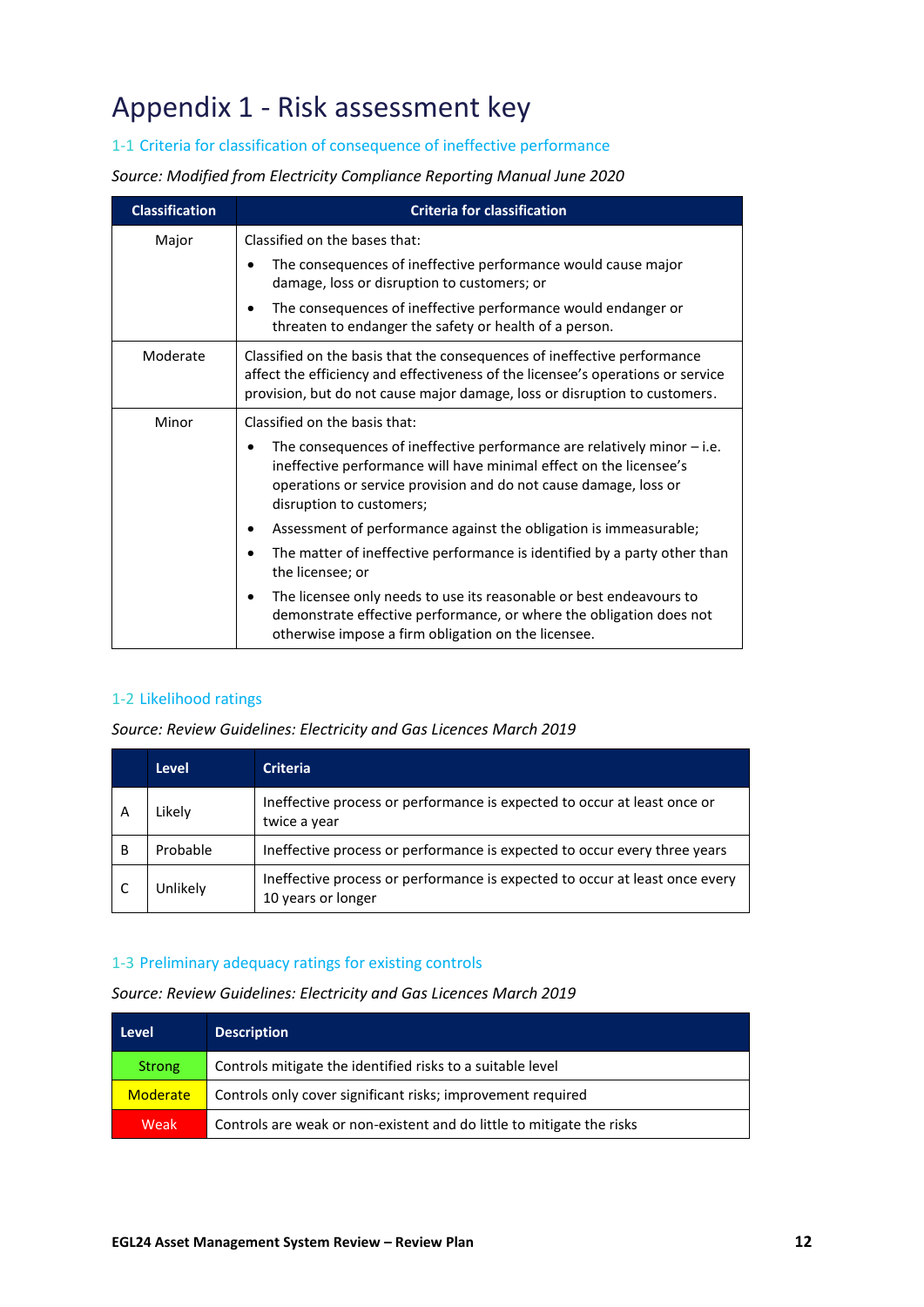# Appendix 2 - Risk assessment

<span id="page-54-0"></span>

| $\mathbf{1}$ . | <b>Asset Planning</b>                                                                                                                                                                          |                                                            |                    |                   |                                |                               |                           |
|----------------|------------------------------------------------------------------------------------------------------------------------------------------------------------------------------------------------|------------------------------------------------------------|--------------------|-------------------|--------------------------------|-------------------------------|---------------------------|
|                | Asset planning strategies focus on meeting customer needs in the most effective and efficient manner (delivering the right service at the right price)<br><b>Key process</b>                   |                                                            |                    |                   |                                |                               |                           |
|                | Asset planning is integrated into operational or business plans, providing a framework for existing and new assets to be effectively utilised and their service<br><b>Outcome</b><br>optimised |                                                            |                    |                   |                                |                               |                           |
| Ref            |                                                                                                                                                                                                | <b>Effectiveness criteria</b>                              | <b>Consequence</b> | <b>Likelihood</b> | <b>Inherent risk</b><br>rating | <b>Controls</b><br>assessment | <b>Review</b><br>priority |
| 1.1            |                                                                                                                                                                                                | Asset management plan covers the processes in this table   | Moderate           | Probable          | <b>Medium</b>                  | Moderate                      | <b>Priority 4</b>         |
| 1.2            | Planning process and objectives reflect the needs of all stakeholders and are<br>integrated with business planning                                                                             |                                                            |                    | Unlikely          | <b>Medium</b>                  | <b>Moderate</b>               | <b>Priority 4</b>         |
| 1.3            | Service levels are defined in the asset management plan                                                                                                                                        |                                                            | Moderate           | Probable          | <b>Medium</b>                  | <b>Moderate</b>               | <b>Priority 4</b>         |
| 1.4            | Non-asset options (e.g. demand management) are considered                                                                                                                                      |                                                            | Minor              | Unlikely          | Low                            | <b>Moderate</b>               | <b>Priority 5</b>         |
| 1.5            | Lifecycle costs of owning and operating assets are assessed                                                                                                                                    |                                                            | Minor              | Probable          | Low                            | <b>Moderate</b>               | Priority 5                |
| 1.6            | Funding options are evaluated                                                                                                                                                                  |                                                            | Minor              | Unlikely          | Low                            | Moderate                      | Priority 5                |
| 1.7            | Costs are justified and cost drivers identified                                                                                                                                                |                                                            | Minor              | Probable          | Low                            | <b>Moderate</b>               | <b>Priority 5</b>         |
| 1.8            |                                                                                                                                                                                                | Likelihood and consequences of asset failure are predicted | Moderate           | Probable          | <b>Medium</b>                  | <b>Moderate</b>               | <b>Priority 4</b>         |
| 1.9            | Asset management plan is regularly reviewed and updated                                                                                                                                        |                                                            | Minor              | Probable          | Low                            | Moderate                      | Priority 5                |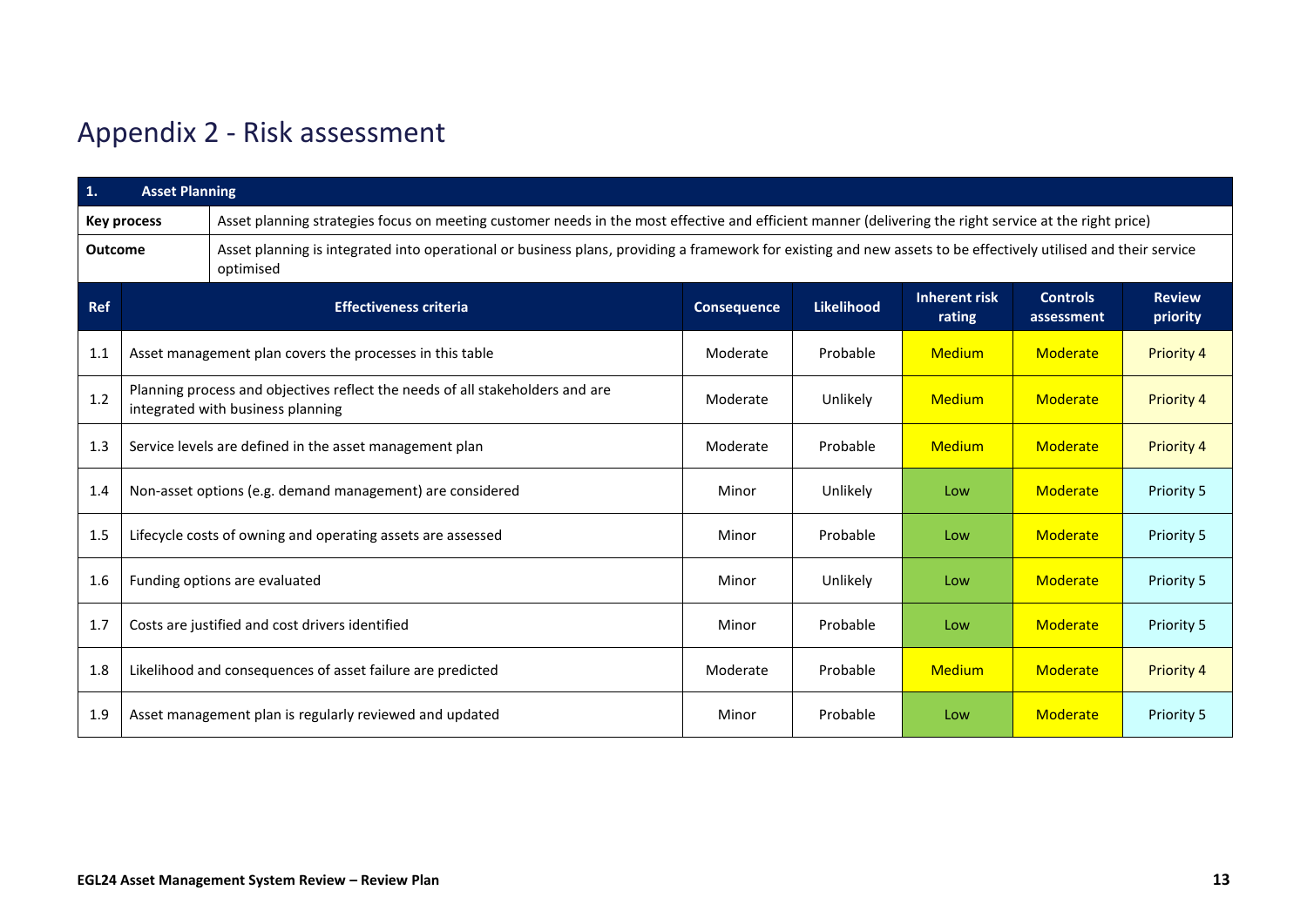| 2.             | <b>Asset creation and acquisition</b>                                               |                                                                                                                                                                 |                    |                   |                         |                               |                           |
|----------------|-------------------------------------------------------------------------------------|-----------------------------------------------------------------------------------------------------------------------------------------------------------------|--------------------|-------------------|-------------------------|-------------------------------|---------------------------|
|                | Asset creation/acquisition is the provision or improvement of assets<br>Key process |                                                                                                                                                                 |                    |                   |                         |                               |                           |
| <b>Outcome</b> |                                                                                     | The asset acquisition framework is economic, efficient and cost-effective; it reduces demand for new assets, lowers service costs and improves service delivery |                    |                   |                         |                               |                           |
| <b>Ref</b>     |                                                                                     | <b>Effectiveness criteria</b>                                                                                                                                   | <b>Consequence</b> | <b>Likelihood</b> | Inherent risk<br>rating | <b>Controls</b><br>assessment | <b>Review</b><br>priority |
| 2.1            |                                                                                     | Full project evaluations are undertaken for new assets, including comparative<br>assessment of non-asset options                                                | Moderate           | Unlikely          | <b>Medium</b>           | Moderate                      | <b>Priority 4</b>         |
| 2.2            |                                                                                     | Evaluations include all life-cycle costs                                                                                                                        | Moderate           | Unlikely          | <b>Medium</b>           | Moderate                      | Priority 4                |
| 2.3            |                                                                                     | Projects reflect sound engineering and business decisions                                                                                                       | Moderate           | Unlikely          | <b>Medium</b>           | <b>Moderate</b>               | Priority 4                |
| 2.4            |                                                                                     | Commissioning tests are documented and completed                                                                                                                | Moderate           | Unlikely          | <b>Medium</b>           | Moderate                      | Priority 4                |
| 2.5            | and understood                                                                      | Ongoing legal / environmental / safety obligations of the asset owner are assigned                                                                              | Major              | Unlikely          | <b>High</b>             | Moderate                      | <b>Priority 2</b>         |

| 3.                                                                                                                                                        | <b>Asset disposal</b> |                                                                                                                                                                          |                    |                   |                         |                               |                           |  |
|-----------------------------------------------------------------------------------------------------------------------------------------------------------|-----------------------|--------------------------------------------------------------------------------------------------------------------------------------------------------------------------|--------------------|-------------------|-------------------------|-------------------------------|---------------------------|--|
| Asset disposal is the consideration of alternatives for the disposal of surplus, obsolete, under-performing or unserviceable assets<br><b>Key process</b> |                       |                                                                                                                                                                          |                    |                   |                         |                               |                           |  |
| <b>Outcome</b>                                                                                                                                            |                       | The asset management framework minimises holdings of surplus and underperforming assets and lowers service costs. The cost-benefits of disposal options<br>are evaluated |                    |                   |                         |                               |                           |  |
| Ref                                                                                                                                                       |                       | <b>Effectiveness criteria</b>                                                                                                                                            | <b>Consequence</b> | <b>Likelihood</b> | Inherent risk<br>rating | <b>Controls</b><br>assessment | <b>Review</b><br>priority |  |
| 3.1                                                                                                                                                       |                       | Under-utilised and under-performing assets are identified as part of a regular<br>systematic review process                                                              | Moderate           | Unlikely          | <b>Medium</b>           | Moderate                      | <b>Priority 4</b>         |  |
| 3.2                                                                                                                                                       |                       | The reasons for under-utilisation or poor performance are critically examined and<br>corrective action or disposal undertaken                                            | Minor              | Unlikely          | Low                     | <b>Moderate</b>               | <b>Priority 5</b>         |  |
| 3.3                                                                                                                                                       |                       | Disposal alternatives are evaluated                                                                                                                                      | Minor              | Unlikely          | Low                     | Moderate                      | <b>Priority 5</b>         |  |
| 3.4                                                                                                                                                       |                       | There is a replacement strategy for assets                                                                                                                               | Moderate           | Unlikely          | <b>Medium</b>           | <b>Moderate</b>               | <b>Priority 4</b>         |  |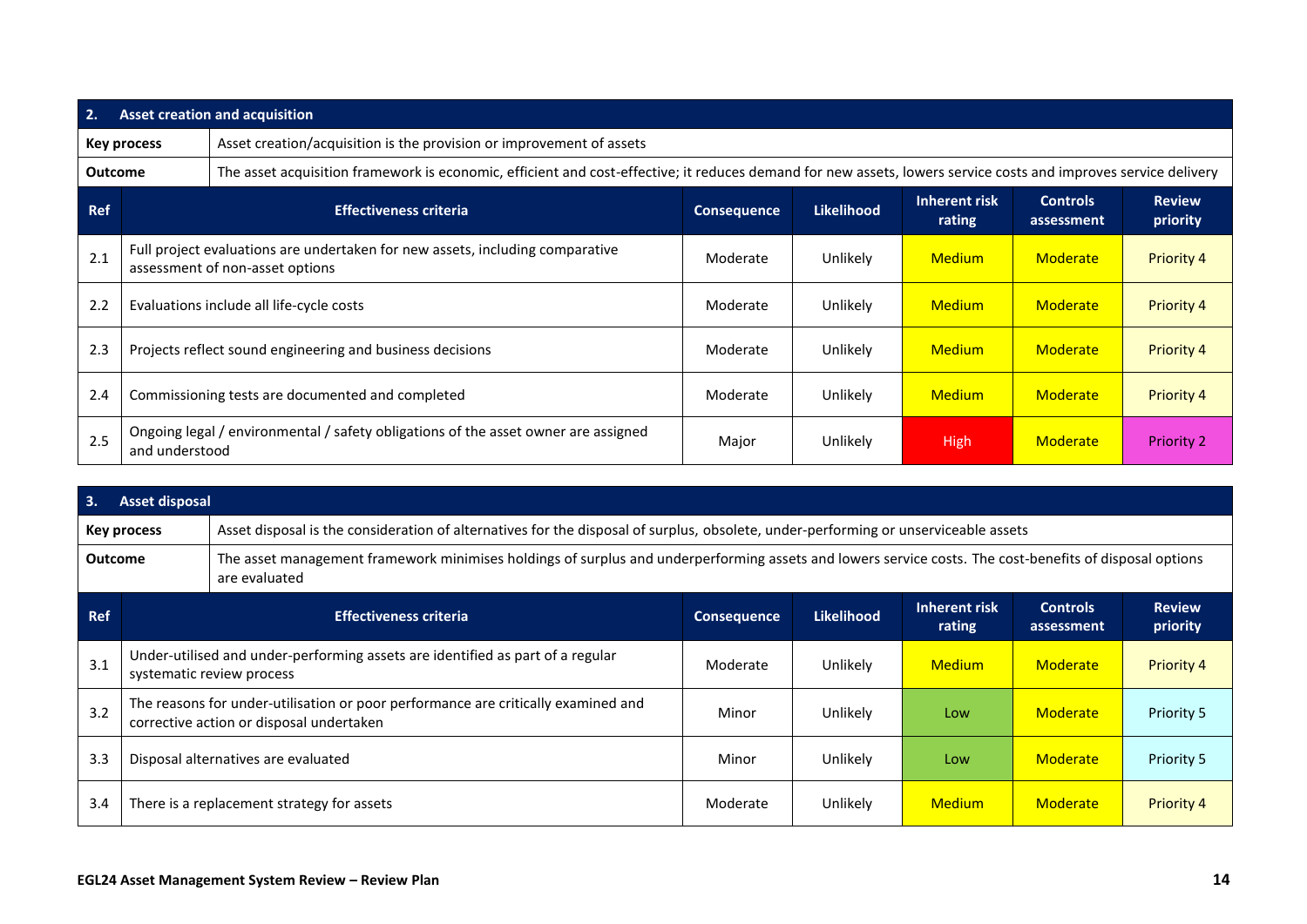| -4.            | <b>Environmental analysis</b>                                                                                                                                  |                                                                                                                                                         |             |            |                         |                               |                           |  |  |  |
|----------------|----------------------------------------------------------------------------------------------------------------------------------------------------------------|---------------------------------------------------------------------------------------------------------------------------------------------------------|-------------|------------|-------------------------|-------------------------------|---------------------------|--|--|--|
|                | Environmental analysis examines the asset management system environment and assesses all external factors affecting the asset management system<br>Key process |                                                                                                                                                         |             |            |                         |                               |                           |  |  |  |
| <b>Outcome</b> |                                                                                                                                                                | The asset management system regularly assesses external opportunities and threats and identifies corrective action to maintain performance requirements |             |            |                         |                               |                           |  |  |  |
| <b>Ref</b>     |                                                                                                                                                                | <b>Effectiveness criteria</b>                                                                                                                           | Consequence | Likelihood | Inherent risk<br>rating | <b>Controls</b><br>assessment | <b>Review</b><br>priority |  |  |  |
| 4.1            |                                                                                                                                                                | Opportunities and threats in the asset management system environment are assessed                                                                       | Moderate    | Probable   | <b>Medium</b>           | <b>Strong</b>                 | <b>Priority 4</b>         |  |  |  |
| 4.2            |                                                                                                                                                                | Performance standards (availability of service, capacity, continuity, emergency<br>response, etc.) are measured and achieved                            | Moderate    | Probable   | <b>Medium</b>           | Moderate                      | <b>Priority 4</b>         |  |  |  |
| 4.3            |                                                                                                                                                                | Compliance with statutory and regulatory requirements                                                                                                   | Moderate    | Probable   | <b>Medium</b>           | <b>Strong</b>                 | <b>Priority 4</b>         |  |  |  |
| 4.4            |                                                                                                                                                                | Service standard (customer service levels etc) are measured and achieved.                                                                               | Moderate    | Unlikely   | <b>Medium</b>           | Moderate                      | <b>Priority 4</b>         |  |  |  |

| 5.             | <b>Asset operations</b> |                                                                                                                                                                         |                    |                   |                                |                               |                           |  |  |
|----------------|-------------------------|-------------------------------------------------------------------------------------------------------------------------------------------------------------------------|--------------------|-------------------|--------------------------------|-------------------------------|---------------------------|--|--|
|                | Key process             | Asset operations is the day-today running of assets (where the asset is used for its intended purpose)                                                                  |                    |                   |                                |                               |                           |  |  |
| <b>Outcome</b> |                         | The asset operation plans adequately document the processes and knowledge of staff in the operation of assets so service levels can be consistently achieved            |                    |                   |                                |                               |                           |  |  |
| <b>Ref</b>     |                         | <b>Effectiveness criteria</b>                                                                                                                                           | <b>Consequence</b> | <b>Likelihood</b> | <b>Inherent risk</b><br>rating | <b>Controls</b><br>assessment | <b>Review</b><br>priority |  |  |
| 5.1            | required                | Operational policies and procedures are documented and linked to service levels                                                                                         | Moderate           | Probable          | <b>Medium</b>                  | <b>Strong</b>                 | <b>Priority 4</b>         |  |  |
| 5.2            |                         | Risk management is applied to prioritise operations tasks                                                                                                               | Moderate           | Probable          | <b>Medium</b>                  | <b>Strong</b>                 | <b>Priority 4</b>         |  |  |
| 5.3            |                         | Assets are documented in an asset register including asset type, location, material,<br>plans of components, and an assessment of assets' physical/structural condition | Moderate           | Probable          | <b>Medium</b>                  | <b>Strong</b>                 | <b>Priority 4</b>         |  |  |
| 5.4            |                         | Accounting data is documented for assets                                                                                                                                | Moderate           | Probable          | <b>Medium</b>                  | Moderate                      | <b>Priority 4</b>         |  |  |
| 5.5            |                         | Operational costs are measured and monitored                                                                                                                            | Moderate           | Probable          | <b>Medium</b>                  | Moderate                      | <b>Priority 4</b>         |  |  |
| 5.6            | responsibilities        | Staff resources are adequate and staff receive training commensurate with their                                                                                         | Moderate           | Probable          | <b>Medium</b>                  | Moderate                      | <b>Priority 4</b>         |  |  |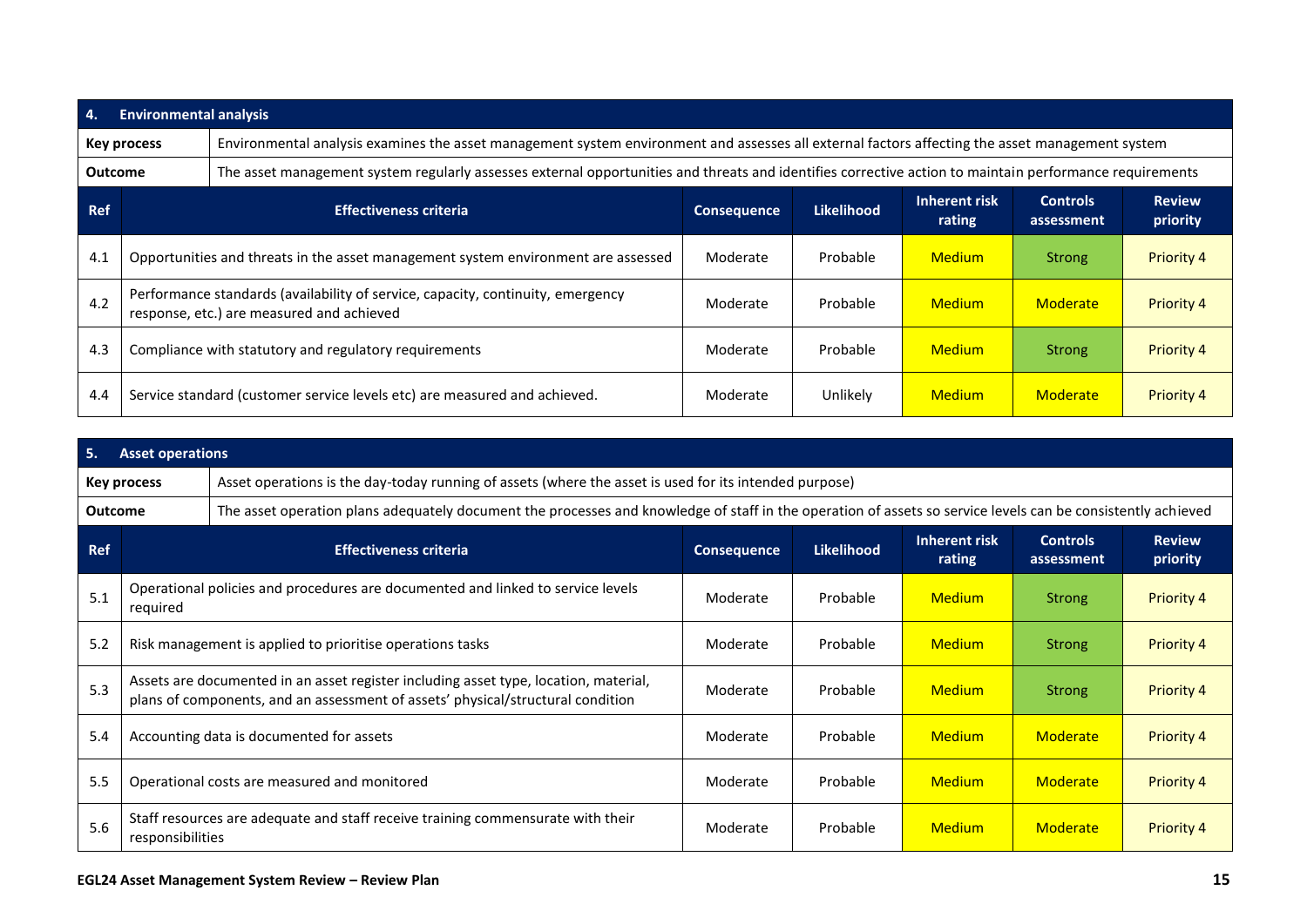| 6.             | <b>Asset maintenance</b>                                                                               |                                                                                                                                  |             |                   |                         |                               |                           |  |  |
|----------------|--------------------------------------------------------------------------------------------------------|----------------------------------------------------------------------------------------------------------------------------------|-------------|-------------------|-------------------------|-------------------------------|---------------------------|--|--|
|                | Key process                                                                                            | Asset maintenance is the upkeep of assets                                                                                        |             |                   |                         |                               |                           |  |  |
| <b>Outcome</b> |                                                                                                        | The asset maintenance plans cover the scheduling and resourcing of the maintenance tasks so work can be done on time and on cost |             |                   |                         |                               |                           |  |  |
| <b>Ref</b>     | <b>Effectiveness criteria</b>                                                                          |                                                                                                                                  | Consequence | <b>Likelihood</b> | Inherent risk<br>rating | <b>Controls</b><br>assessment | <b>Review</b><br>priority |  |  |
| 6.1            | required                                                                                               | Maintenance policies and procedures are documented and linked to service levels                                                  | Moderate    | Probable          | <b>Medium</b>           | <b>Strong</b>                 | <b>Priority 4</b>         |  |  |
| 6.2            | Regular inspections are undertaken of asset performance and condition                                  |                                                                                                                                  | Major       | Probable          | <b>High</b>             | Strong                        | <b>Priority 2</b>         |  |  |
| 6.3            | Maintenance plans (emergency, corrective and preventative) are documented and<br>completed on schedule |                                                                                                                                  | Major       | Probable          | <b>High</b>             | Moderate                      | <b>Priority 2</b>         |  |  |
| 6.4            |                                                                                                        | Failures are analysed and operational/maintenance plans adjusted where necessary                                                 | Moderate    | Probable          | <b>Medium</b>           | Moderate                      | Priority 4                |  |  |
| 6.5            |                                                                                                        | Risk management is applied to prioritise maintenance tasks                                                                       | Moderate    | Probable          | <b>Medium</b>           | <b>Strong</b>                 | Priority 4                |  |  |
| 6.6            |                                                                                                        | Maintenance costs are measured and monitored                                                                                     | Moderate    | Probable          | <b>Medium</b>           | <b>Moderate</b>               | <b>Priority 4</b>         |  |  |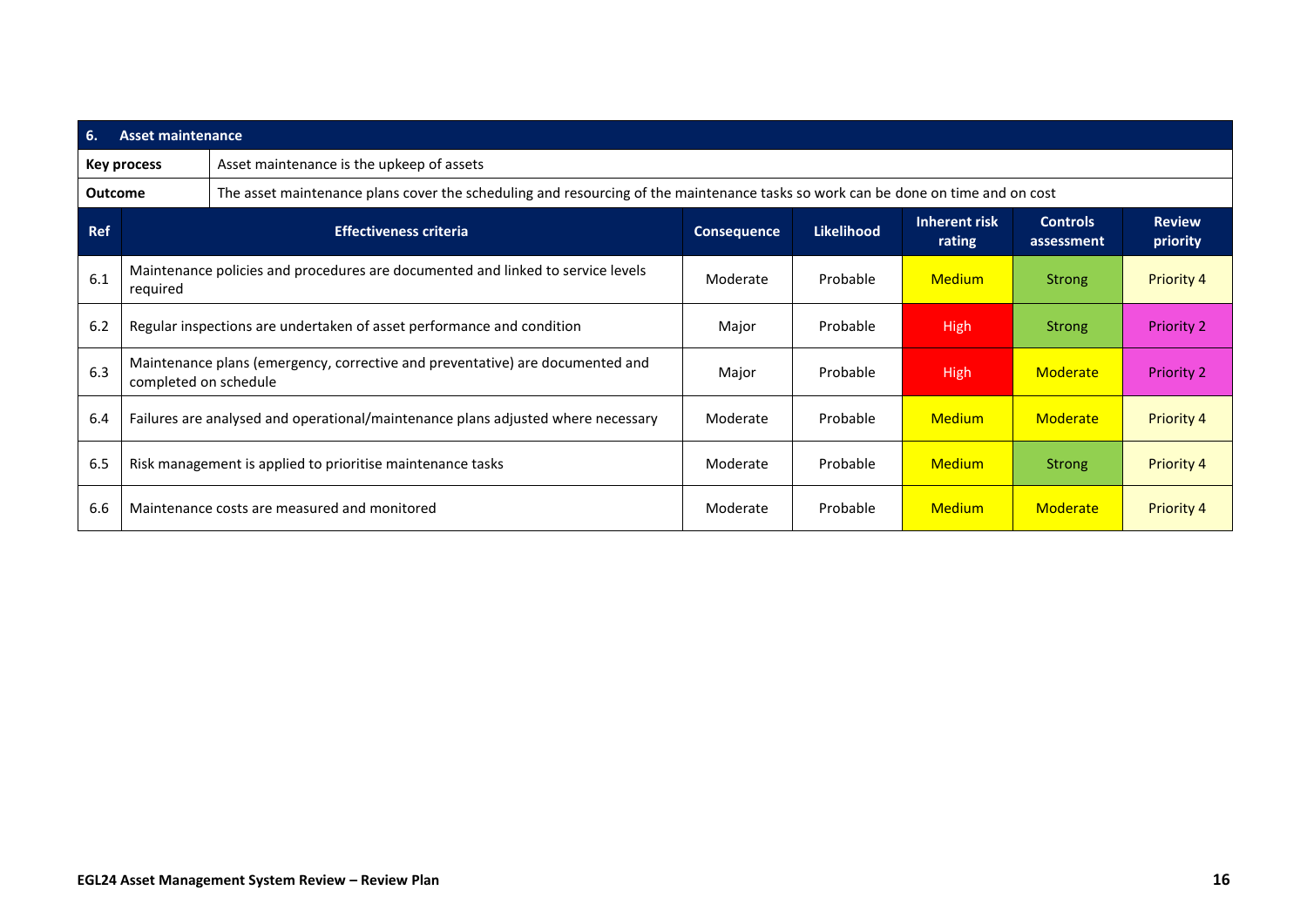| 7.             | Asset management information systems                                                           |                                                                                                                                                                                                                                                                                                 |                    |                   |                                |                               |                           |  |  |
|----------------|------------------------------------------------------------------------------------------------|-------------------------------------------------------------------------------------------------------------------------------------------------------------------------------------------------------------------------------------------------------------------------------------------------|--------------------|-------------------|--------------------------------|-------------------------------|---------------------------|--|--|
|                | <b>Key process</b>                                                                             | An asset management information system is a combination of processes, data and software supporting the asset management functions                                                                                                                                                               |                    |                   |                                |                               |                           |  |  |
| <b>Outcome</b> |                                                                                                | The asset management information system provides authorised, complete and accurate information for the day-to-day running of the asset management<br>system. The focus of the review is the accuracy of performance information used by the licensee to monitor and report on service standards |                    |                   |                                |                               |                           |  |  |
| <b>Ref</b>     |                                                                                                | <b>Effectiveness criteria</b>                                                                                                                                                                                                                                                                   | <b>Consequence</b> | <b>Likelihood</b> | <b>Inherent risk</b><br>rating | <b>Controls</b><br>assessment | <b>Review</b><br>priority |  |  |
| 7.1            |                                                                                                | Adequate system documentation for users and IT operators                                                                                                                                                                                                                                        | Minor              | Probable          | Low                            | Moderate                      | Priority 5                |  |  |
| 7.2            | Input controls include suitable verification and validation of data entered into the<br>system |                                                                                                                                                                                                                                                                                                 | Moderate           | Probable          | <b>Medium</b>                  | Moderate                      | Priority 4                |  |  |
| 7.3            | Security access controls appear adequate, such as passwords                                    |                                                                                                                                                                                                                                                                                                 | Minor              | Probable          | Low                            | Moderate                      | Priority 5                |  |  |
| 7.4            |                                                                                                | Physical security access controls appear adequate                                                                                                                                                                                                                                               | Minor              | Probable          | Low                            | Moderate                      | Priority 5                |  |  |
| 7.5            |                                                                                                | Data backup procedures appear adequate and backups are tested                                                                                                                                                                                                                                   | Moderate           | Probable          | <b>Medium</b>                  | Moderate                      | <b>Priority 4</b>         |  |  |
| 7.6            |                                                                                                | Computations for licensee performance reporting are accurate                                                                                                                                                                                                                                    | Minor              | Probable          | Low                            | Moderate                      | Priority 5                |  |  |
| 7.7            |                                                                                                | Management reports appear adequate for the licensee to monitor licence obligations                                                                                                                                                                                                              | Minor              | Probable          | Low                            | Moderate                      | <b>Priority 5</b>         |  |  |
| 7.8            |                                                                                                | Adequate measures to protect asset management data from unauthorised access or<br>theft by persons outside the organisation                                                                                                                                                                     | Moderate           | Probable          | <b>Medium</b>                  | Moderate                      | <b>Priority 4</b>         |  |  |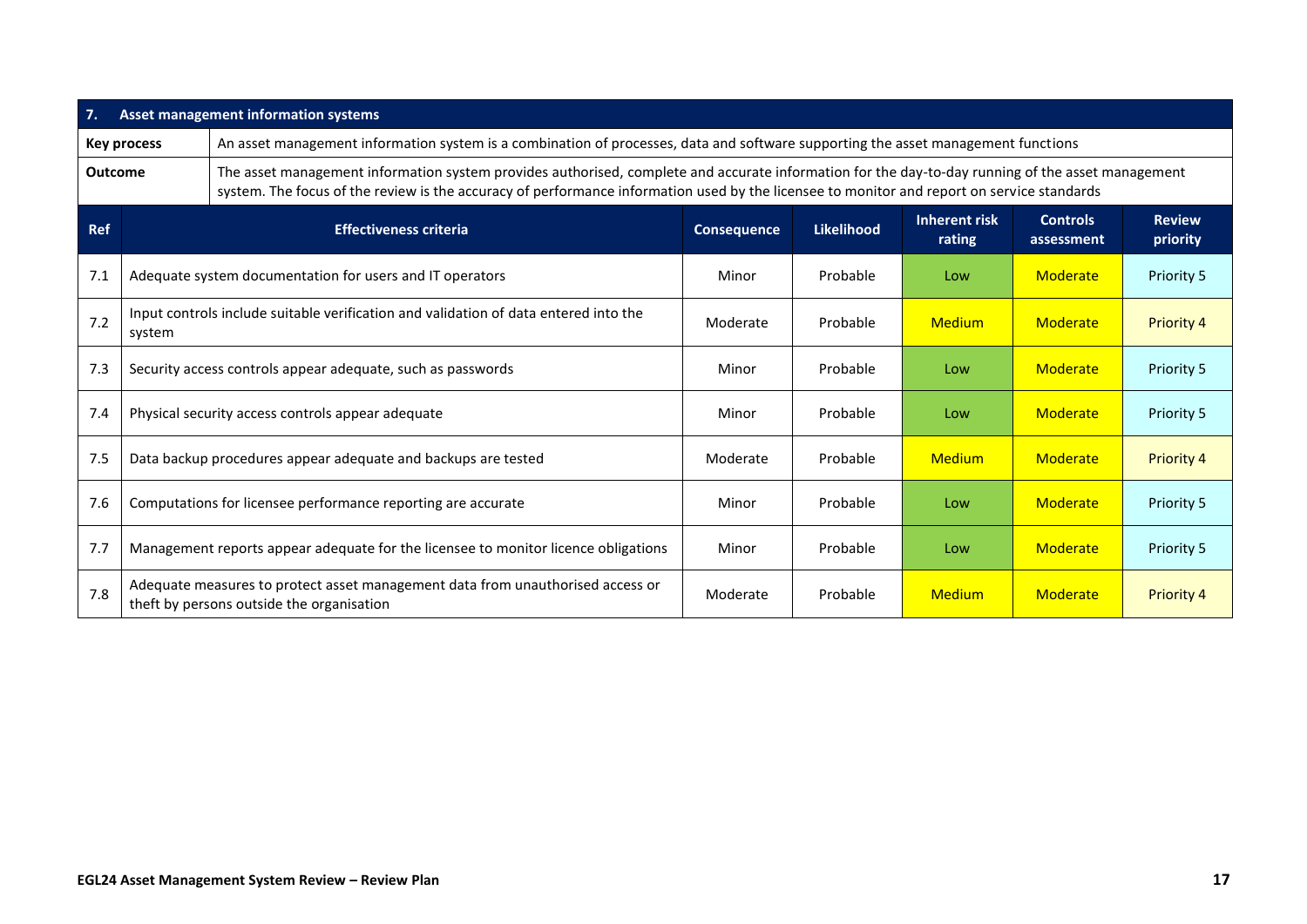| -8.            | <b>Risk management</b> |                                                                                                                            |                                                                                                              |                   |                         |                               |                           |  |  |  |
|----------------|------------------------|----------------------------------------------------------------------------------------------------------------------------|--------------------------------------------------------------------------------------------------------------|-------------------|-------------------------|-------------------------------|---------------------------|--|--|--|
|                | <b>Key process</b>     |                                                                                                                            | Risk management involves the identification of risks and their management within an acceptable level of risk |                   |                         |                               |                           |  |  |  |
| <b>Outcome</b> |                        | The risk management framework effectively manages the risk that the licensee does not maintain effective service standards |                                                                                                              |                   |                         |                               |                           |  |  |  |
| <b>Ref</b>     |                        | <b>Effectiveness criteria</b>                                                                                              | <b>Consequence</b>                                                                                           | <b>Likelihood</b> | Inherent risk<br>rating | <b>Controls</b><br>assessment | <b>Review</b><br>priority |  |  |  |
| 8.1            | and external risks     | Risk management policies and procedures exist and are applied to minimise internal                                         | Major                                                                                                        | Probable          | <b>High</b>             | Moderate                      | <b>Priority 2</b>         |  |  |  |
| 8.2            | monitored              | Risks are documented in a risk register and treatment plans are implemented and                                            | Moderate                                                                                                     | Probable          | <b>Medium</b>           | Moderate                      | <b>Priority 4</b>         |  |  |  |
| 8.3            |                        | Probability and consequences of asset failure are regularly assessed                                                       | Major                                                                                                        | Probable          | <b>High</b>             | Moderate                      | <b>Priority 2</b>         |  |  |  |

| 9.             | <b>Contingency planning</b>                                                                          |                                                                                                                   |                    |            |                         |                               |                           |  |  |
|----------------|------------------------------------------------------------------------------------------------------|-------------------------------------------------------------------------------------------------------------------|--------------------|------------|-------------------------|-------------------------------|---------------------------|--|--|
|                | Contingency plans document the steps to deal with the unexpected failure of an asset.<br>Key process |                                                                                                                   |                    |            |                         |                               |                           |  |  |
| <b>Outcome</b> |                                                                                                      | Contingency plans have been developed and tested to minimise any major disruptions to service standards.          |                    |            |                         |                               |                           |  |  |
| Ref            |                                                                                                      | <b>Effectiveness criteria</b>                                                                                     | <b>Consequence</b> | Likelihood | Inherent risk<br>rating | <b>Controls</b><br>assessment | <b>Review</b><br>priority |  |  |
| 9.1            |                                                                                                      | Contingency plans are documented, understood and tested to confirm their<br>operability and to cover higher risks | Major              | Probable   | High                    | <b>Moderate</b>               | <b>Priority 2</b>         |  |  |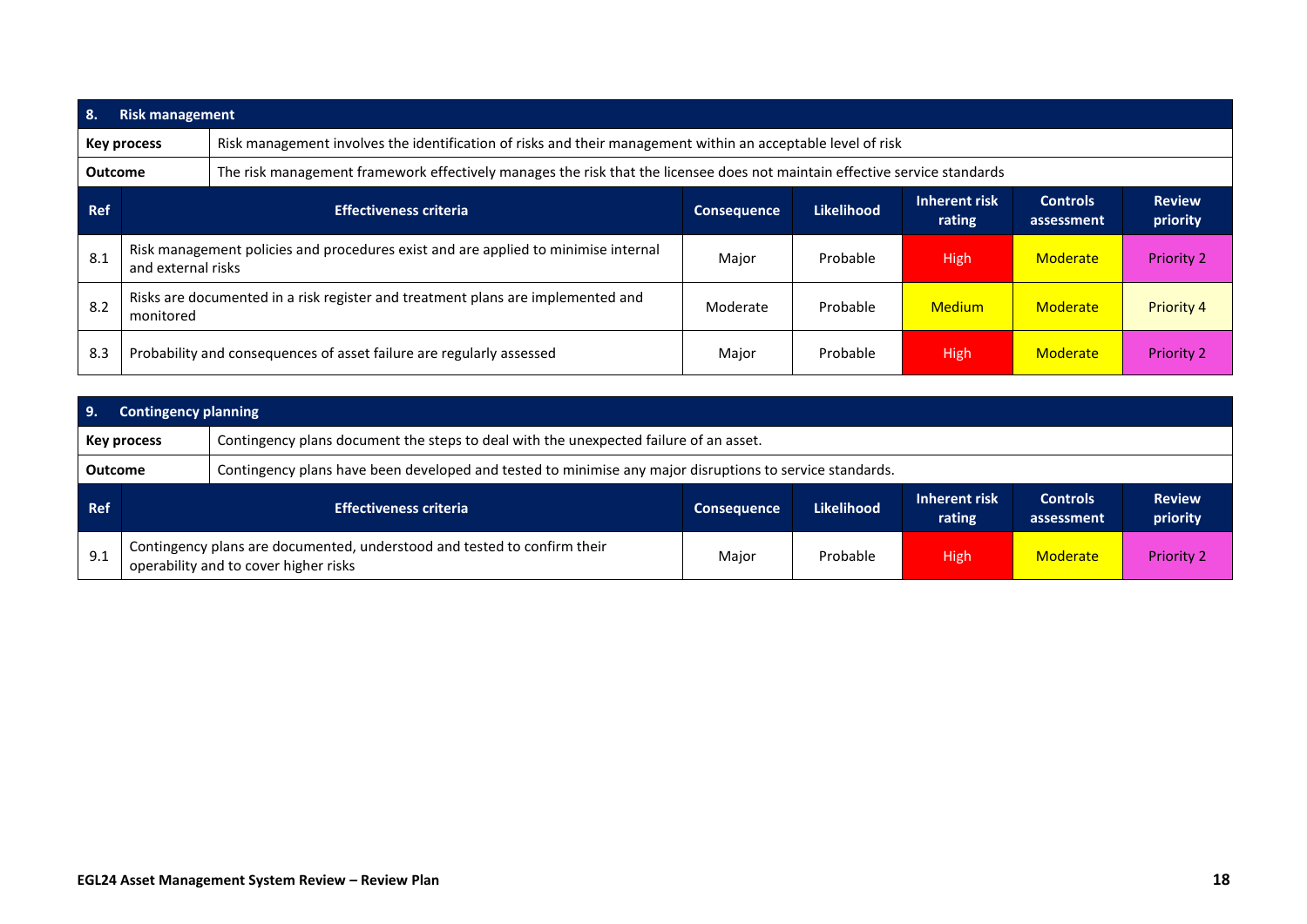| 10.            | <b>Financial planning</b>                                                                                                                 |                                                                                                                                        |                                                                                                   |                   |                                |                               |                           |  |  |  |
|----------------|-------------------------------------------------------------------------------------------------------------------------------------------|----------------------------------------------------------------------------------------------------------------------------------------|---------------------------------------------------------------------------------------------------|-------------------|--------------------------------|-------------------------------|---------------------------|--|--|--|
|                | Key process                                                                                                                               | Financial brings together the financial elements of the service delivery to ensure its financial viability over the long term          |                                                                                                   |                   |                                |                               |                           |  |  |  |
| <b>Outcome</b> |                                                                                                                                           |                                                                                                                                        | The financial plan is reliable and provides for the long-term financial viability of the services |                   |                                |                               |                           |  |  |  |
| <b>Ref</b>     |                                                                                                                                           | <b>Effectiveness criteria</b>                                                                                                          | <b>Consequence</b>                                                                                | <b>Likelihood</b> | <b>Inherent risk</b><br>rating | <b>Controls</b><br>assessment | <b>Review</b><br>priority |  |  |  |
| 10.1           |                                                                                                                                           | The financial plan states the financial objectives and identifies strategies and<br>actions to achieve those                           | Moderate                                                                                          | Probable          | <b>Medium</b>                  | Moderate                      | <b>Priority 4</b>         |  |  |  |
| 10.2           | recurrent costs                                                                                                                           | The financial plan identifies the source of funds for capital expenditure and                                                          | Minor                                                                                             | Probable          | Low                            | Moderate                      | Priority 5                |  |  |  |
| 10.3           | The financial plan provides projections of operating statements (profit and<br>loss) and statement of financial position (balance sheets) |                                                                                                                                        | Minor                                                                                             | Probable          | Low                            | Moderate                      | Priority 5                |  |  |  |
| 10.4           |                                                                                                                                           | The financial plan provides firm predictions on income for the next five years<br>and reasonable predictions beyond this period        | Minor                                                                                             | Probable          | Low                            | Moderate                      | Priority 5                |  |  |  |
| 10.5           |                                                                                                                                           | The financial plan provides for the operations and maintenance,<br>administration and capital expenditure requirements of the services | Moderate                                                                                          | Probable          | <b>Medium</b>                  | Moderate                      | <b>Priority 4</b>         |  |  |  |
| 10.6           |                                                                                                                                           | Large variances in actual/budget income and expenses are identified and<br>corrective action taken where necessary                     | Moderate                                                                                          | Probable          | <b>Medium</b>                  | Moderate                      | <b>Priority 4</b>         |  |  |  |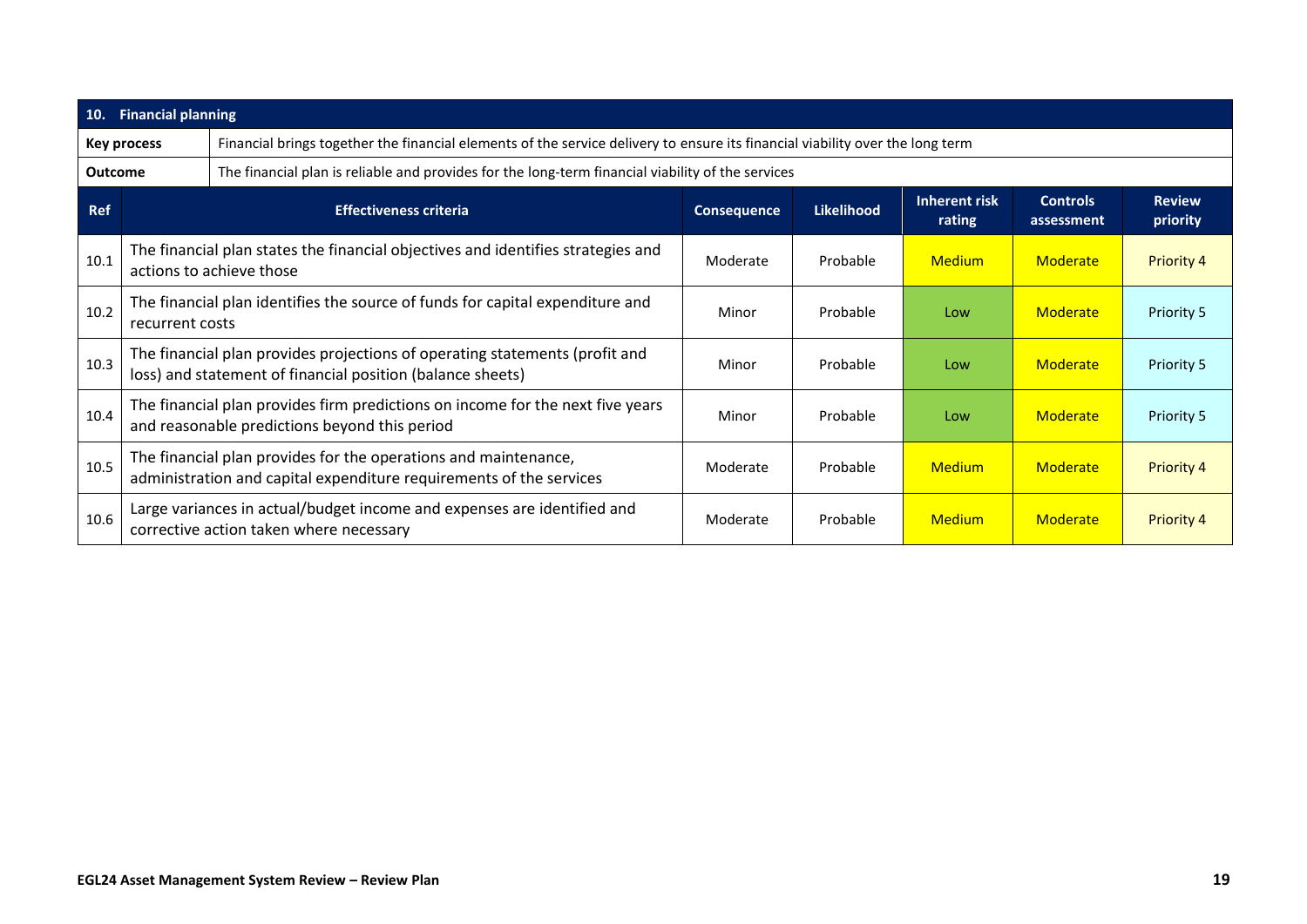| <b>11.</b>                                                                                                                                                                                                                          | <b>Capital expenditure planning</b> |                                                                                                                         |                                                                                                                                                                                                                                                                                                                                                                                                                                   |                   |                         |                               |                           |  |  |  |
|-------------------------------------------------------------------------------------------------------------------------------------------------------------------------------------------------------------------------------------|-------------------------------------|-------------------------------------------------------------------------------------------------------------------------|-----------------------------------------------------------------------------------------------------------------------------------------------------------------------------------------------------------------------------------------------------------------------------------------------------------------------------------------------------------------------------------------------------------------------------------|-------------------|-------------------------|-------------------------------|---------------------------|--|--|--|
|                                                                                                                                                                                                                                     | Key process                         |                                                                                                                         | The capital expenditure plan provides a schedule of new works, rehabilitation and replacement works, together with estimated annual expenditure for these<br>works over the next five or more years. Since capital investments tend to be large and lumpy, projections would normally be expected to cover at least 10<br>years, preferably longer. Projections over the next five years would usually be based on firm estimates |                   |                         |                               |                           |  |  |  |
| The capital expenditure plan provides reliable forward estimates of capital expenditure and asset disposal income. Reasons for the decisions and for the<br><b>Outcome</b><br>evaluation of alternatives and options are documented |                                     |                                                                                                                         |                                                                                                                                                                                                                                                                                                                                                                                                                                   |                   |                         |                               |                           |  |  |  |
| <b>Ref</b>                                                                                                                                                                                                                          |                                     | <b>Effectiveness criteria</b>                                                                                           | <b>Consequence</b>                                                                                                                                                                                                                                                                                                                                                                                                                | <b>Likelihood</b> | Inherent risk<br>rating | <b>Controls</b><br>assessment | <b>Review</b><br>priority |  |  |  |
| 11.1                                                                                                                                                                                                                                |                                     | There is a capital expenditure plan covering works to be undertaken, actions<br>proposed, responsibilities and dates    | Moderate                                                                                                                                                                                                                                                                                                                                                                                                                          | Probable          | <b>Medium</b>           | Moderate                      | <b>Priority 4</b>         |  |  |  |
| 11.2                                                                                                                                                                                                                                | expenditure                         | The capital expenditure plan provides reasons for capital expenditure and timing of                                     | Minor                                                                                                                                                                                                                                                                                                                                                                                                                             | Probable          | Low                     | Moderate                      | <b>Priority 5</b>         |  |  |  |
| 11.3                                                                                                                                                                                                                                |                                     | The capital expenditure plan is consistent with the asset life and condition identified<br>in the asset management plan | Moderate                                                                                                                                                                                                                                                                                                                                                                                                                          | Probable          | <b>Medium</b>           | Moderate                      | <b>Priority 4</b>         |  |  |  |
| 11.4                                                                                                                                                                                                                                |                                     | There is an adequate process to ensure the capital expenditure plan is regularly<br>updated and implemented             | Minor                                                                                                                                                                                                                                                                                                                                                                                                                             | Probable          | Low                     | Moderate                      | Priority 5                |  |  |  |

| 12.            | Review of asset management system                                            |                                                                                                                                    |                    |                   |                         |                               |                           |  |  |
|----------------|------------------------------------------------------------------------------|------------------------------------------------------------------------------------------------------------------------------------|--------------------|-------------------|-------------------------|-------------------------------|---------------------------|--|--|
|                | The asset management system is regularly reviewed and updated<br>Key process |                                                                                                                                    |                    |                   |                         |                               |                           |  |  |
| <b>Outcome</b> |                                                                              | The asset management system is regularly reviewed and updated                                                                      |                    |                   |                         |                               |                           |  |  |
| <b>Ref</b>     |                                                                              | <b>Effectiveness criteria</b>                                                                                                      | <b>Consequence</b> | <b>Likelihood</b> | Inherent risk<br>rating | <b>Controls</b><br>assessment | <b>Review</b><br>priority |  |  |
| 12.1           |                                                                              | A review process is in place to ensure the asset management plan and the asset<br>management system described in it remain current | Minor              | Probable          | Low                     | Moderate                      | Priority 5                |  |  |
| 12.2           | system                                                                       | Independent reviews (e.g. internal audit) are performed of the asset management                                                    | Minor              | Probable          | Low                     | <b>Moderate</b>               | Priority 5                |  |  |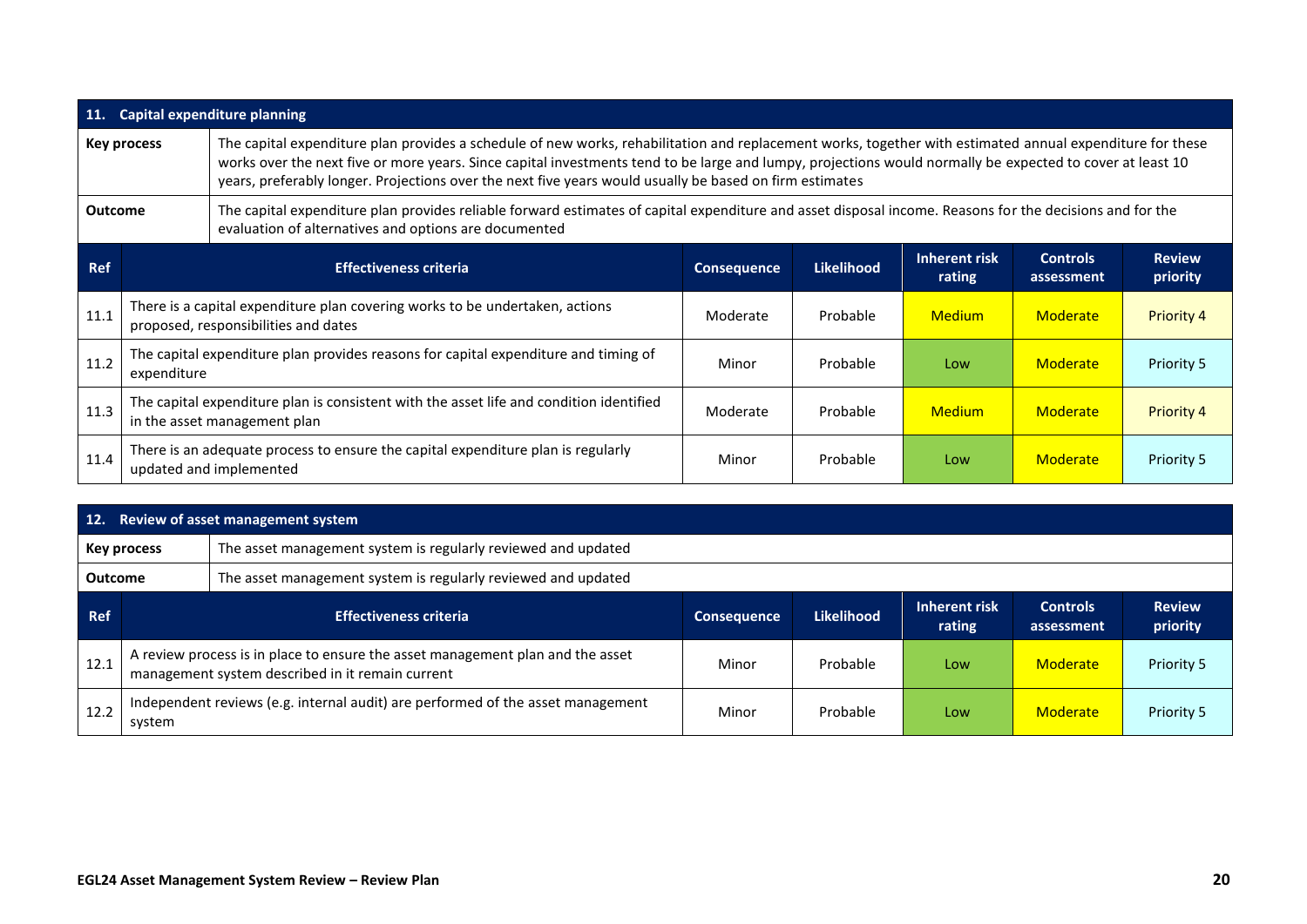# <span id="page-62-0"></span>Appendix B - References

#### **Mumbida Wind Farm representatives participating in the audit**

- General Manager Mumbida Wind Farm
- Mumbida Site Manager
- Mumbida Site Lead.

|           | AAG staff participating in the audit |                           |    |    |  |  |  |  |
|-----------|--------------------------------------|---------------------------|----|----|--|--|--|--|
|           | Andrew Baldwin                       | <b>Executive Director</b> |    | 54 |  |  |  |  |
|           | • Tanuja Sanders                     | Senior Engineer           |    | 30 |  |  |  |  |
| $\bullet$ | Margaret-Mary Gauci                  | Consultant                |    | 12 |  |  |  |  |
| $\bullet$ | Stephen Linden                       | Director (QA review)      | 1. |    |  |  |  |  |

#### **Key documents and other information sources examined**

- Mumbida Wind Farm Service Execution Plan (August 2021)
- Mumbida Wind Farm Simplified Work Plan EHS Requirements (January 2021)
- Mumbida Wind Farm Operations and Maintenance Manual (2013)
- Operations and Maintenance Agreement between Mumbida Wind Farm and GE
- Mumbida Wind Farm ETAC
- Listing of network outages and curtailments since April 2019
- Examples of fortnightly HSE Services Meeting minutes
- Mumbida Wind Farm Fixed Assets Register (September 2021)
- List of outstanding Service Requests (November 2021)
- Examples of daily team briefing records
- Examples of completed Service Request reports
- DPOD extract jobs planned, pending, completed (November 2021)
- Examples of defect investigation documentation (inc. Smartsheets, LOTO, Tailboard DOPD and Oracle RACES records)
- Example of inspection records
- Screenshots of key operational monitoring applications (WindSCADA and VisuPro)
- VT Fuse Solution Proposal (July 2020)
- Record of oil spill training drill (October 2021)
- Examples of monthly reports to management and the owner (prepared by GE)
- Examples of quarterly reports to the Mumbida Wind Farm Board
- Mumbida Wind Farm Training register
- Example reminder of CIP training due
- SQL Backup register
- GE Wind Farm Secure Deployment Guide (March 2021)
- Emergency response plans
- Mumbida Wind Farm Key Risk Register (May 2021)
- Infrastructure Capital Risk Management Framework
- Risk reports to Mumbida Wind Farm Board (May 2021)